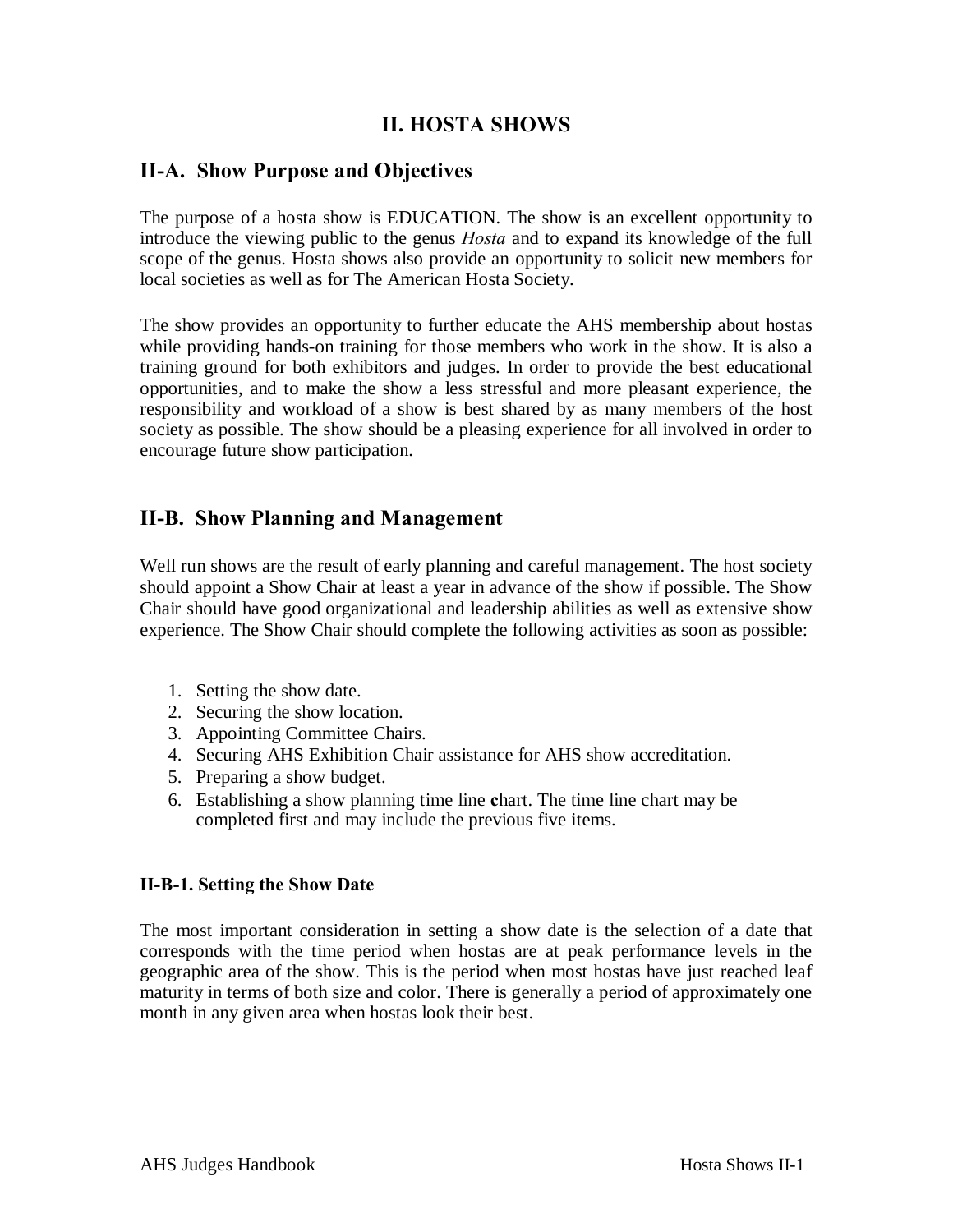Other considerations should include the dates of availability of the show location and the dates of other shows being conducted in close proximity to this show. Setting dates of shows being conducted in close proximity to each other and in the same regions should be coordinated as much as possible with the other host organizations and the AHS Exhibitions Chair in order to reduce the possibility of having shows on the same dates. This is desirable in order to allow more participation in all the shows by members of all the host organizations and to reduce the problems experienced with securing sufficient judges when several shows are conducted at the same time.

### **II-B-2. Securing the Show Location**

Selecting an appropriate show location is one of the most important aspects of insuring a successful show. Suitable show sites are often in great demand and are often booked as much as a year in advance. This should be one of the first activities completed by the Show Chair.

The show site should be a location that can be open to the public and easily accessible by both the show participants and the general public. This may include shopping malls, hotels, large building lobbies, botanical gardens, local business meeting areas, church or local government building meeting rooms, or any other space that meets the locally established requirements for the show.

The show location should be large enough to include the necessary space for all the planned exhibitions, sufficient space for a preparation area for exhibitors, a staging area for classification, space for a head table for top award winners (may be the same space used earlier for exhibit preparation or classification), and an area for tabulation activities. It is also desirable to have storage space for bottles, boxes, and other show paraphernalia. The preparation, classification, and tabulation may be in separate rooms. It is preferable that all exhibitions and the head table be located in one large room if possible. In determining the space requirements for the show, it is important to provide sufficient isle space for judging and for viewing the exhibits without undue crowding. The show location should also contain an easily accessible water source for filling the bottles for the exhibits.

Proper lighting and temperature control are absolute musts for a show location. The show place should have bright lighting and diffused natural light from windows or skylights if possible. The lighting should be such that true colors are reflected and not distorted or dulled. Proper temperature control is important to maintain the freshness of the exhibits. Specimens last much longer in a uniformly cool and controlled atmosphere.

If a plant sale or other funding efforts are part of the show, space and props will also need to be secured for these activities. The Show Chair should NOT be responsible for such activities since his or her responsibilities are already substantial. However the Show Chair should work with the person in charge of plant sales to provide the facilities needed.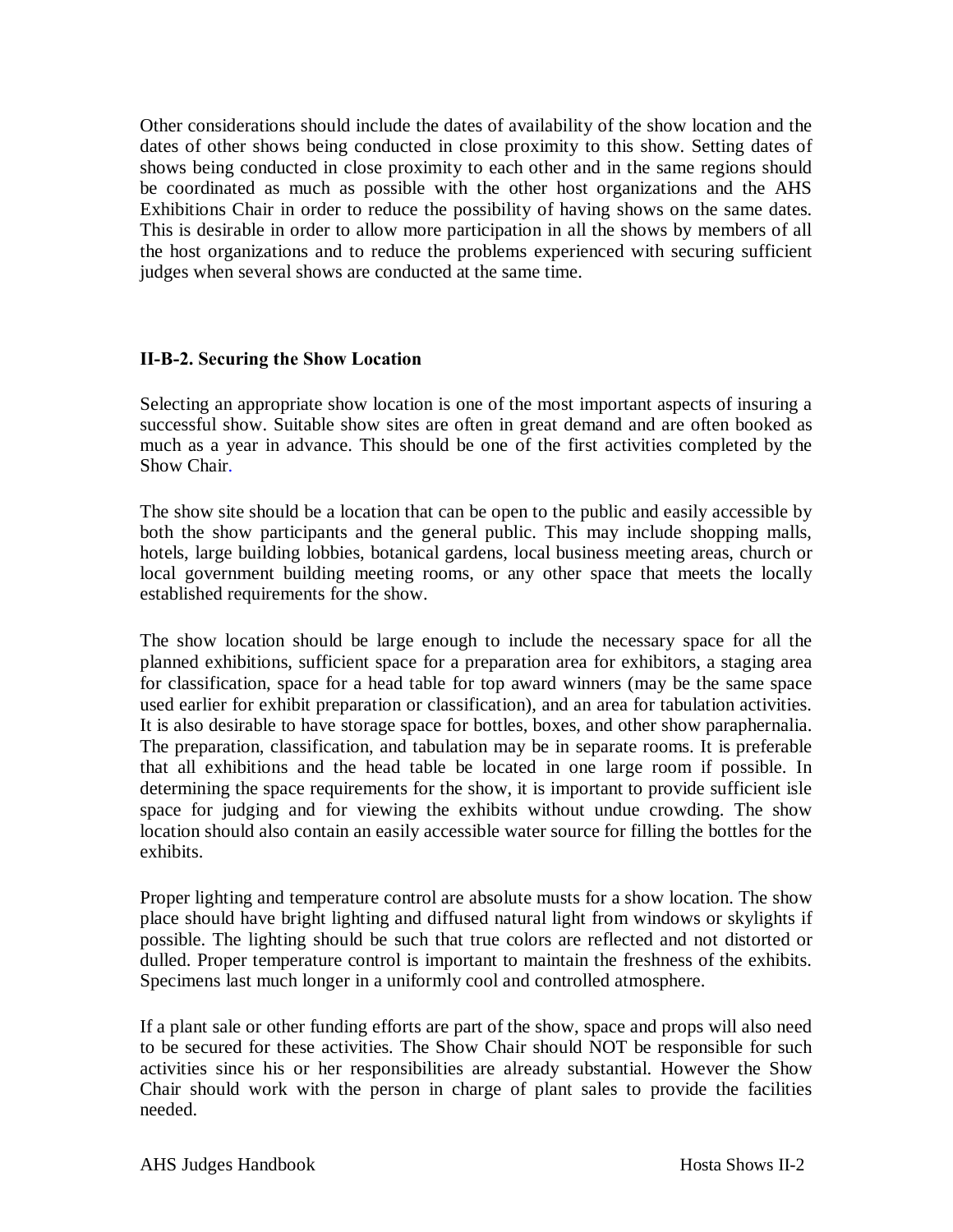### **II-B-3. Appointing Committee Chairs**

The Show Chair is responsible for building an organization of committee chairs as necessary to properly conduct the show. The Show Chair, Show Co-Chair,

Classification Chair, Schedule Chair, Placement Chair, and Judges Chair must be members of The American Hosta Society**.** It is recommended that all committee chairs be members of AHS. \**All show chairs must be an AHS Judge*. (effective 3/01/12)

Recommended committee chairs are listed below. Other committee chairs may be appointed, as the Show Chair deems necessary:

Show Co-Chair Awards Chair Classification Chair Clerks Chair Design Chair (if offering the Artistic Design Division) Hospitality and Membership Chair Judges Chair Placement Chair Publicity Chair Registration-Exhibitor Assistance Chair Schedule Chair Staging and Dismantling Chair Tabulation Chair

The specific duties of the Show Chair and the various committee chairs are detailed in the Handbook Section II-C.

### **II-B-4. Securing AHS Exhibition Chair Assistance for AHS Show Accreditation**

The Show Chair should contact the AHS Exhibitions Chair early in the planning process (but no later than three months prior to the planned show date) to advise the Exhibitions Chair of the show being planned and to request the forms needed to secure AHS accreditation of the show. The AHS Exhibitions Chair is also available to advise the Show Chair regarding any aspect of the show about which the Show Chair may have questions. The Show Chair may also order show entry tags from the AHS Exhibitions Chair as well as secure sources for preprinted ribbons and rosettes. See Section II-D for detailed information on show accreditation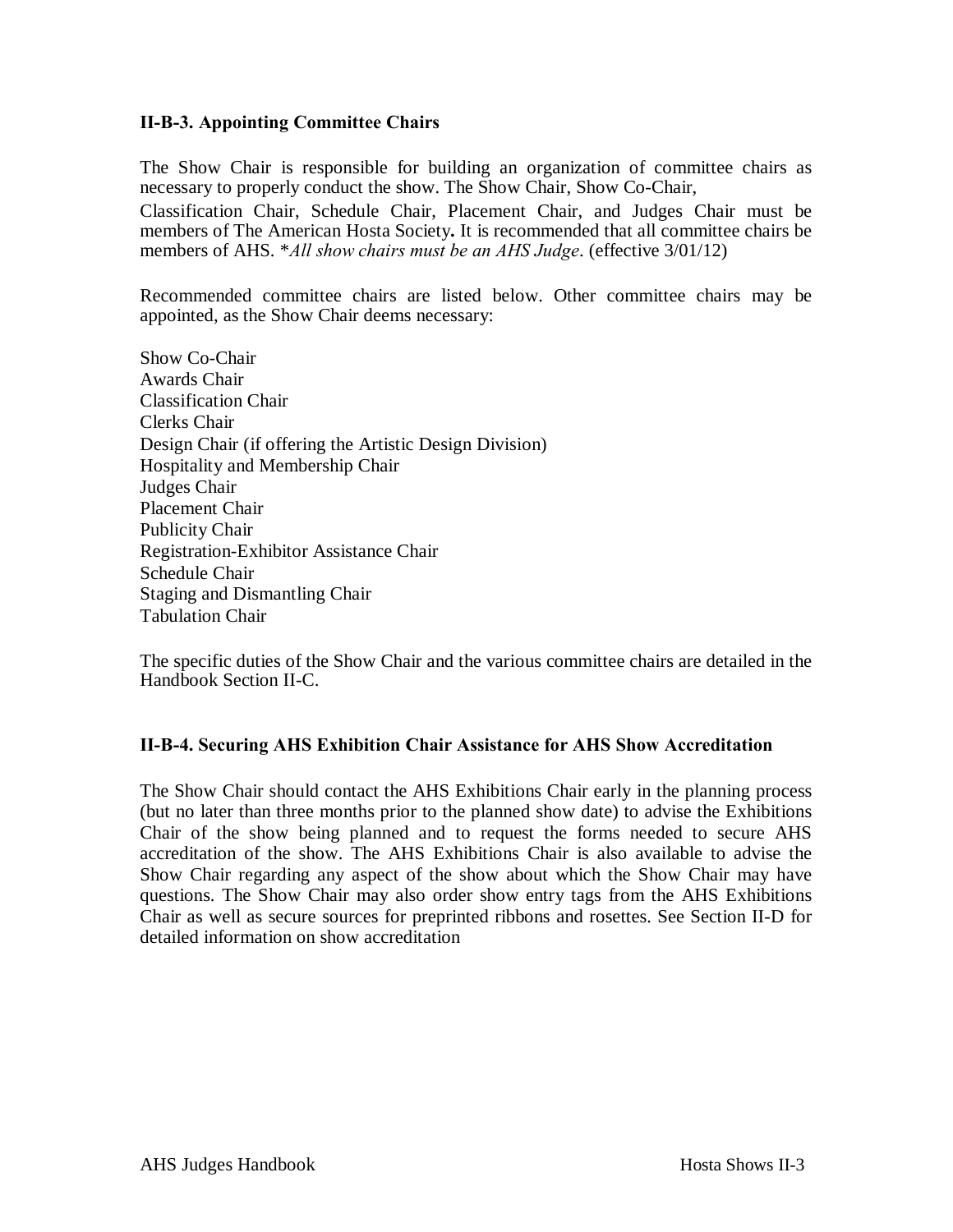### **II-B-5. Preparing a Show Budget**

One of the primary responsibilities of the Show Chair is preparing a budget and securing funding from the host society for the show. Hosta Shows, even small ones, can become very expensive if expenditures are not carefully planned and managed. At the beginning of the budgeting process, expenditures may not be well known. For this reason, the initial budget should contain substantial pad for unknowns and the budget should be revisited often throughout the show planning process. Listed below are some of the expenditures that may need to be considered in building a budget:

Show Location Rental Table Rental

Insurance

Exhibition Containers

(Usually a one time charge. Containers are then reused for future shows.) Carts and Portable Watering Systems Rental (if a water source is not readily available) Show Schedule Preparation and Printing

Show Entry Tags

Show Ribbons and Show Prizes

Judges Appreciation Gifts and Other Judgesø Costs.

(Please note that judges should not expect gifts of substantial value nor should judges demand travel and lodging compensation. The host society and the Show Chair decide what the value of judges ogifts should be and also decide if any additional compensation for travel and lodging is to be offered based on the society *is* ability to fund such costs.)

Judges Luncheons and/or Coffees

Table Coverings/Cleaning Permanent Table Coverings after Use

Show Educational Materials

After Show Dismantling and Janitorial Services

Miscellaneous Expenses ó Postage, Clerksø Materials, Copying, etc.

### **II-B-6. Establishing a Show Planning Time Line Chart**

The Show Chair should, as part of the planning process, create a time line chart of show activities that need to be accomplished before, during, and after the show. This chart will act as a reminder of things needing to be done and also will become a schedule to assist the Show Chair. The time line chart should be a dynamic document that is updated as necessary.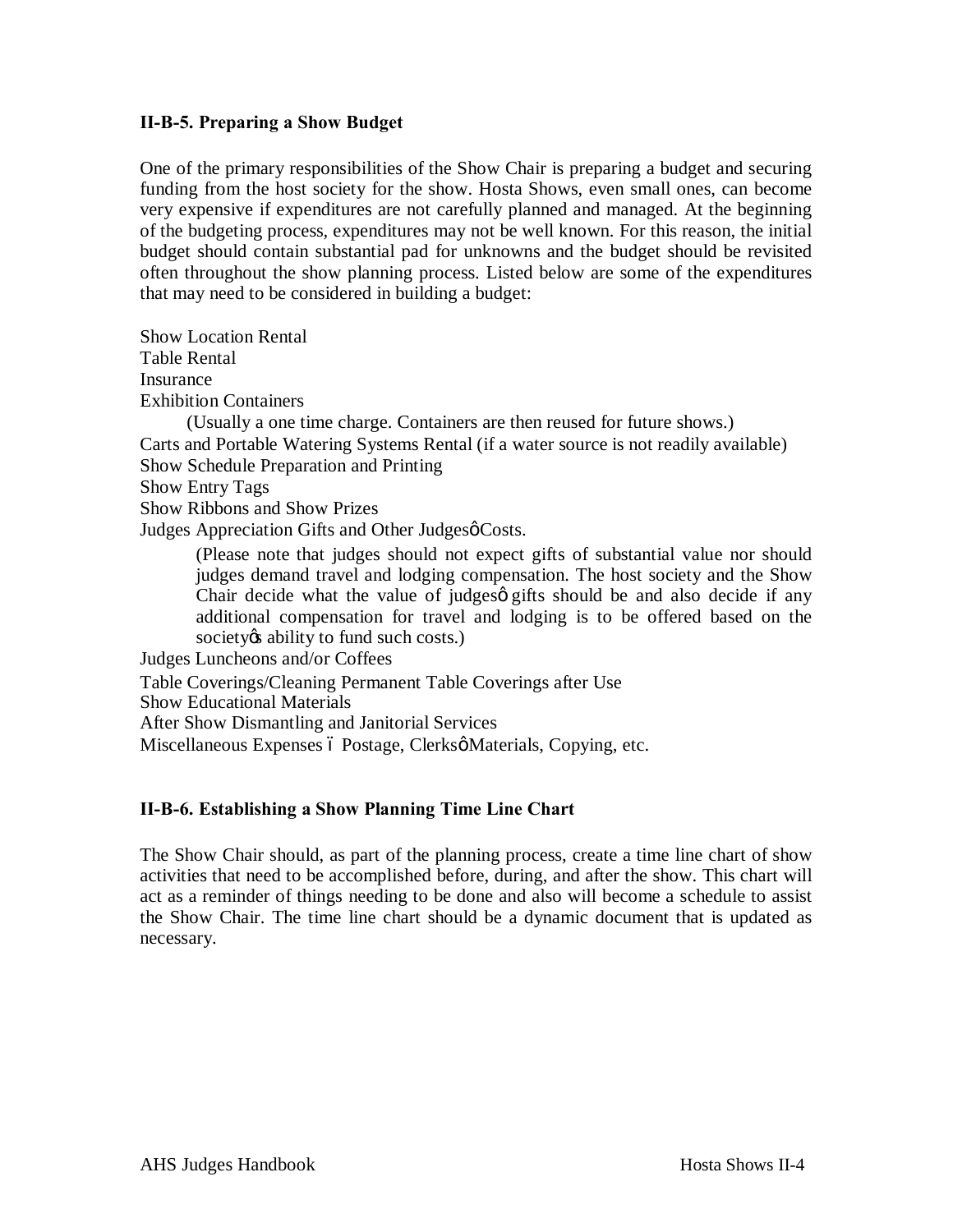A sample time line chart is shown below:

Time Line of Activities ó Hosta Show ó June 15, 2008

| July-December, 2007 | Set show date.<br>Secure show location and sign contract.<br>Secure committee chairs.<br>Conduct organizational meeting(s) with committee chairs.<br>Develop show budget and secure approval of budget.<br>Contact AHS Exhibitions Chair to start accreditation process.<br>Request show packet from Exhibitions Chair.                                                                                          |
|---------------------|------------------------------------------------------------------------------------------------------------------------------------------------------------------------------------------------------------------------------------------------------------------------------------------------------------------------------------------------------------------------------------------------------------------|
| January, 2008       | Secure current list of judges from AHS Judges Record Keeper.<br>Send invitations to judges with return card.<br>AHS recommends that all judges in the region be invited.<br>Conduct show committee meeting.<br>Write show schedule and submit to AHS Exhibitions Chair along<br>with initial show paperwork.<br>Secure show insurance.                                                                           |
| February, 2008      | Make corrections to show schedule as recommended by AHS<br>Exhibitions Chair. Secure approval of corrected schedule<br>and show accreditation.<br>Print schedule.<br>Assure that all committee chairs have committee workers secured.<br>Conduct inventory of show supplies.<br>Order ribbons, rosettes, and show entry tags as needed.<br>Check status of budget and make changes as necessary.                 |
| <b>March</b> , 2008 | Provide copies of schedules to membership.<br>Send copies of schedules, maps, other instructions to judges who<br>have agreed to judge. Contact AHS Exhibitions Chair for<br>assistance if enough judges have not been secured.<br>Check show supplies again and secure needed supplies.<br>Purchase show awards and judges gifts.<br>Check planning progress with each committee chair.<br>Check budget status. |
| April, 2008         | Arrange judges luncheon and judges coffee.<br>Download updated Hosta Show Classification List of Recognized<br>Species and Registered Cultivars from the AHS Website and<br>make copies as needed.<br>Conduct show committee meeting.<br>Check budget status.<br>Secure design judges if offering Artistic Design Division.                                                                                      |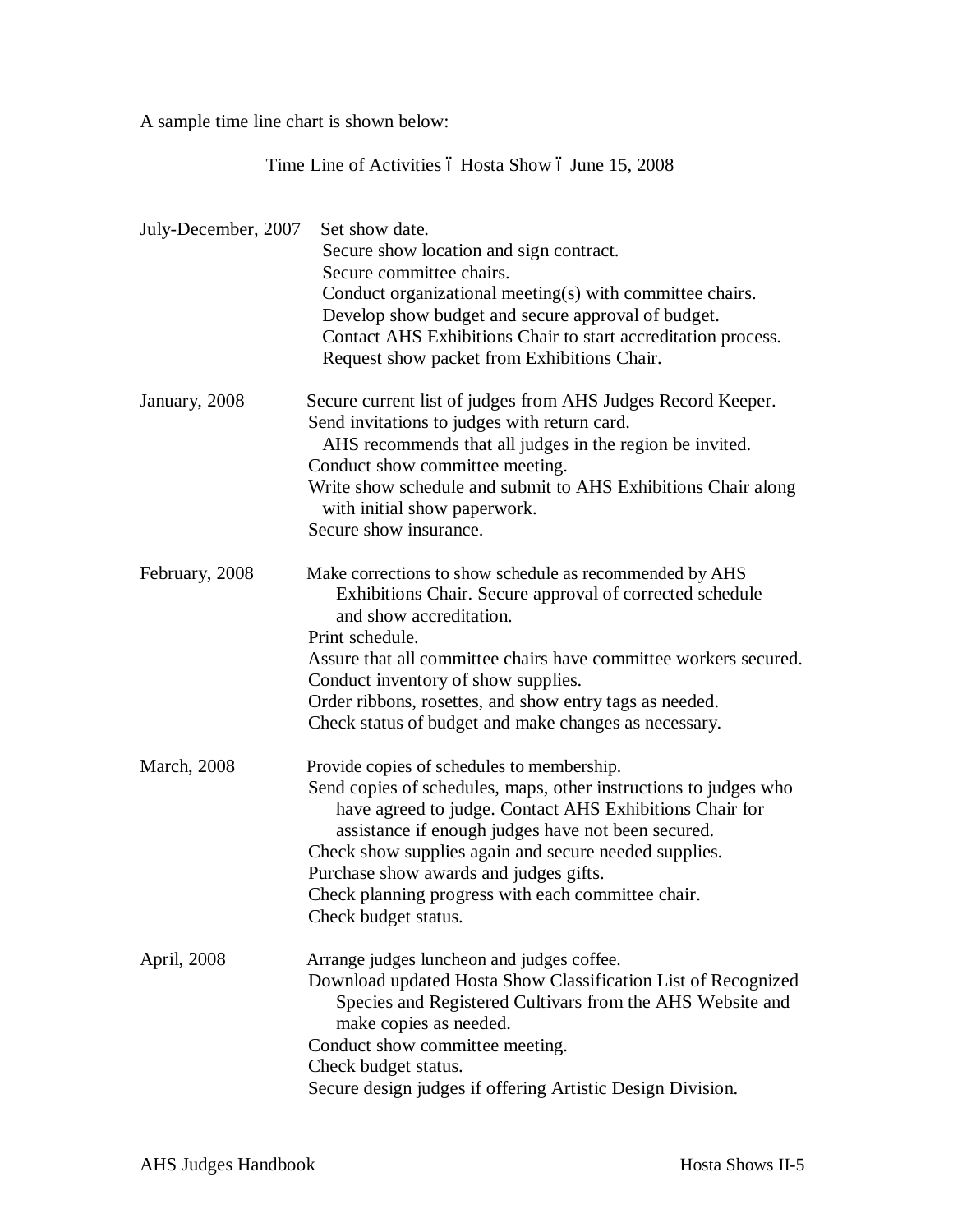| May, 2008                   | Conduct show education. Review schedule with<br>membership at society meeting. Explain show rules.<br>Secure entrants for Artistic Design Division.<br>Finalize show layout and provide to committee chairs.<br>Confirm all judges.<br>Final Budget Check.                                                                       |
|-----------------------------|----------------------------------------------------------------------------------------------------------------------------------------------------------------------------------------------------------------------------------------------------------------------------------------------------------------------------------|
| Meeting Prior to Show       | Provide final directions. Assure each committee is ready.<br>Explain show forms.                                                                                                                                                                                                                                                 |
| Day Before the Show         | Move containers and all supplies to show location.<br>Complete show set-up.<br>Make final check for supplies, awards, and paperwork.<br>Begin accepting entries.                                                                                                                                                                 |
| Show Day 6 June 15, 2008    | Assure all judges available.<br>Check final plans for judgesøcoffee and luncheon.<br>Check all show activities to assure completion on time.<br>Conduct final walk through of show area after<br>show dismantling.<br>Assure show supplies and paperwork are secured.                                                            |
| <b>Post Show Activities</b> | Send Final Show Report to AHS Exhibitions Chair<br>within one month.<br>Provide show results to local society officers.<br>Inventory and secure all remaining supplies.<br>Arrange delivery of all show awards.<br>Send thank you notes to judges and committee members.<br>Close books on show and prepare final budget report. |

This time line chart is just one example and may not be complete for all local needs.

### **II-C. Show Chair and Committee Chair Duties**

### **II-C-1. Show Chair**

The Show Chair is responsible for and must be in touch with every aspect of the show. The Show Chair plans the show, secures the location, secures the funding, and sees to all aspects of the show 6 before, during, and after. The Show Chair must be a member of The American Hosta Society and should have a thorough knowledge of the AHS standard show schedule and procedures. \**All show chairs must be an AHS Judge. (Subject to availability)* (effective 3/01/12)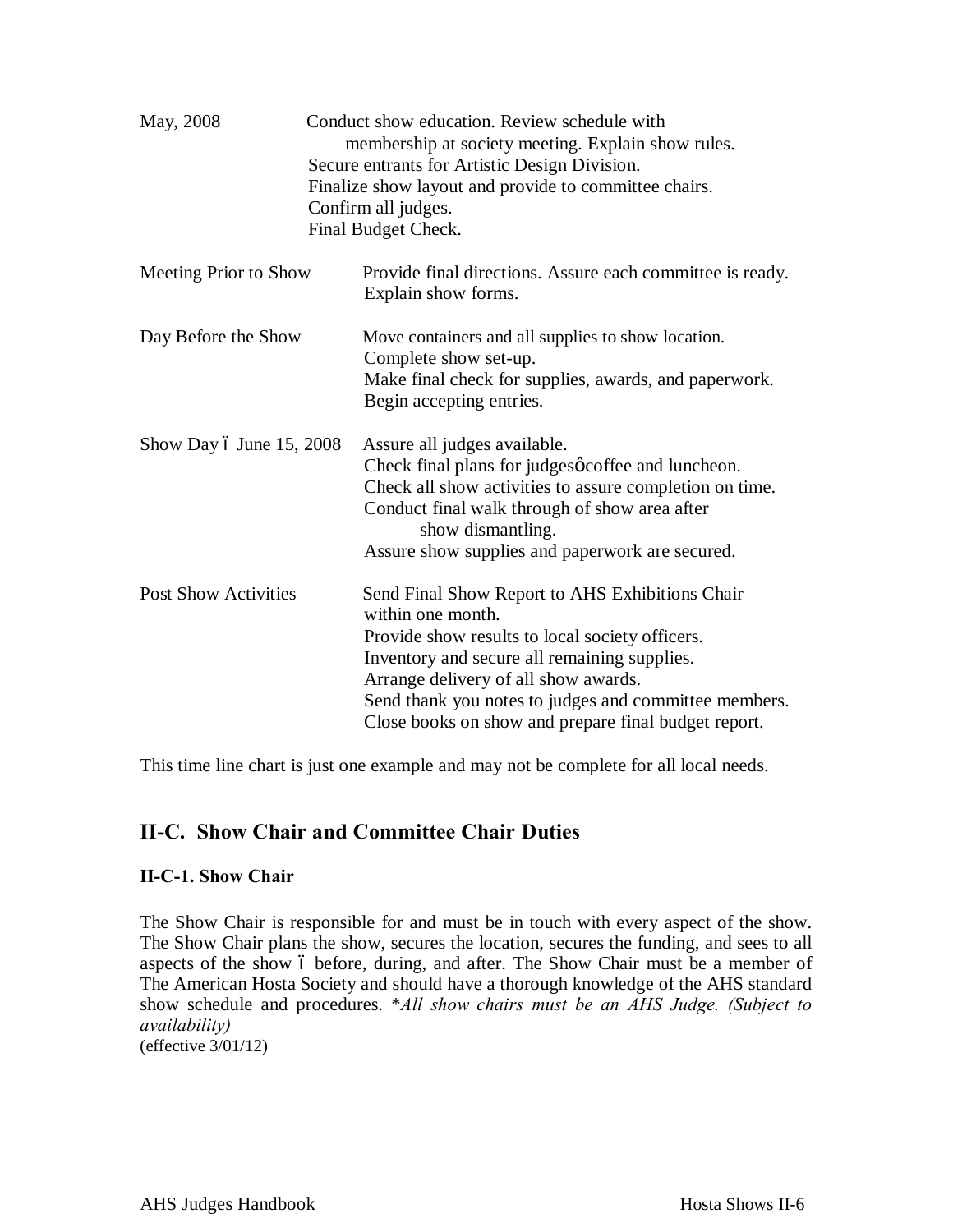After the date and location of the show are determined, the Show Chair should prepare a tentative show schedule. The chair then is responsible for contacting the AHS Exhibitions Chair, providing the tentative show information and schedule necessary to start the process of receiving AHS accreditation of the show. The AHS Exhibitions Chair should be contacted no later than three months prior to the date of the show and preferably much earlier. The AHS Exhibitions Chair is available to the Show Chair to provide any assistance needed in the course of the show.

The AHS Exhibitions Chair provides all required report forms to the Show Chair upon accreditation by AHS. Upon completion of the show, the Show Chair must complete the forms and send a final report to the AHS Exhibition Chair including the show results. The AHS Exhibitions Chair must receive the final report no later than one month after the show date.

In order to properly manage the show, the Show Chair may appoint committees and delegate responsibilities for certain aspects of the show. Recommended committees are listed in Section II-B-3 of this Handbook. The duties of the various chairs as set forth in this section of the handbook may be split or combined as the Show Chair sees fit in order to build an effective show management team. **However, any and all of the duties listed for the Co-Chair, Classification Chair, Schedule Chair, Placement Chair, and Judges Chair may only be assigned to individuals who are members of AHS.**

### **II-C-2. Show Co-Chair**

The Co-Chair must be a member of AHS. The Co-Chaires job is simply to work with the Show Chair and provide any assistance the Show Chair may need, and to act as a backup to the Show Chair should he/she not be able to fulfill the duties of the Show Chair during the show planning and presentation process. It is not necessary to have a Co-Chair but advisable. Many societies expect the current Show Co-Chair to assume the duties of Show Chair for the following year<sub>%</sub> show, thus providing a training period and process for securing the upcoming Show Chair.

### **II-C-3. Awards Chair**

The Awards Chair is responsible for securing all ribbons, rosettes, trophies or other prizes specified in the show schedule. On the day of the show, the Awards Chair assures that all awards are on premise and available for the show. He/she also works with the Tabulation Chair in recording all awards. Finally, the Awards Chair is responsible for providing the awards to the winners. Should some awards not be presented at the show, the Awards Chair should collect them at the conclusion of the show and assure they are presented to the winners in a timely fashion.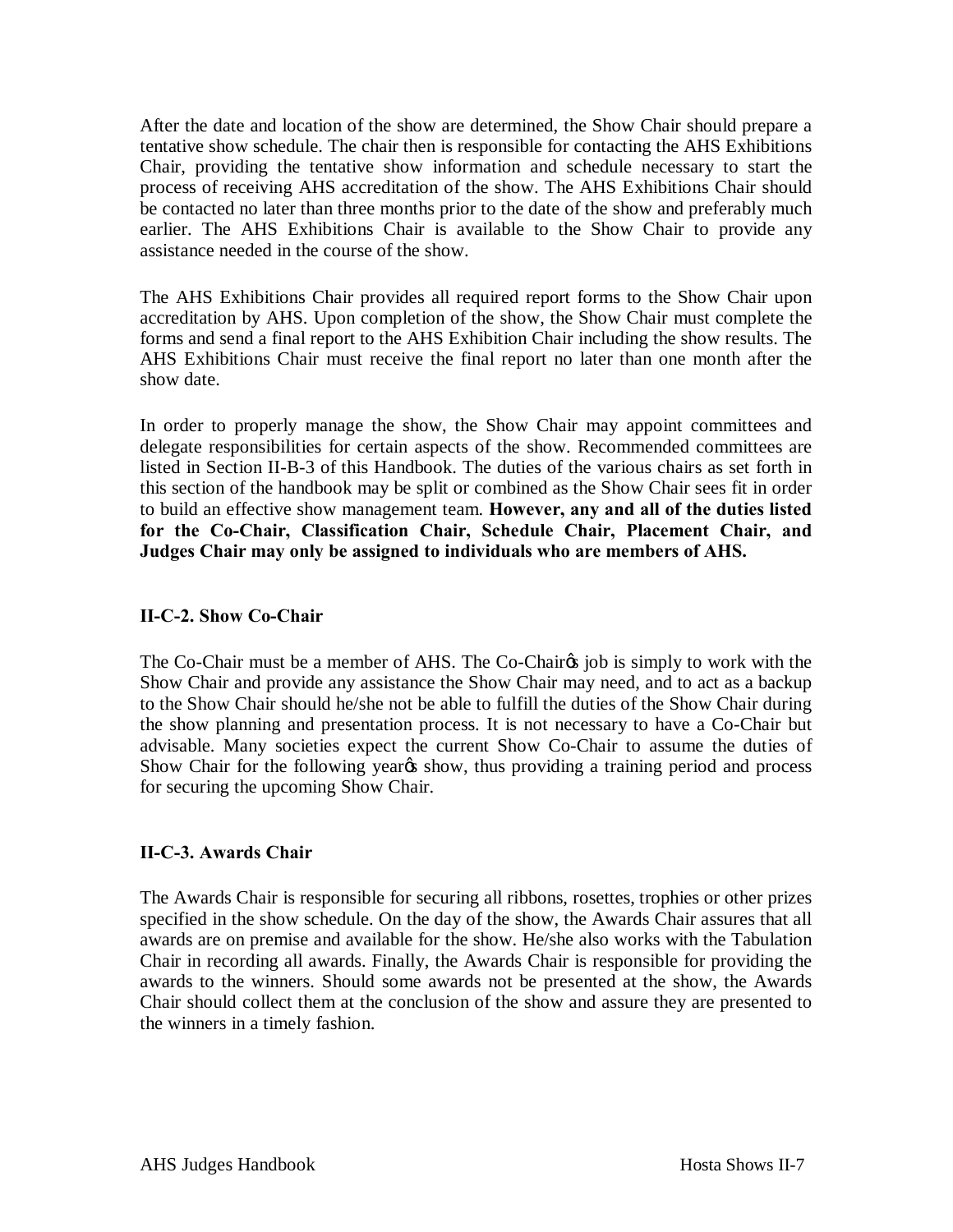### **II-C-4. Classification Chair and Committee**

The Classification Chair must be a member of AHS. The Classification Chair and Classification Committee members must be knowledgeable in hosta horticulture and classification, and must be completely familiar with the show schedule.

Prior to the show, the Classification Chair must secure **current** copies of the AHS Hosta Show Classification List for use in classifying registered cultivars and species entries in the show. Copies of the List should also be provided in the exhibit preparation area for use by exhibitors in preparing their entry cards. This will reduce the number of classification errors reaching the classification table. The Classification Chair may also bring other hosta reference materials such as books and handbooks to the show that he/she deems appropriate to aid in classification.

Prior to the start of the show, the Classification Chair should insure that sufficient space and tables for three distinct areas 6 entries awaiting classification, entries being classified, and entries already classified awaiting placement.

The Classification Chair should have copies of the AHS Table of Leaf Sizes and rulers available for measuring leaves and verifying the proper size classification of seedlings and sports. All seedling and sport entries should be measured for proper classification prior to placement.

The Classification Chair should check all entry tags to insure all information is provided, including information on the lower hidden portion of the tag. If a tag is incomplete, it should be returned to the exhibitor for correction or committee members may add and correct information if the exhibitor is not available.

The Classification Chair must approve the classification information for all show entries to assure adherence to AHS and local show rules. Special emphasis should be placed on insuring that only registered cultivars and species are entered in Sections and Divisions limited to registered cultivars and species. Classification errors should be corrected on the entry card prior to approval of the entry for placement in the show. To signify approval, the Classification Chair should place a check mark on the upper left hand corner of each entry tag. Entries that are found to contain incorrect cultivar names or that do not meet the entry requirements for the show should be referred back to the exhibitor, if available, or referred to the Show Chair for handling. Such entries may, at the discretion of the Show Chair, either be entered in Division V  $\acute{o}$  Non-Competitive Exhibits or be disqualified for entry in the show. Entries accidentally and significantly damaged to the point of being unattractive prior to or during classification and placement may also be disqualified. Entries that have obviously been altered to change the natural appearance (use of magic marker or paint to hide blemishes, use of appliqués to hide holes, use of leaf shine products, etc.) should be disqualified for entry in the show. \**The Classification Chair should also reject any leaf showing evidence or nematodes or disease. (effective 3/01/12)*

Upon approval of an entry for placement, the Classification Chair should fold and secure the bottom portion of the tag to hide the exhibitor of name and move the entry to the placement table for placement in the show.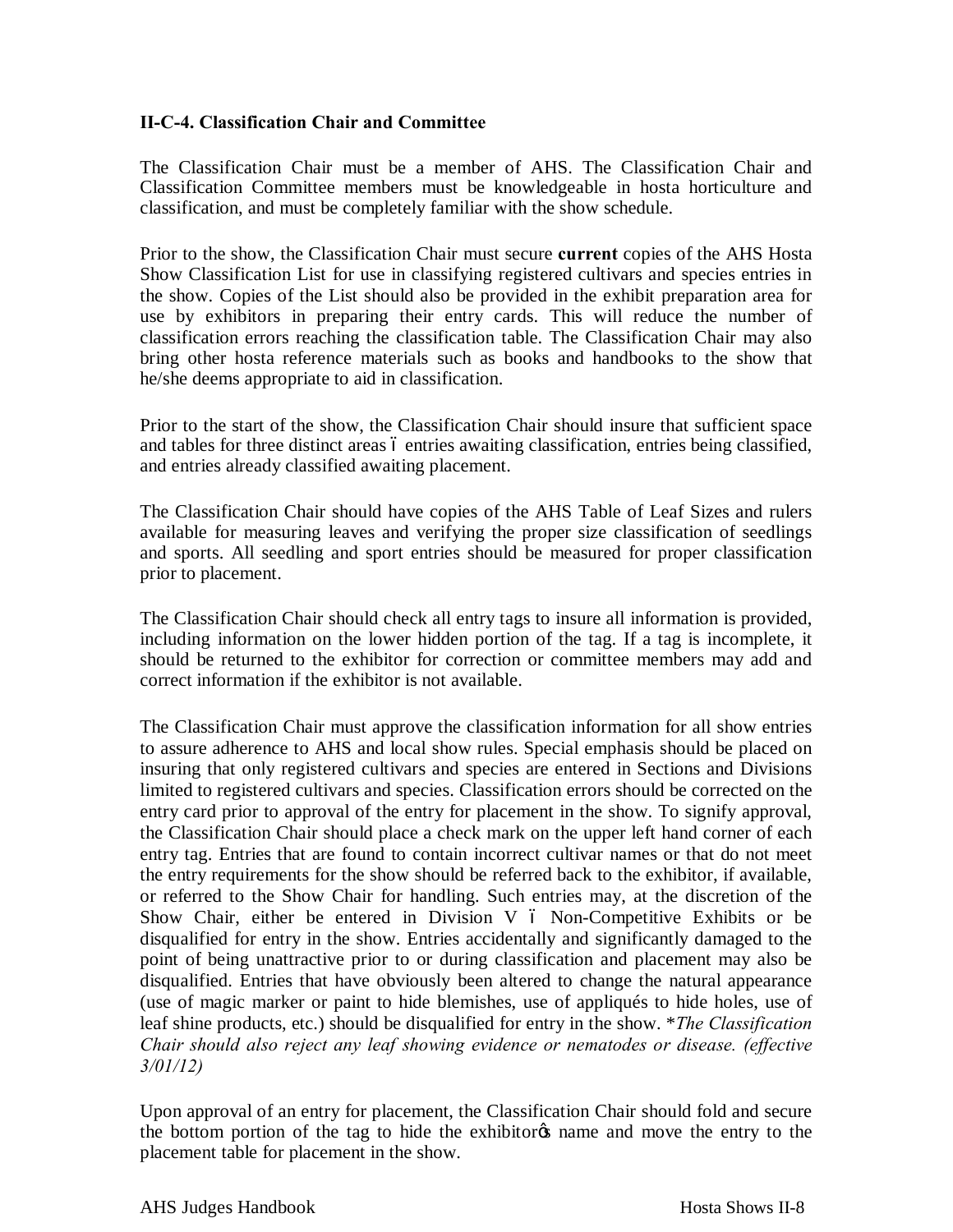The Classification Chair should remain available on the show floor during the judging process should classification errors be noted by judges that need to be corrected prior to judging. Only the Classification Chair or Show Chair may change an entry of classification after an entry is placed in the show. The Classification Chair should also final check the classification data on all entries designated as section or division winners prior to the completion of judging to insure that there are no incorrectly classified major award winners.

### **II-C-5. Clerks Chair and Committee**

The Clerks Chair is responsible for securing sufficient numbers of clerks for the show. Normally, there should be two clerks assigned for each judging panel. Unassigned roving clerks may also be used as runners to provide support for the assigned clerks.

It is also the Clerks Chair<sub>C</sub>'s responsibility to assure that all needed clerical supplies needed for the show are available on the show date. This includes pencils, hole punchers, staplers, paper clips, supplies trays and other supplies deemed necessary.

Prior to the start of show judging, the Clerks Chair should assemble the Clerks and provide instructions including expected clerk conduct during judging, panel assignments, handling requests by judges for moving improperly placed entries, punching the awards on the entry tags, applying ribbons to entry tags, moving entries at judges of request for judging purposes, etc. Clerks should also be instructed to be extremely careful when handling entries in order to minimize any chance of damaging the entry.

### **II-C-5-a. Specific Instructions for Clerks**

Clerks do not ask questions nor talk unnecessarily during the judging process but should answer any questions directed to them by the judges.

Clerks provide assistance as requested by the judges for referring classification mistakes to the Classification Chair, for moving entries, and for seeking assistance from other Show Committee members as needed.

Clerks should never repeat any of the conversations of the judges.

Once assigned to a judges panel, the clerk should remain with the panel at all times unless otherwise instructed.

Clerks are also responsible for keeping the immediate judging area clear all people not involved in the judging process, including the public if the show is open during the judging process. In dealing with the public, clerks need to remain courteous at all times but must be firm in keeping the area clear.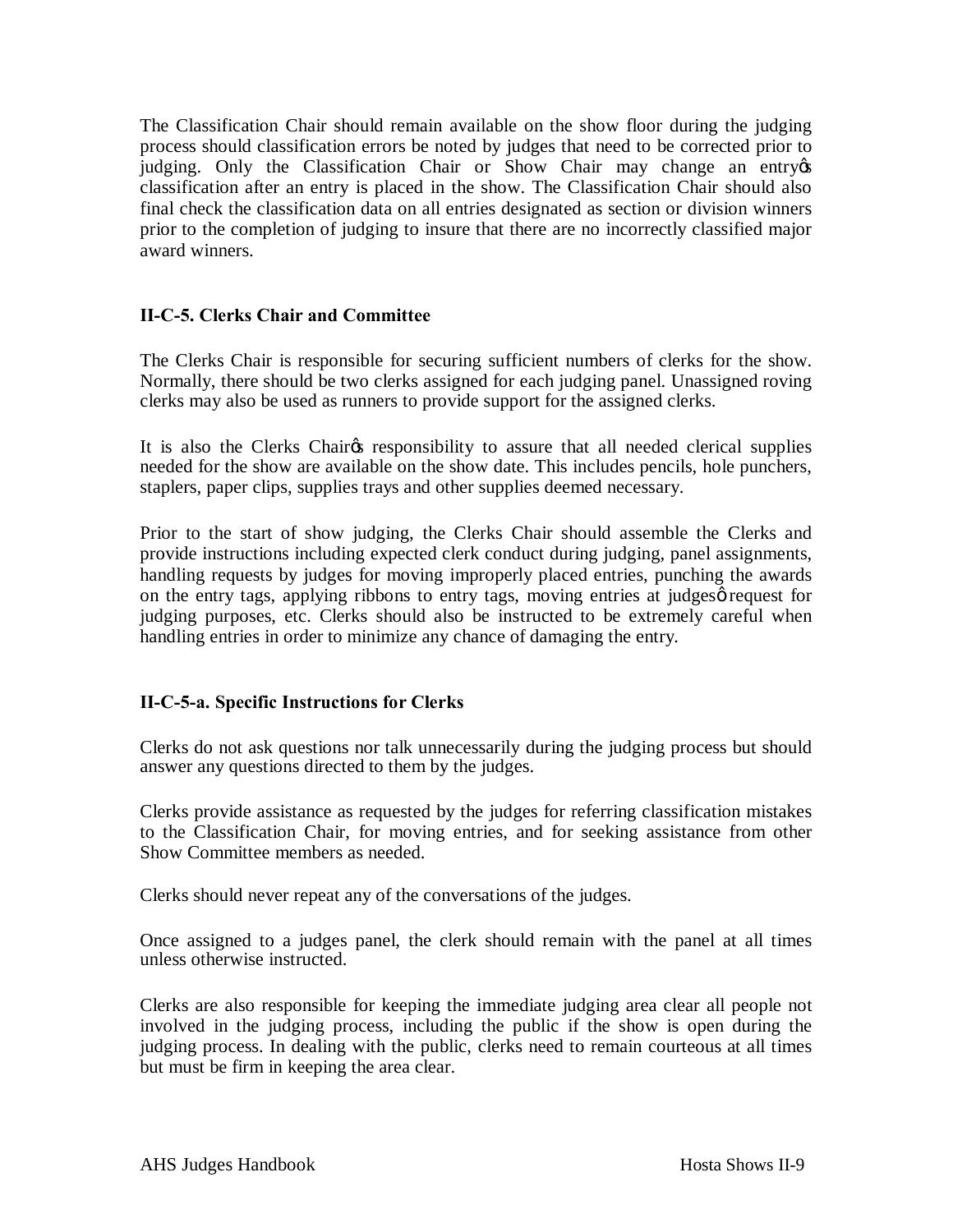Clerks should stand aside while each class is being judged. For classes with large numbers of entries, it is acceptable to begin punching the checked awards at the bottom of the tag (if the panel leader has not already marked the card) and attaching the ribbons to the entry tags if this can be done without interfering with the judging. At the conclusion of the judging of the class, the clerk should check all entries to assure they have been judged. Each judged entry should either have a ribbon award indicated on the lower portion of the entry tag or should, in absence of an award being made, have a check mark placed by the judges in the upper right hand corner of the tag. Any entry not having one or the other indication that it has been judged should be immediately pointed out to the judges panel leader.

Once a class has been judged and the Best of Class has been selected and noted in writing by the judge on the bottom stub of the tag, all the awards designations should be punched at the bottom of the entry tag, the awarded ribbons should be attached to the entry tag, and the bottom stub of the entry tag should be removed from all entries except the Best of Class entry and delivered to the Tabulation Chair. All bottom stubs being removed should be checked at this time to verify that the required information is on this part of the tag. The Best of Class entry should then be placed at the front of the class for further consideration of the judges for Best of Section once the rest of the classes in the section have been judged. All other entries that have been moved for judging purposes should be returned to their proper places in its class.

Once the judges have completed judging in a section and have selected a Best of Section winner, the clerk will move the winner to the head table. At that time the remaining tag bottom stubs on the remaining class winners may be removed and delivered to the Tabulation Chair. The bottom stubs of tags on entries that go to the head table should be removed only after the final judging for the show has been concluded. The Clerks Chair should appoint one panel of clerks to remove these stubs and write on the back of the stub the awards given and not already indicated 6 Best of Section, Best of Show, etc.

At the conclusion of judging, the Clerks Chair should walk the show and verify that all bottom stubs have been removed and delivered to the Tabulator. Clerks will return all unused materials to the Clerks Chair.

### **II-C-6. Design Chair**

The Design Chair is responsible for all aspects of the Division VI 6 Artistic Design. This includes coordinating with the Show Chair to select the theme of the division, determining the show space requirements, developing the design schedule, securing National Council of Flower Show Judges and exhibitors for the division, securing props for the division as required by the design schedule, and securing judges gifts. On the day of the show, the Design Chair will coordinate all activities related to placement and judging of the Artistic Design Division.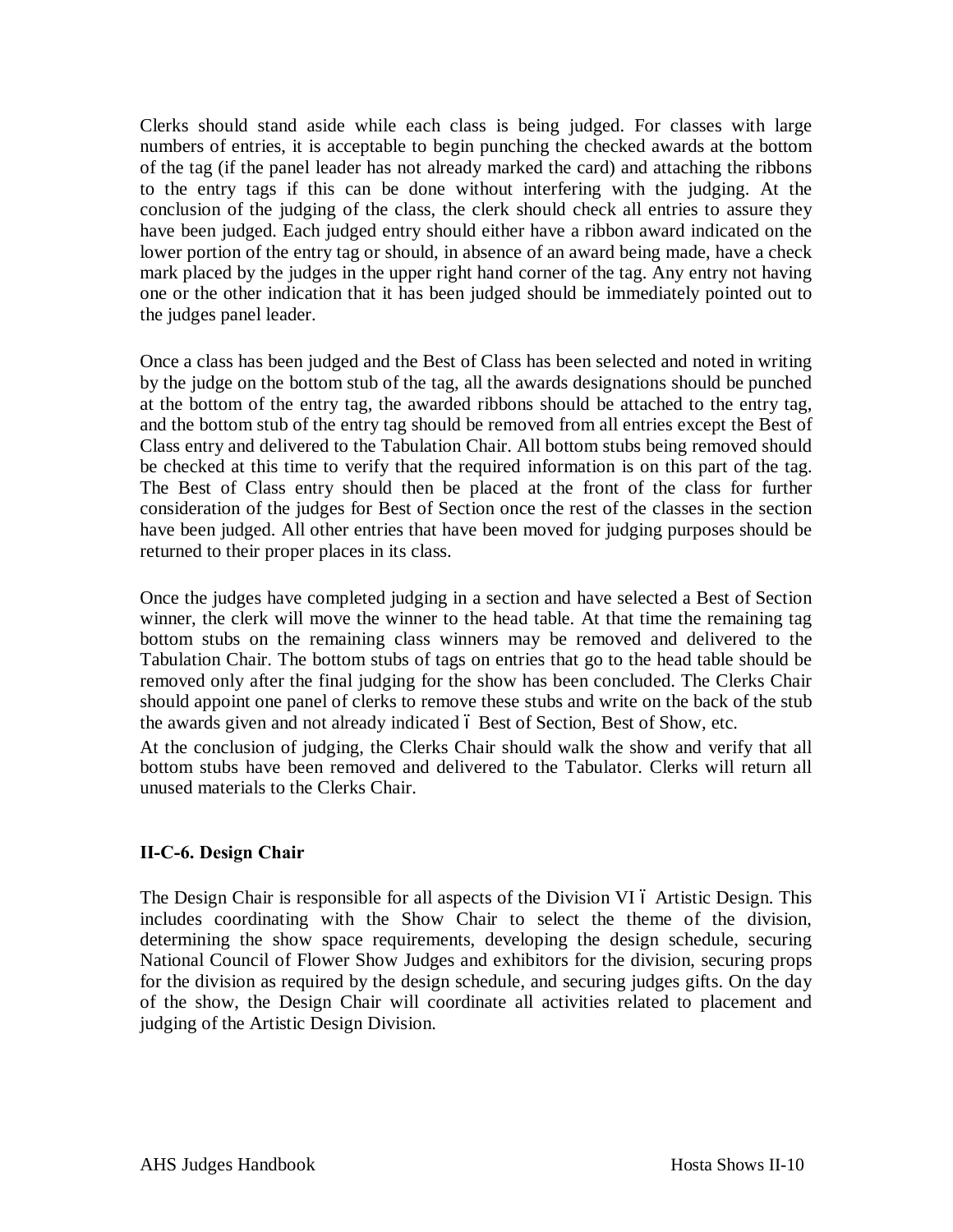For shows that do not offer Division VI, it is still desirable to have design displays on the show floor. The Show Chair may appoint a Design Chair to arrange for and coordinate such displays. In this case, the Show Chair will redefine the specific duties of the Design Chair to meet his/her objectives for the show.

### **II-C-7. Hospitality and Membership Chair and Committee**

The Hospitality and Membership Chair assembles a committee responsible for attending to the public during the show. This includes providing manned information areas with hosta related educational materials that can be distributed to the public. A hosta show is an ideal place to recruit new society members so membership material for both the local society and The American Hosta Society should be on hand. Information booths or tables should be located in very prominent areas on the show floor and should be manned at all times while the show is open to the public.

### **II-C-8. Judges Chair**

The Judge & Chair must be a member of AHS and must be an AHS Show Judge. The Judges Chair is responsible for all aspects of judging the show with the exception of the Artistic Design Division (if offered). This includes securing the judges for the show and providing a list of the judges to the Show Chair, securing judges  $\phi$  appreciation gifts, assigning judges to panels \**and to verify that the judges are eligible to judge*, and selecting panel leaders, and providing judging assignments to the panels. *(above amendments effective 3/01/12)*

The Judges Chair should obtain a current list of AHS accredited Show Judges from the Judges Record Keeper. For local and regional shows, AHS recommends that all judges within the region, regardless of the judging level, be invited to judge in the show if the number of judges in the region does not exceed the number of judging positions and other available show positions to be filled. Other judges may also be invited if it appears that there will not be a sufficient number of judges within the region accepting the invitations. Should more judges accept invitations than can be accommodated, some judges may be assigned other show duties (with their prior permission). For National Convention shows, the judges indicate their desire to judge on the convention registration form.

At least one month prior to the show, the Judges Chair should verify attendance of all judges. The Chair should also provide judges the directions to the show location, the time judges are expected to be at the show location, and a copy of the show schedule. Immediately prior to the beginning of the judging process, the Judges Chair should meet with the judges and provide instruction regarding the show. The Judges Chair should also be on the show floor at all times to handle any questions or problems that may arise during the judging process.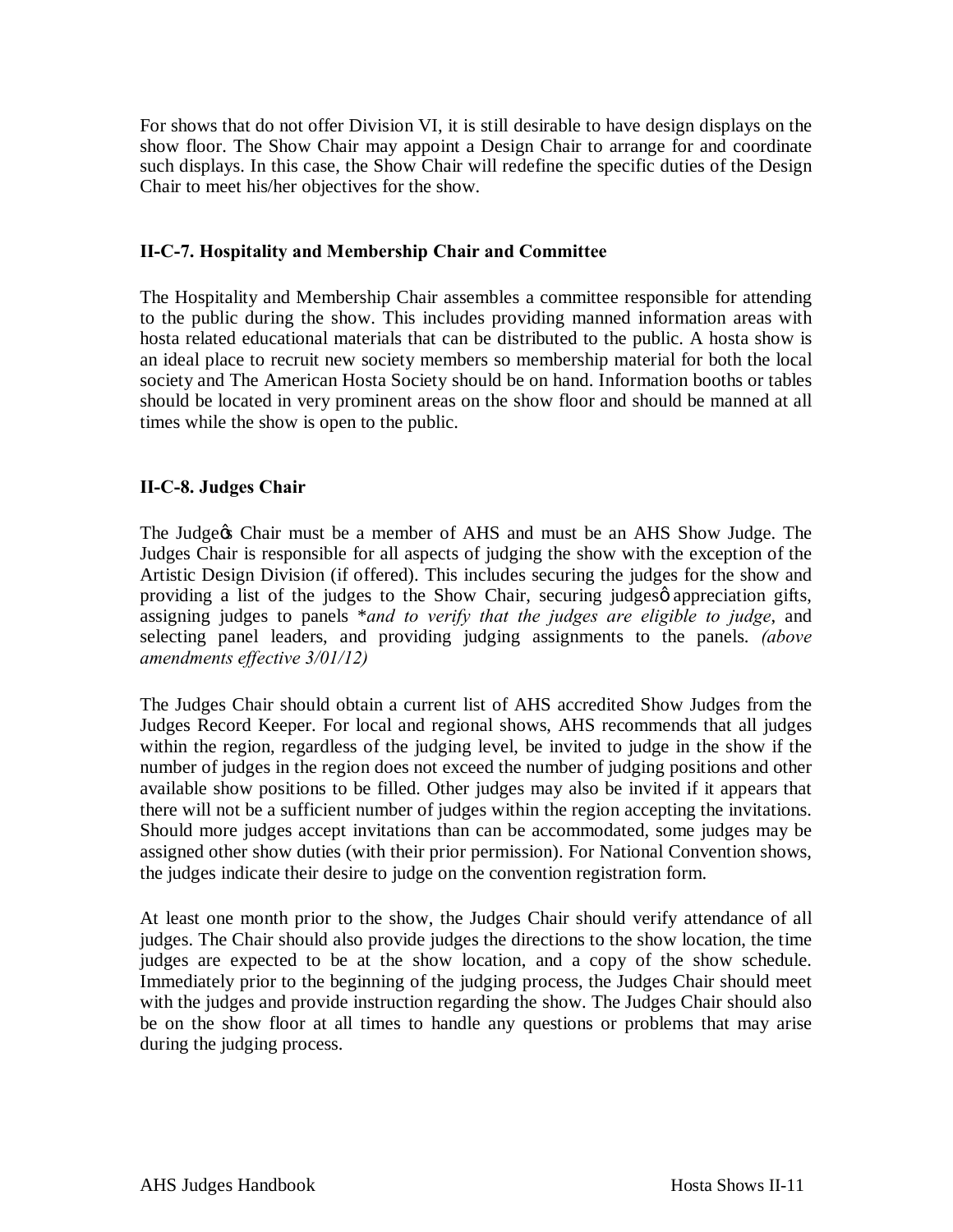The Judges Chair will coordinate the final judging of the head table and the selection of Best Seedling and Best of Show. This includes providing the judges the necessary point scoring forms and tabulating the results of the head table judging. The Judges Chair should assure that all entries that receive Division Awards are verified to be entered by AHS members before Best of Show and Best Seedling or Sport balloting. If an entrant is found not to be an AHS member, the Judges Chair will immediately refer it to the Show Chair for handling. The Show Chair may direct the Judges Chair to re-judge the section prior to final balloting.

### **II-C-9. Placement Chair and Committee**

The Placement Chair must be a member of AHS. The Placement Committee sees that each entry is placed in the proper class on the proper exhibition table. It is also the committee the responsibility to adjust space allocated to classes and sections as necessary during the placement process to optimize the overall quality of the show display. Early in the show planning process, the Placement Chair should assist the Show Chair and Staging Chair in planning the layout of the show.

Prior to the start of placement, the Placement Chair should provide instruction to the committee with emphasis placed on the need to be alert for classification errors All committee members should be completely familiar with the planned layout of the show divisions, sections, and classes.

The Placement Chair and committee should check and recheck the entries in each class to insure they have been placed in the proper class. Any entry that appears to be classified incorrectly should be referred back to the Classification Committee immediately for classification recheck prior to the beginning of judging. As entries are placed in the show, the Placement Chair should constantly inspect the divisions, sections, and classes and direct any necessary adjustments of allocated space for each. At the conclusion of placement, the Placement Chair should perform a final inspection of the entire show for any remaining possible classification errors and make any last minute adjustments of the displays.

With the exception of entries in the Educational Displays Division IV, Non Competitive Exhibits Division V, and Artistic Design Division VI, only members of the Placement Committee may place entries in the show.

### **II-C-10. Publicity Chair**

The Publicity Chair is responsible for publicizing the show to the general public. This includes developing and distributing flyers, generating newspaper coverage, and providing show information to other horticultural organizations.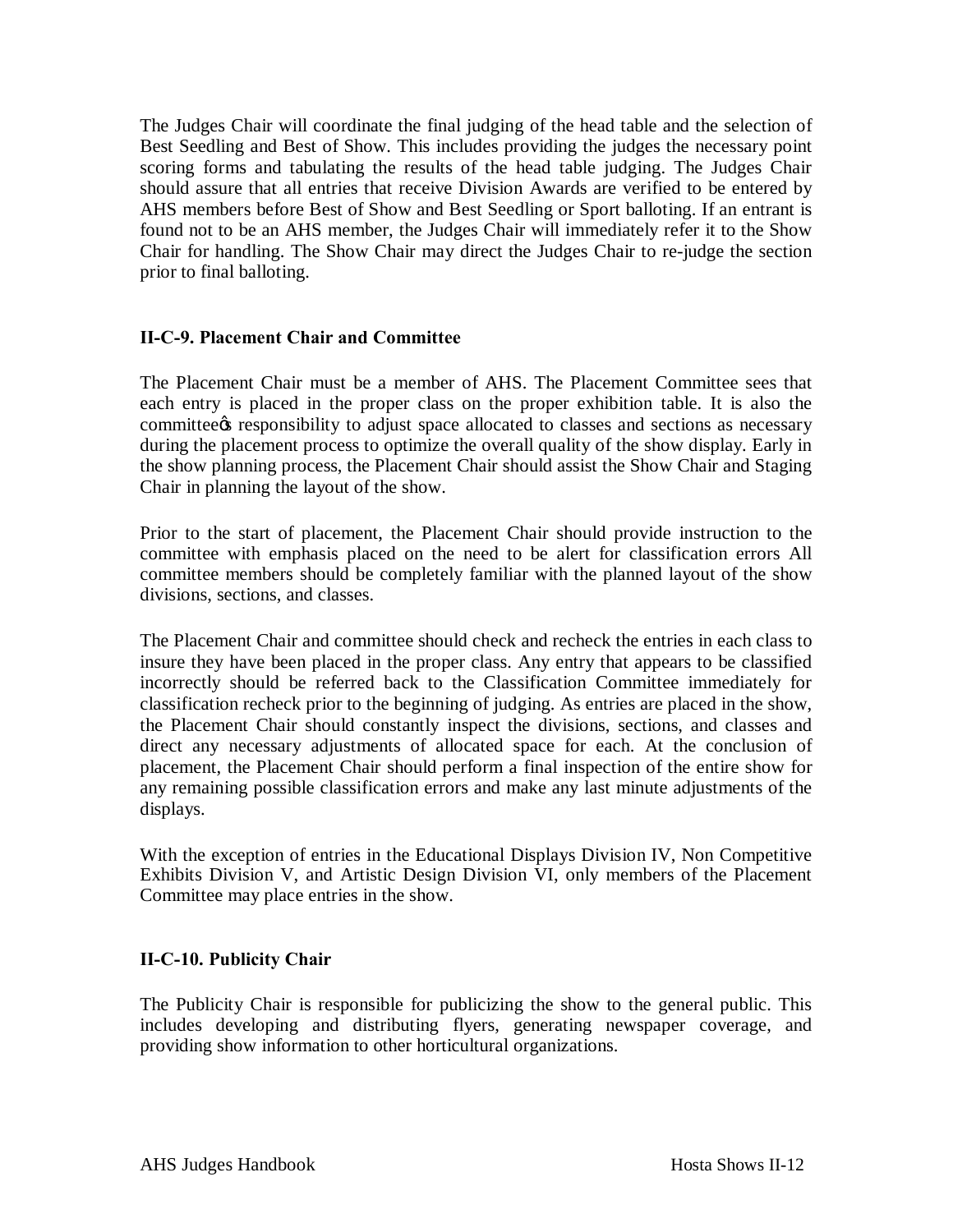### **II-C-11. Registration-Exhibitor Assistance Chair**

This Chair works with the Show Chair in the planning process to assure that a proper entry preparation area is provided. The Chair also assures that the area is set up to allow exhibitors to efficiently prepare entries and that all supplies are in the preparation area when it is opened. This includes the containers and water, entry tags, pens and pencils, rubber bands to attach tags to the bottles, knives and scissors for cutting stems, cotton balls or other materials for staging the entry in the container, and paper towels for cleanup. Brooms and mops should also be available to keep the floor area clean and safe. The Chair should also insure that at least one copy of the current AHS Hosta Show Classification List is available for exhibitors to use to verify classification data for registered cultivars and species.

The Registration-Exhibitor Assistance Chair and committee should assure that all exhibitors sign the Registration Sheet providing all necessary information and know their Exhibitor Numbers. The committee should encourage any exhibitors who are not currently members of The American Hosta Society to become members prior to the show to insure that awards can be made to section or higher winners. The committee should provide instruction as necessary on proper completion of the entry tags including the importance of providing AHS membership information, proper classification information, exhibitor number, and completion of the bottom stub of the tag. Committee members may also provide instruction on proper staging of leaves in containers for best display and tips on leaf preparation.

After all exhibits have been entered in the show, the chair should prepare individual tally sheets for each exhibitor and provide the Tabulation Chair the Registration Sheet and the individual tally sheets.

### **II-C-12. Schedule Chair**

The Schedule Chair must be a member of AHS. The Schedule Chair is responsible for writing, printing, and distributing the show schedule to exhibitors and other committee members. For National Conventions, the schedule must be made available to all members via direct mail, inclusion in an AHS publication, or inclusion on the AHS Website.

The Schedule Chair is responsible for insuring that all AHS rules regarding shows are included in the schedule and that the schedule adheres to the AHS standard Hosta Show Schedule. The schedule should be completed early in the show planning process and submitted to the AHS Exhibitions Chair for approval prior to being printed and distributed. In order to accomplish this, the Schedule Chair must work closely with the Show Chair and other committee chairs in developing the data that must be included in the schedule.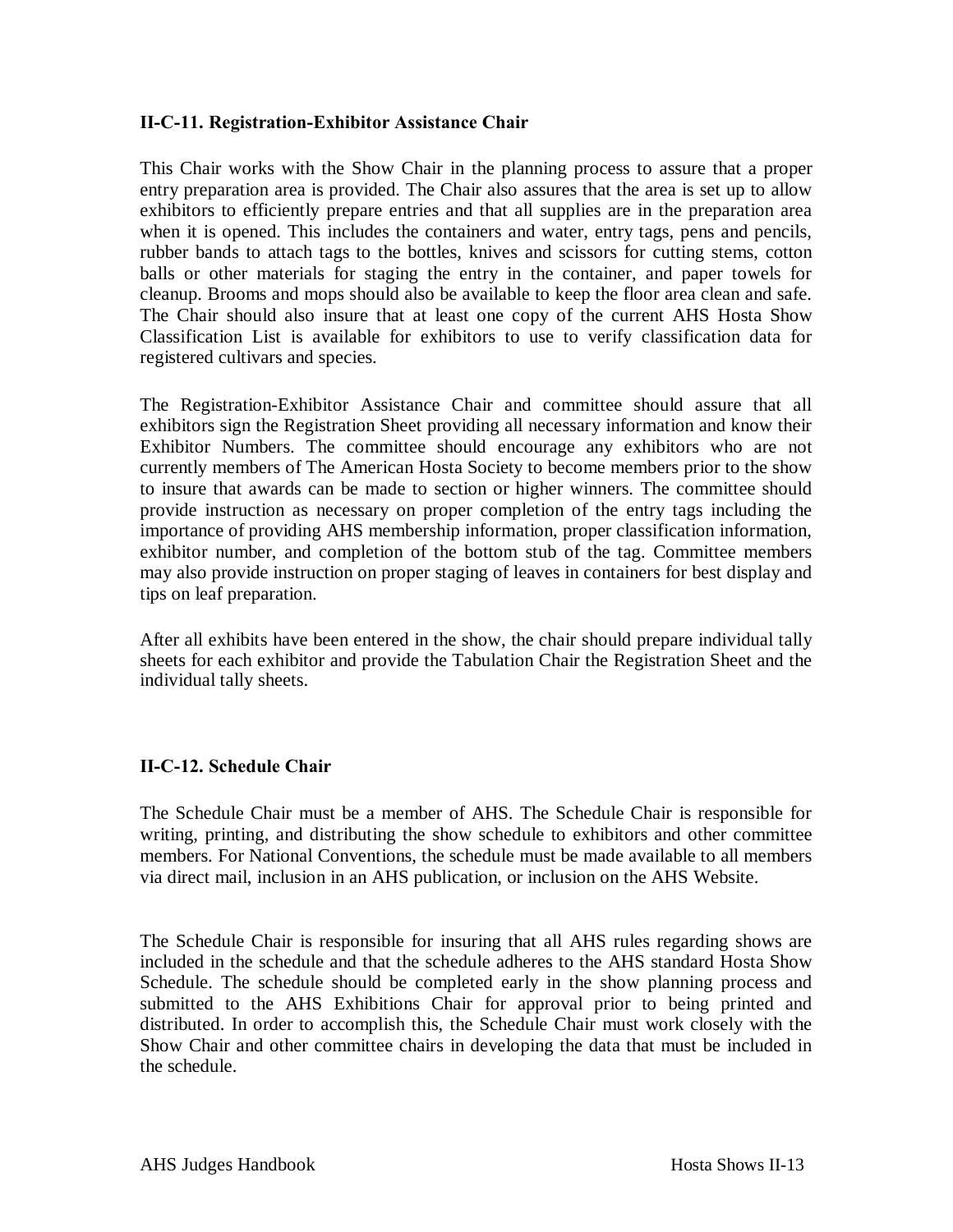### **II-C-13. Staging and Dismantling Chair and Committee**

The Staging and Dismantling Chair is responsible for staging the show and providing tables, covers, bottles, class dividers and all other props needed for the show. This includes the exhibit preparation area, the classification area, the tabulation area, and the head table.

Working with the Show Chair and other committee members, the Chair should develop a layout for the show using experiences gained from previous shows and estimates for numbers of entries in this show to allocate space for the various divisions and sections of the show. Sufficient space should be allocated to cover miscalculations of expected entry numbers.

The Staging and Dismantling Chair will insure that all props are delivered to the show location and set up as planned prior to the time set for accepting entries. The committee will work with other show committees before and during the show to adjust props as necessary to optimize the success of the show.

At the conclusion of the show, the committee will completely dismantle the show. The Chair is responsible for insuring that all rental property is returned, that all society property is returned to storage, that the show area is cleaned, and that all trash is removed.

### **II-C-14. Tabulation Chair and Committee**

The Tabulation Chair and committee are responsible for recording the results of the show and providing to them to the Show Chair in a timely manner.

After the show entry phase is complete, the Tabulation Chair will secure the Registration Sheet and individual tally sheets from the Registration-Exhibitor Assistance Chair. The Tabulation Committee will receive the bottom stubs from the Clerks Committee as the judging is completed in each section and division. The Tabulation Chair should verify that all stubs have been provided to his/her committee before completing tabulation and releasing results.

Data from each entry stub will be recorded on the individual tally sheets for each exhibitor along with the information required on the tally sheets. If a stub is found to be incomplete, the stub may be returned to the Clerks Committee to determine the missing information if possible.

At the conclusion of tabulation, the Tabulation Chair will record the winners of all awards specified by the show schedule and will return the results, the completed individual tally sheets, the stubs, and the Registration Sheet to the Awards Chair. Both chairs should then verify the accuracy of all the major awards data before turning over the results and other items to the Show Chair.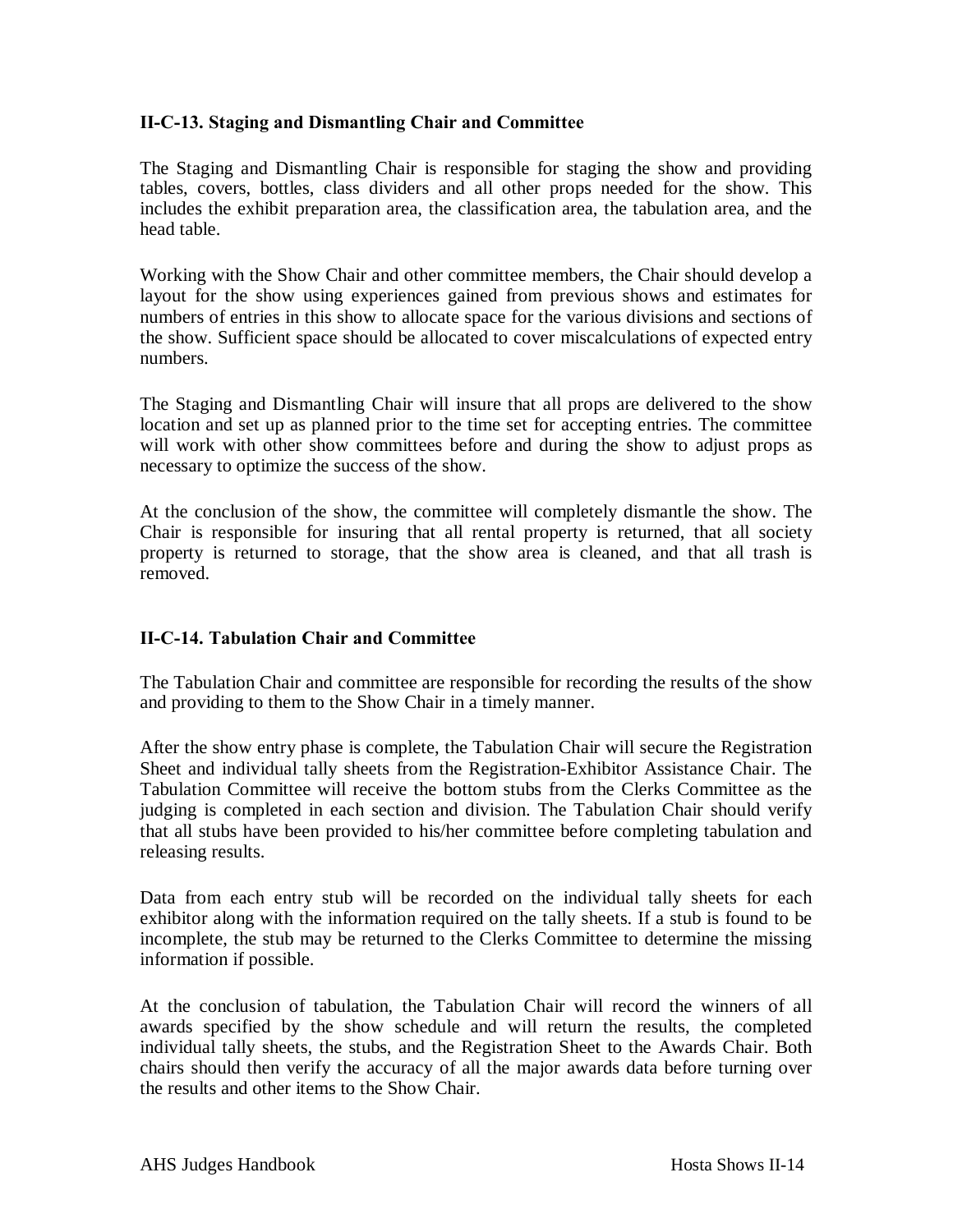### **II-D. Show Accreditation Procedures**

In planning a show, the Show Chair is responsible for completing the necessary forms required by The American Hosta Society and providing the necessary information to the AHS Exhibitions Chair.

To begin the process of securing AHS show accreditation, the Show Chair should prepare a tentative schedule and complete a Hosta Show Registration Form (Form II-I-a). These items should then be sent to the AHS Exhibitions Chair at least three months prior to the show date. It is recommended that this be done much earlier if possible up to six months prior to the show date. It is also recommended that the tentative schedule be submitted in a computer document format which may be altered. This will allow the AHS Exhibitions Chair to make minor changes and return it to the Show Chair, eliminating the need for the revised schedule to be resubmitted. Since some of the data may not be available at the beginning of the process, such as the judges  $\phi$  names, the registration process may be an ongoing process requiring several revisions and resends of the Registration Form over time.

The AHS Exhibitions Chair will check the tentative schedule for accuracy and adherence to AHS hosta show guidelines, show the necessary corrections, and return it along with a packet of other show forms and information to the Show Chair. The Show Chair should then make the necessary corrections to the schedule if any and return it to the AHS Exhibitions Chair for approval. The show schedule should not be printed until the Exhibitions Chair has provided final approval. Once this is done, the Exhibitions Chair will signal tentative accreditation status. A show is not considered AHS accredited until all requirements are met including the submission of the Final Report.

At any time before, during, and after the show, the AHS Exhibitions Chair is available to provide assistance and answer questions. The Show Chair should always feel free to call for that assistance.

The packet that the Exhibitions Chair sends to the Show Chair will include Exhibitor Registration Sheets, Individual Tally Sheets, Final Report Form, Best of Show and Best Seedling or Sport ballots, and other information necessary such as recent changes in AHS requirements and ribbon ordering information. AHS has arranged with one awards company to stock basic show ribbons. This company can also provide locally offered ribbon and rosette awards. The Show Chair may use this company or may arrange to order required show ribbons from other sources.

At the conclusion of the show, the Show Chair should gather the results of the show and prepare the Final Report. The Final Report must be submitted to the AHS Exhibitions Chair no later than one month after the show date in order for the show to remain accredited. If the Show Chair encounters any problem in meeting the one-month deadline, he/she should immediately advise the AHS Exhibitions Chair. The Exhibitions Chair may grant additional time if warranted.

AHS Hosta Show Forms are included in this section of the Handbook and may be reproduced as needed.

AHS Judges Handbook **Hosta** Shows II-15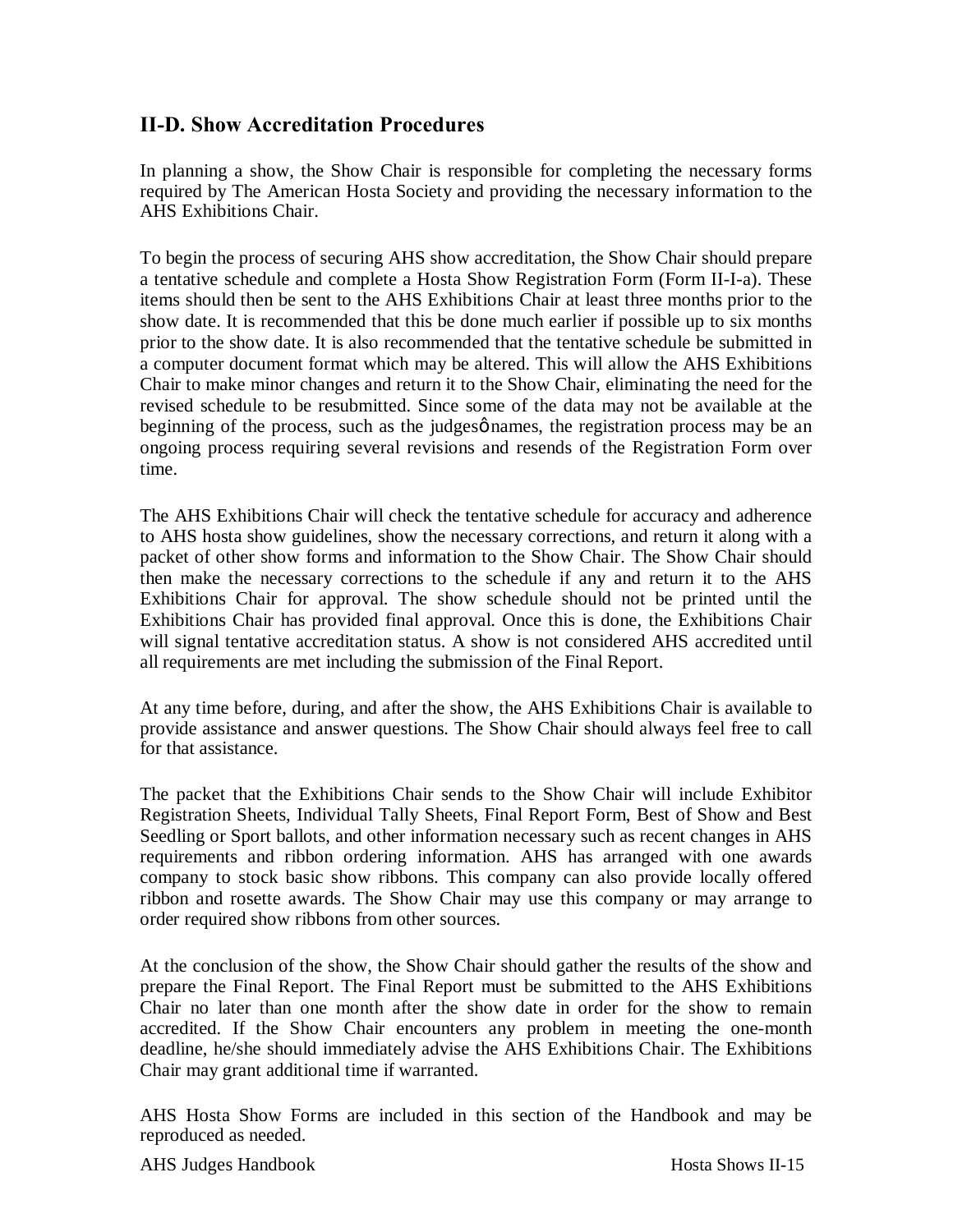### **II-E. AHS Requirements for Conducting an Accredited Show**

The following requirements must be satisfied for conducting a hosta show accredited by The American Hosta Society:

- 1. The officers of the local society must be AHS members.
- 2. The Show Chair, Show Co-Chair, Classification Chair, Schedule Chair, Placement Chair, and Judges Chair must be members of The American Hosta Society.
- 3. At least three (3) months prior to the show date, the completed registration form along with a tentative copy of the show schedule must be provided to the AHS Exhibitions Chair. The registration form may be copied from the one in this section of the Handbook.
- 4. Anyone who wishes to exhibit may do so. However, Section and higher awards are limited to AHS members. Any exhibitor who is not an AHS member and wins a section or higher award will be asked to become an AHS member. If the winner refuses membership, the Show Chair may either present the award to the next qualified entry or leave the award vacant. Any AHS member is eligible for all awards offered at any AHS accredited show and winners may not be restricted to local society members only. (Change in format only)
- 5. Panels of at least three but no more than four AHS Show Judges shall do all horticulture judging. Each panel shall be the final authority for each class it judges. Each panel must have a Master Judge (unless this requirement is waived by the AHS Exhibitions Chair for lack of available Master Judges only).
- 6. The Artistic Division will be judged by National Council of Flower Show Judges. (Try to use those who are also AHS members before asking non-members).
- 7. All decisions of the judges are final.
- 8. The name of The American Hosta Society is to be used on all publicity and schedules.
- 9. Divisions I, II, III, IV, V, and VI are required for National Convention Shows. Divisions I through V are required for accredited general local shows.

Division VI ó Artistic Design is optional for a local show but never-the-less is strongly encouraged.

Division VII may be offered at National Convention shows and general local shows provided the Show Committee specifies the theme for the division in the show schedule along with proposed rules, awards, and point scales for judging for the division; and provided the AHS Exhibitions Chair approves the rules, awards, and point scales for judging for the division.

With approval of the AHS Exhibitions Chair, Division VII may stand alone at AHS accredited specialty shows (such as First Look) as the only offered division provided the theme of the division and associated rules, awards, and point scales for judging are specified in the show schedule.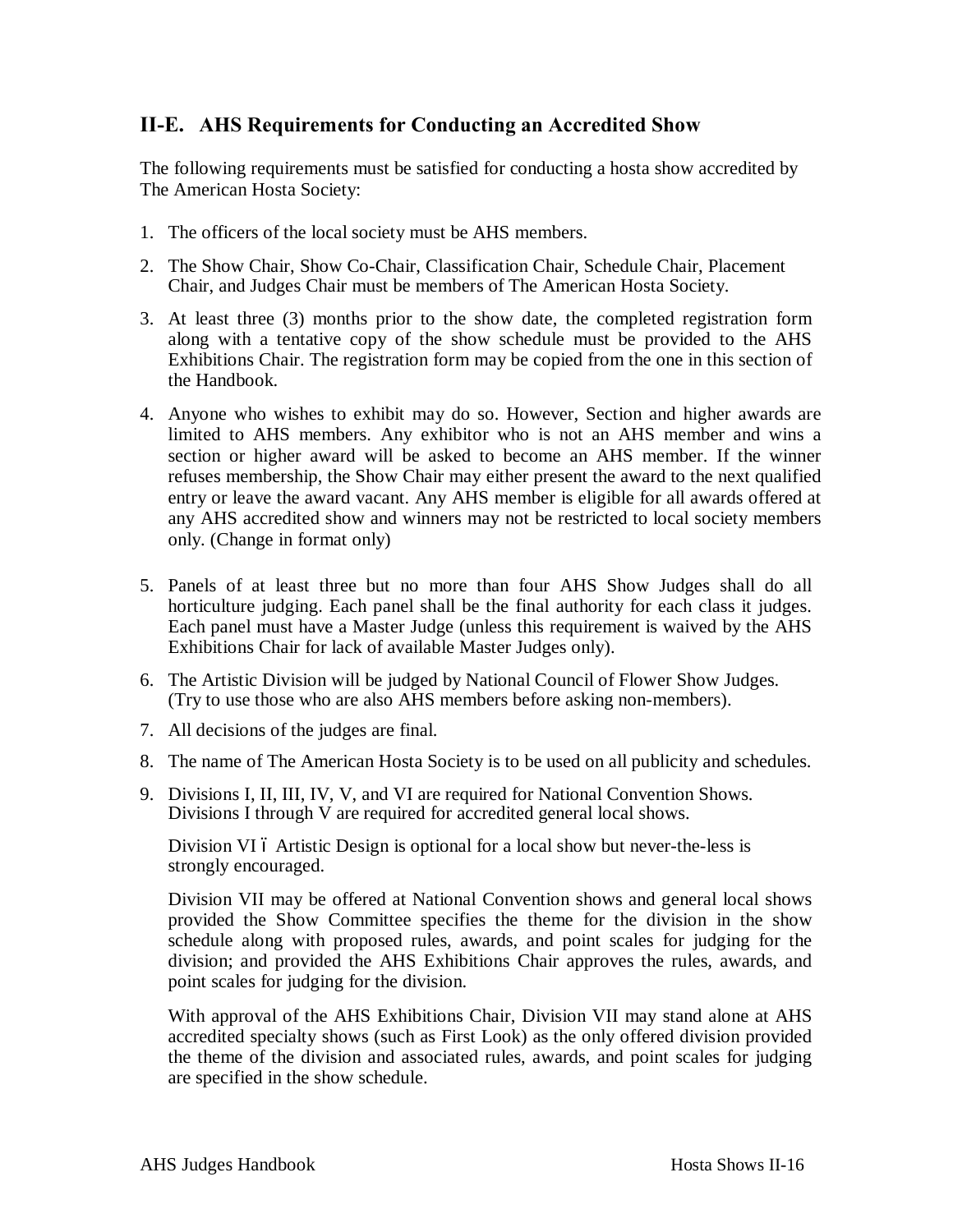- 10. Judges must be given advance notice in order to make plans to accept the judging assignment. A schedule will be mailed or given to each one at least one month in advance of show time.
- 11. During judging, the Show Chair, Show Co-Chair, Judges Chair, Judges and Clerks are the only people permitted in the immediate judging areas. The public may be allowed in other areas of the show at the discretion of the Show Chair.
- 12. All entries designated as registered cultivars and species shall either be listed in the current year<sub>®</sub> AHS Hosta Show Classification List or shall have had registration data recorded in an official publication of The American Hosta Society by the date of the show in order to be considered registered for show purposes.
- 13. AHS show awards in Division I (except the Best Seedling or Sport Award and the Section Award for Section XII) and Division II 6 Container Grown Hosta shall be restricted to registered hostas and recognized species. (Reworded)
- 14. There will be no prohibition against repeat winners of AHS National Awards.
- 15. Awards will be presented to the exhibitor during the show or at a time specified by the show schedule.
- 16. Show awards as specified in Section II-F-4 of this Handbook must be offered in an accredited show. The host show committee may, at its discretion, provide additional awards if desired. All awards, ribbons and rosettes specified by the show schedule will be furnished by the host society responsible for the show, including National Convention shows. AHS National Convention Show Awards will be provided by AHS or sponsors approved by AHS.
- 17. A Sweepstakes award is given horticulture division blue ribbons. The host society may also specify tiebreaker rules in the show schedule. to the exhibitor who has the largest number of
- 18. The American Hosta Society uses the AHS standard system of Awarding and Judging as specified in this Handbook. The AHS Point Scoring System will be used in breaking a tie and for major awards.
	- ï First Place entries must score 90 or higher to receive a blue ribbon. To be awarded Best of Class or better, the entries must score 95 or higher.
	- ï Second Place entries must score 85 or higher to receive a red ribbon.
	- ï Third Place entries must score 80 or higher to receive a yellow ribbon.
	- ï Fourth Place entries must score 75 or higher to receive a white ribbon.
- 19. For all show divisions, provided entries score the minimum points, each sub-class (or class if there are no sub-classes or section if there are no classes) is allowed the awarding of only one blue, one red, one yellow, and one white ribbon. In Division I, Sections I-V and Section XI, each registered cultivar or species constitutes a separate name sub-class. Each seedling or sport entry in Sections VI-X is a separate sub-class and is eligible for any ribbon. For Section XII, each unregistered named cultivar constitutes a separate name sub-class within each alphabetical letter class.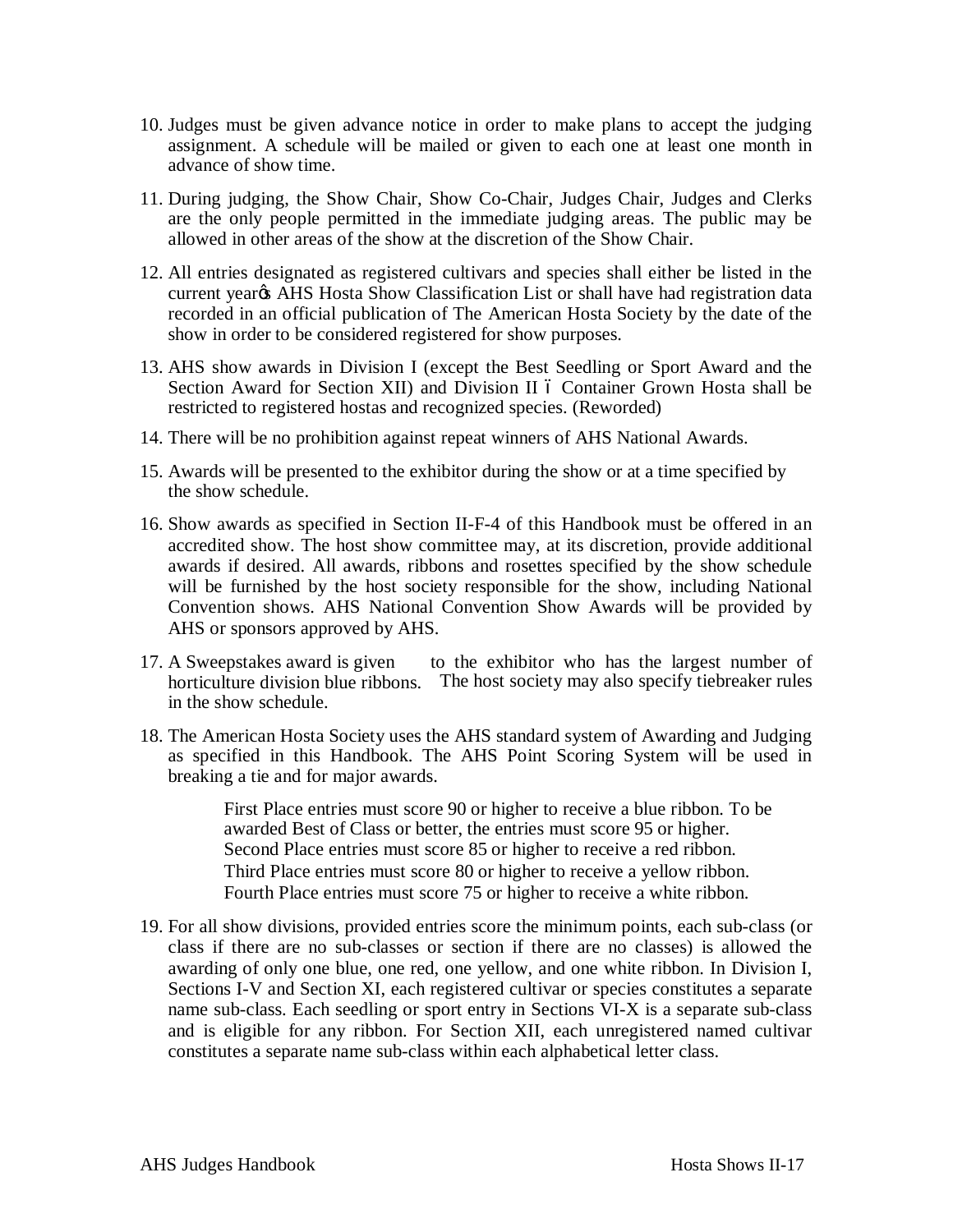- 20. For Division I 6 Horticulture (Cutleaf), an exhibitor may enter more than one horticulture specimen in a single class, provided each entry is of a different named variety. Only one (1) leaf is to be entered per exhibit in Sections I through V, XI and XII; two (2) leaves must be entered in Sections VI through X. All horticulture specimens exhibited in the AHS accredited show must be grown by the exhibitor. Bloom stalks are not permitted. All leaves entered should be representative of the plant as a whole and should be taken from plants approaching maturity. Persons placing entries in Section XI 6 Youth Exhibits must be 18 years of age or younger as of the date of the show.
- 21. Division II 6 Container-grown hostas must have been grown by the exhibitor and must be established in the containers in which they are grown**.** Only registered cultivars or hosta species may be exhibited in this division and only one hosta may be grown in each container. Container and plant must be clean. The plant should be centered in the container. Inner containers or container liners are allowed but must not be visible. Only one type of ground cover material is allowed per exhibit. Ground covers may be any natural non-living material such as bark chips or stones, or an indigenous moss of one variety only.
- 22. In Division III 6 Trough/Container Gardens Arranged for Effect, self 6 contained trough or container gardens of any size may be entered for judging as an arrangement. Multiple varieties of hosta and other plant material may be used. Hostas must be a strong focal point of the entry. No artificial plant material is allowed. Plants and container must be clean. Accessories are permitted. Individual plants need not be identified. However, if the exhibitor would like to identify the material, an identification ledger card to the side of the exhibit is acceptable.
- 23. In Division IV 6 Educational Displays, the displays must pertain to hostas. (New)
- 24. Entries in Division V  $\acute{o}$  Non-Competitive Exhibits are not judged. An exhibit in this division may be a single cut leaf, a hosta bloom scape, a container grown plant, or any other display deemed to be of interest to the show observers. However, the plant material must be hosta predominant, the exhibit must be tastefully presented, and the material must be in good condition. The Show Chair may bar placement of any exhibit that does not meet these requirements. (Moved from #23)
- 25. In Division VI 6 Artistic Division, hostas must be the predominant foliage. No artificial, silk or painted material is permitted. An exhibitor can have only one entry per class. All design entries must be prepared by the exhibitor of that design.
- 26. In Division VII 6 Specialty Division an item of local interest (such a scape/bloom entries) and specialty show items such as seedlings grown in containers specified by the Show Committee and approved by the AHS Show Chair.
- 27. The final show report must be submitted to the AHS Exhibitions Chair (and editor of the AHS Journal for a National Convention Show) within the month after the convention or show.
- 28. No responsibility shall be incurred by any person group or organization for any accidents, damages, injuries of any kind, thefts or omissions or commissions of any kind during an accredited hosta show of The American Hosta Society.
- 29. When awards are published, the name of the hosta, the originator, if known, and the exhibitor (recipient) are to be listed.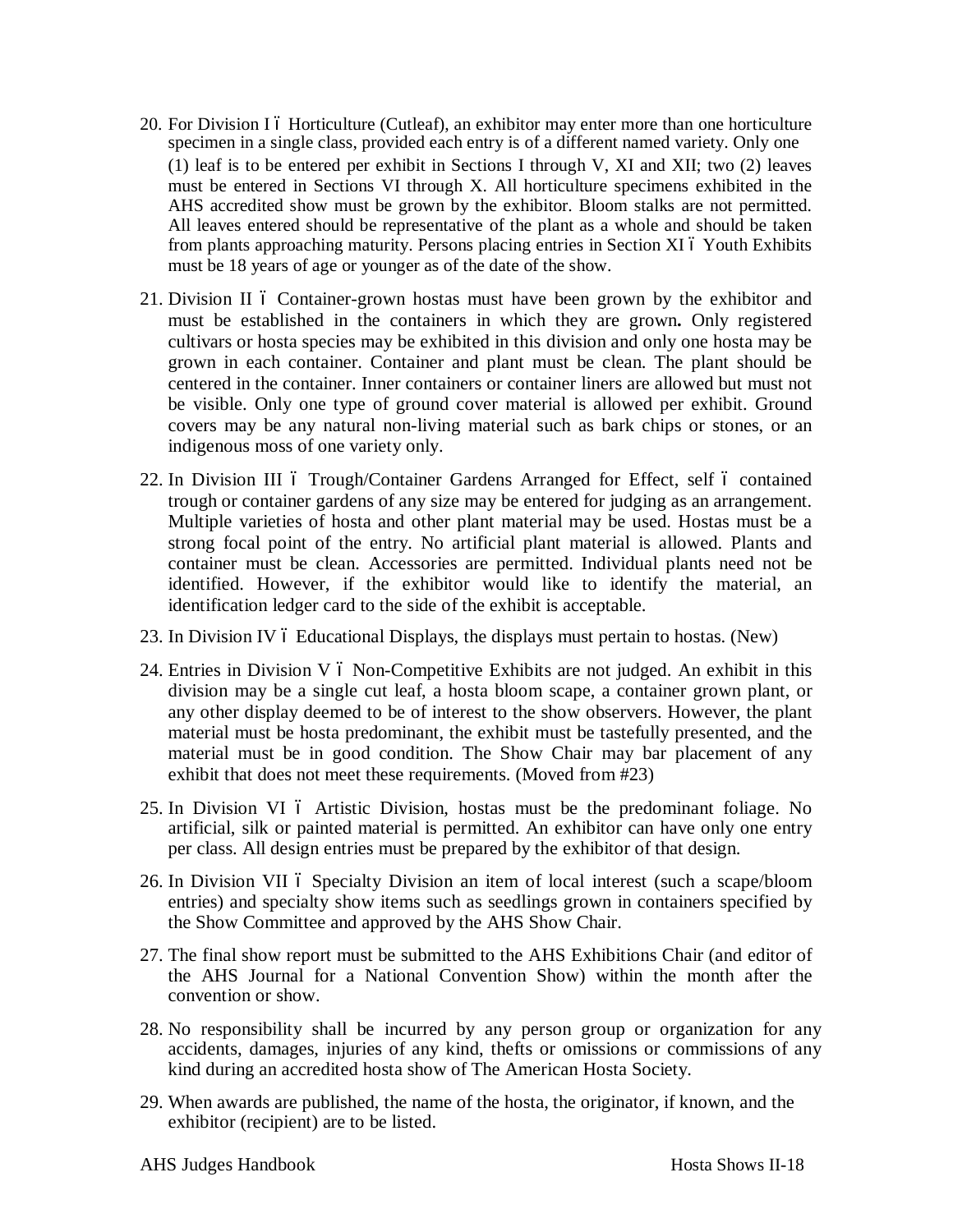### **II-F. The Hosta Show Schedule**

The Show Schedule is the law of the show. It should be carefully read and followed by all of the committees and the exhibitors.

### **II-F-1. Show Schedule Contents**

Below is a list of the items that should be clearly outlined in a show schedule. The first consideration in developing a show schedule is to be as specific as possible. AHS Requirements for Conducting a Show must be incorporated into the show schedule.

- 1. The host society
- 2. The show committee
- 3. The show date
- 4. The exact location of the show
- 5. The exact hours that entries will be accepted
- 6. Who may enter including specific requirements for restricted Divisions or Sections (i.e. Youth exhibitors must be 18 years of age or less on the show date.)
- 7. Rules for entry (See AHS Requirements for Conducting a Show)
- 8. The time judging will begin
- 9. Who may be in the show area during judging
- 10. The times the show will be open to the public
- 11. The date and time exhibits may/must be removed
- 12. The date and time awards may be removed
- 13. The divisions offered in the show (See the AHS standard Hosta Show Schedule)
- 14. Any division specific rules (The specifics of Division VI 6 Artistic Design, including design rules, may be included in a separate design schedule. If there is a separate schedule for Division VI, the show schedule should reference it.)
- 15. Standards by which the show is judged including the AHS Point Scales for Judging
- 16. List of awards offered and award requirements
- 17. Statement that only AHS members may win Section, and higher awards.
- 18. A statement that the judges $\phi$  decisions will be final
- 19. A statement that the show is accredited by AHS

### **II-F-2. Interpretation of the Rules**

In spite of the most careful wording of the schedule, some questions of interpretation or misunderstanding may arise. The Show Chair is the final authority on interpretation of the schedule and show rules. With questions regarding classification, the Classification Chair is the final authority. With questions regarding show judging, the decision of the judges is final even if an error is made.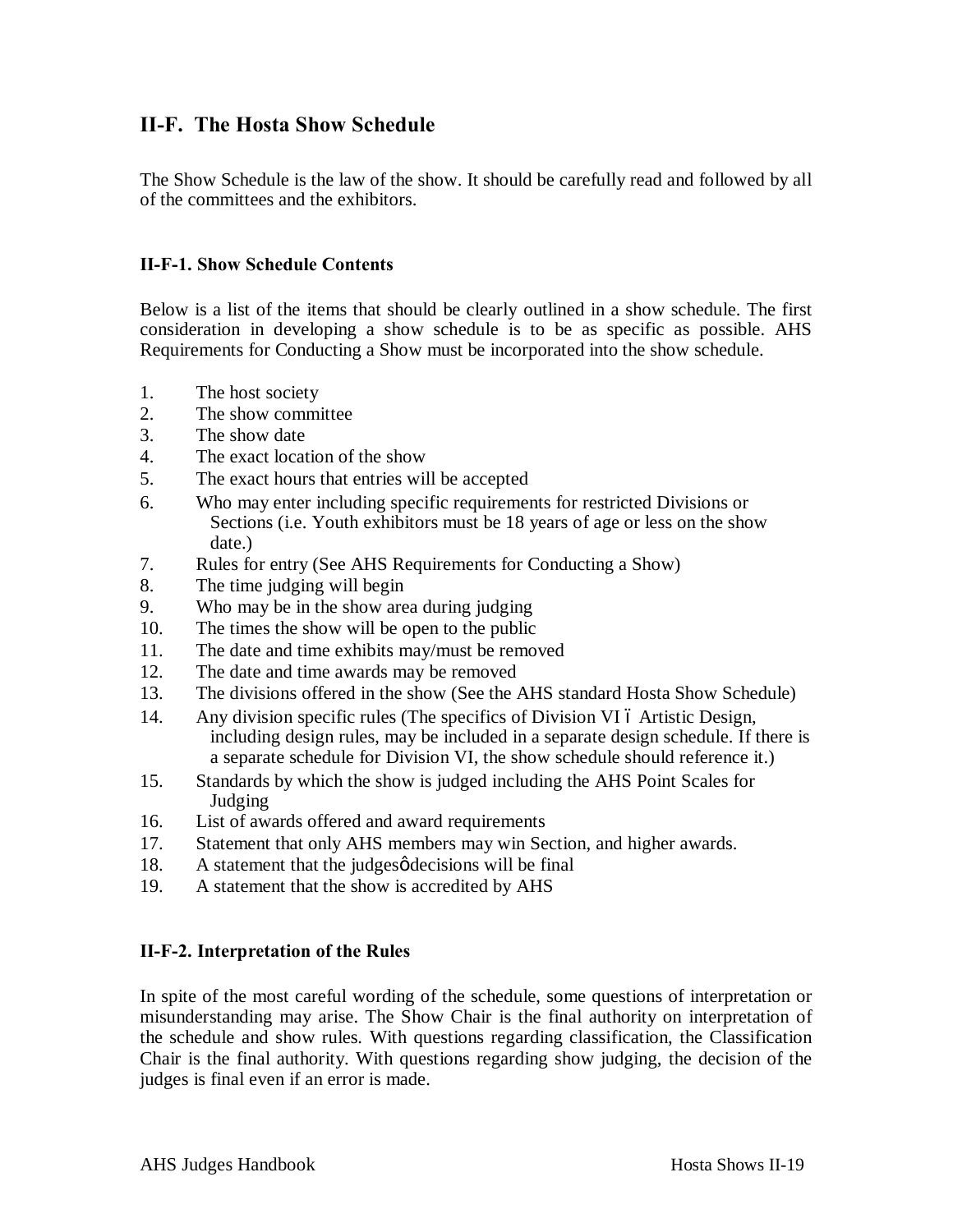### **II-F-3. The American Hosta Society Standard Show Schedule Divisions**

The following divisions, sections, and classes have been approved for use at all accredited American Hosta Society Shows:

### **DIVISION I – HORTICULTURE (Cutleaf)**

Section I 6 Giant-Leaved Registered Cultivars and Species Section II 6 Large-Leaved Registered Cultivars and Species Section III - Medium-Leaved Registered Cultivars and Species Section IV 6 Small-Leaved Registered Cultivars and Species Section V 6 Miniature-Leaved Registered Cultivars and Species Section VI ó Giant-Leaved Unregistered Sports and Seedlings Section VII ó Large-Leaved Unregistered Sports and Seedlings Section VIII ó Medium-Leaved Unregistered Sports and Seedlings Section IX 6 Small-Leaved Unregistered Sports and Seedlings Section X 6 Miniature-Leaved Unregistered Sports and Seedlings Section XI 6 Youth Exhibits of Registered Cultivars and Species Displayed in Alphabetical Order

Section XII ó Unregistered Named Hosta Cultivars Displayed in Alphabetical Order

Entries in Sections I 6 V (Registered Cultivars and Species), Section XI (Youth Exhibits), and Section XII (Unregistered Named Cultivars) shall consist of one leaf.

Entries in Sections VI through X (Unregistered Sports and Seedlings) shall consist of two leaves. Sports shall be indicated on the entry tag as  $\tilde{\alpha}$ Sport of (Name of Cultivar) $\ddot{\alpha}$ . Seedlings shall be indicated on the entry tag as  $\tilde{\alpha}$ Seedling (Hybridizers Identifying Number)ö.

The following Color Classes are to be used within Sections I - X of Division I:

Class 1 6 Green (All Shades) Class 2 ó Blue (All Shades) Class 3 ó Yellow (All Shades) Class 4 6 White Margined a. Yellow, White, or Chartreuse Center b. Green to Blue Center Class 5 6 Yellow Margined a. Yellow, White, or Chartreuse Center b. Green to Blue Center Class 6 ó Green or Blue Margined a. Yellow, White, or Chartreuse Center b. Green to Blue Center (distinct from margin color) Class 7 6 Streaked or Mottled

Class 8 6 Others (including early season variants)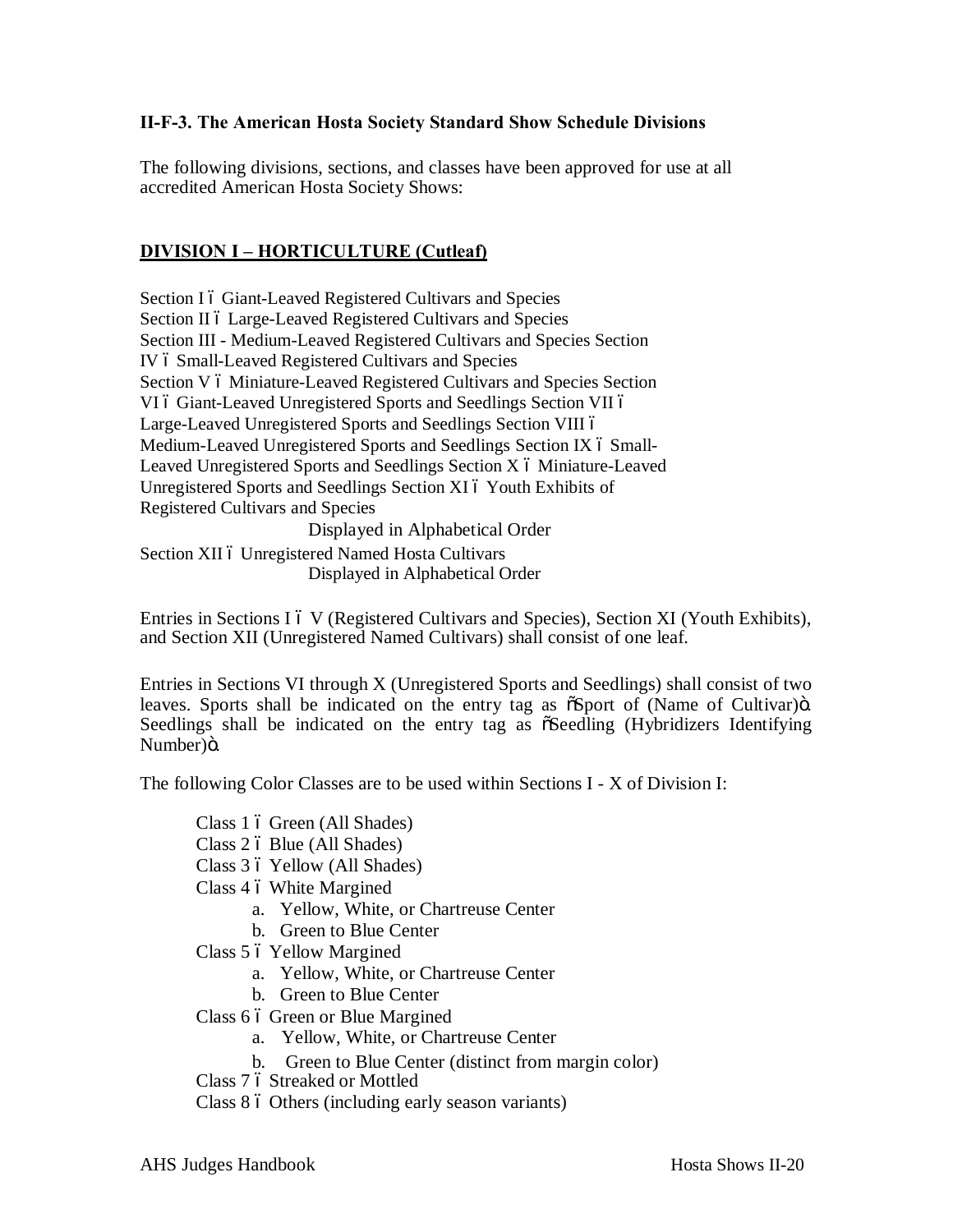### **DIVISION II – CONTAINER GROWN HOSTA**

Section I 6 Container Displays Not Exceeding a Total Height or Width of 18 Inches Section II 6 Container Displays with Height or Width of Greater Than 18 Inches

### **DIVISION III – TROUGH/CONTAINER GARDENS ARRANGED FOR EFFECT**

Section I ó Concrete Composite Section II ó Ceramic, Terra Cotta, Bronze and Other Metals Section III ó Baskets Section IV 6 Natural Materials, Stone, Wood, etc.

### **DIVISION IV – EDUCATIONAL DISPLAYS**

### **DIVISION V – NON-COMPETITIVE EXHIBITS**

### **DIVISION VI – ARTISTIC DESIGN**

**(Each Hosta Show Committee writes its own Artistic Design Schedule.)**

### **DIVISION VII – SPECIALTY DIVISION**

Items of Local Interest (Such as Scape/Bloom Entries) and Specialty Show Items Such as Seedlings Grown in Containers

Divisions I 6 VI are required for a National Convention show.

Divisions  $I \circ V$  are required for accredited general local shows. Division VI  $\circ$  Artistic Design is optional for a local show but never the less is strongly encouraged.

Division VII may be offered in National Convention shows and general local shows provided the Show Committee specifies the theme for the division in its Show Schedule along with proposed Rules, Awards, and Point Scales for Judging for the Division; and provided the AHS Exhibitions Chair approves Rules, Awards, and Point Scales for Judging for the division.

With approval by the AHS Exhibitions Chair, Division VII may stand alone at AHS accredited Specialty Shows such as First Look as the only offered division provided the theme of the division and associated Rules, Awards, and Point Scales for Judging are specified in the Show Schedule.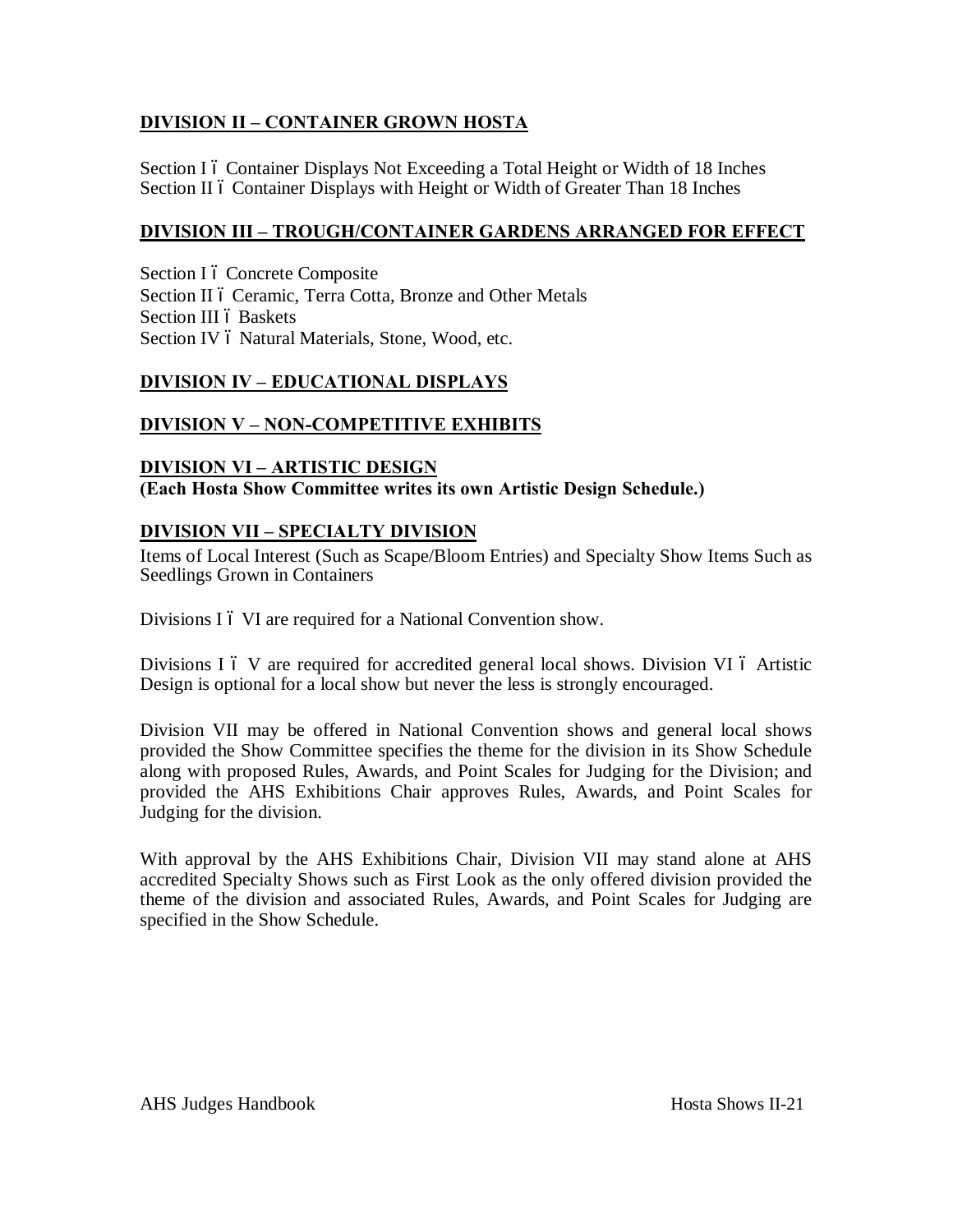### **II-F-4. Standard Awards For Shows**

The following awards are to be offered at all local and National Convention shows:

**Best of Show** 6 Awarded to the best species or registered cultivar entry in Division I 6 Horticulture and is selected from the section winners in Sections I-V and Section XI. (Please note that entries in Section XII 6 Unregistered Named Cultivars are not eligible to receive this award.) Suggested award is a large triple streamer blue and white rosette ribbon.

**Best Seedling or Sport Award** 6 Awarded to the best seedling or sport entry in Division I 6 Horticulture and is selected from the section winners in Sections VI-X. Suggested award is a large triple streamer green and white rosette ribbon.

**Best Artistic Design Award –** Awarded to the best entry in Division VI 6 Artistic Design if the division is offered in the show. This award should be chosen from the Best of Class winners in the division. Suggested award is a large triple streamer blue and white rosette ribbon.

**Sweepstakes Award** 6 Awarded to the exhibitor who wins the largest number of blue ribbons in Division I ó Horticulture. Suggested award is a certificate or a medium triple streamer blue rosette ribbon.

**Grand Awards** 6 Awarded to the best entries in Division II 6 Container Grown Hosta, Division III ó Trough/Container Gardens Arranged For Effect, Division IV ó Educational Displays, and Division VII 6 Specialty Division (if offered). Award winners must have scored at least 95 points. Suggested awards are medium triple streamer purple rosette ribbons.

**Section Awards** 6 Awarded to the Best of Section winners in divisions containing sections. All section awards must have scored at least 95 points. Suggested awards are large single streamer purple ribbons.

**Class Awards** 6 Awarded to Best of Class winners in divisions containing classes. All class award winners must have scored at least 95 points. Suggested awards are single streamer green ribbons.

The following ribbon awards are awarded in accordance with rules set forth by AHS:

**First Place Blue Ribbons**  $\acute{o}$  Entries must score 90 or more points to receive this award. **Second Place Red Ribbons**  $\acute{o}$  Entries must score 85 or more points to receive this award. **Third Place Yellow Ribbons**  $\acute{o}$  Entries must score 80 or more points to receive this award.

**Fourth Place White Ribbons** - Entries must score 75 or more points to receive this award.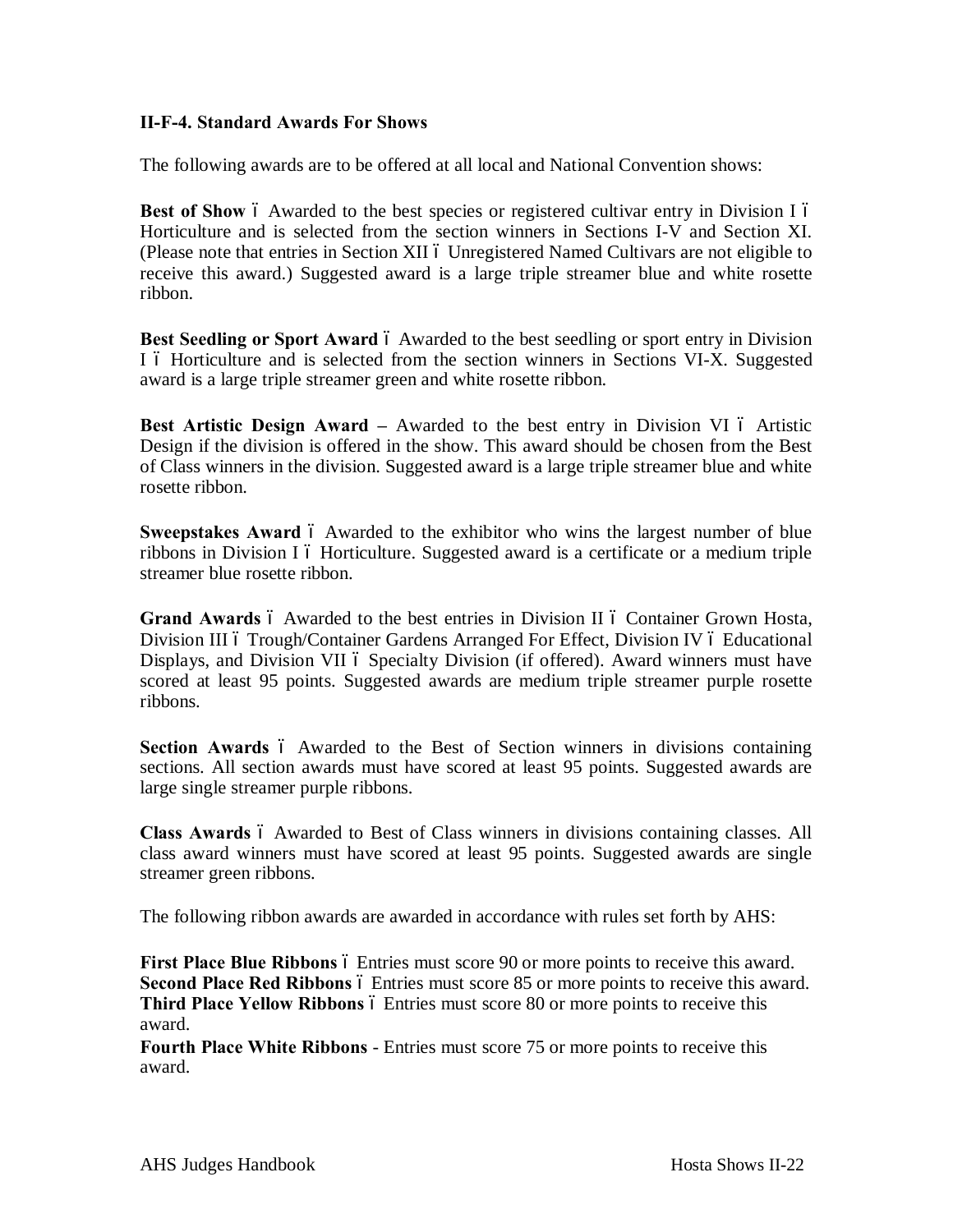### **II-F-5. Sample Show Schedule**

The following sample show schedule contains the basic information required for an AHS accredited show. The format shown is just one of many formats that may be used and host societies are encouraged to develop formats that work best for their shows. The important point to remember is to follow all the rules specified in Section II-E of the Handbook and to include all the information required as specified in Section II-F-1.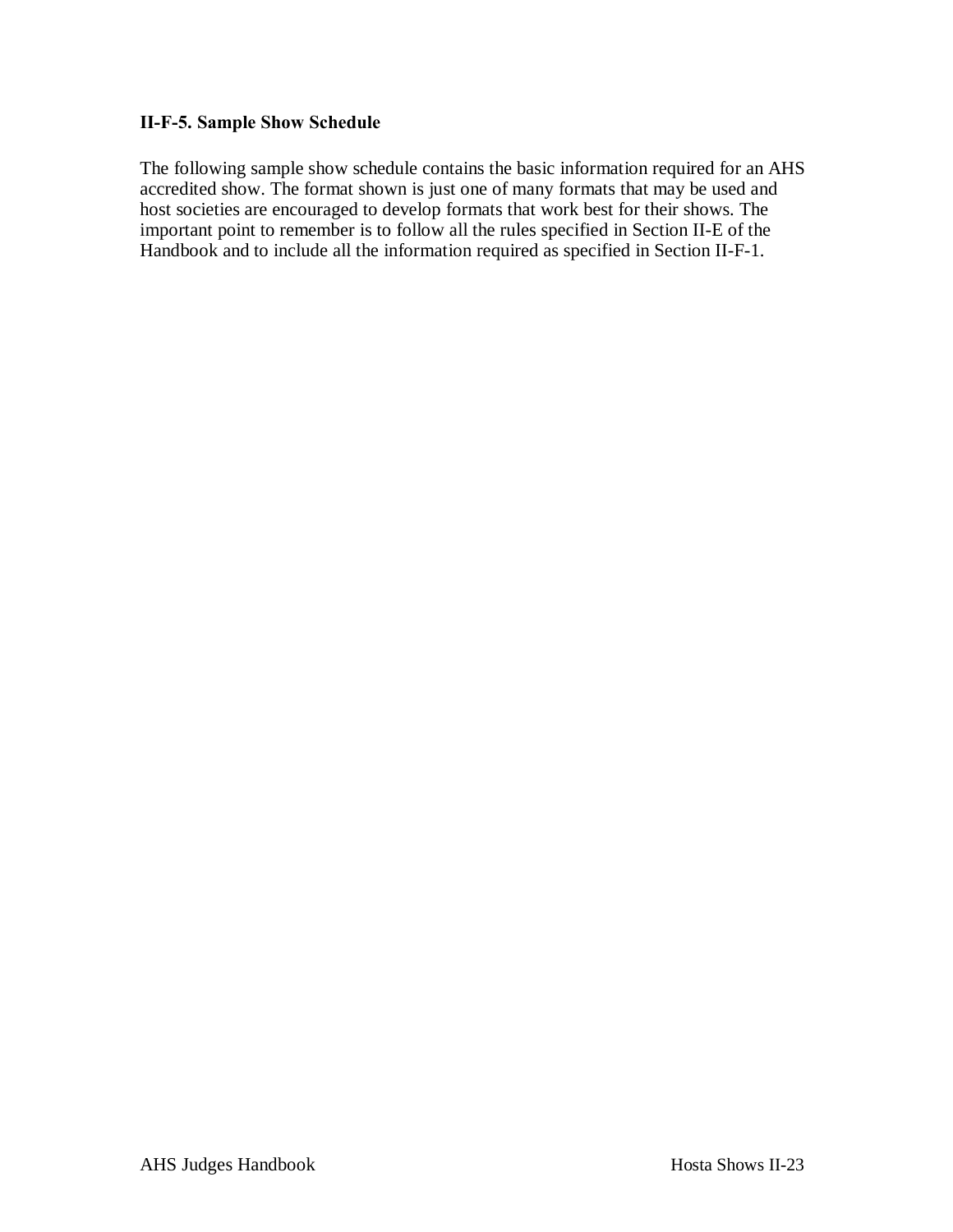### The

# **(Host) Hosta Society**

# **Proudly Presents**



### **FOURTEENTH ANNUAL HOSTA SHOW**

at (Location and Address of Show)

(Day/Date of Show)

**SHOW OPEN TO THE PUBLIC 12:00 N. TO 4:30 P.M.**

This Hosta Show is Accredited by **THE AMERICAN HOSTA SOCIETY**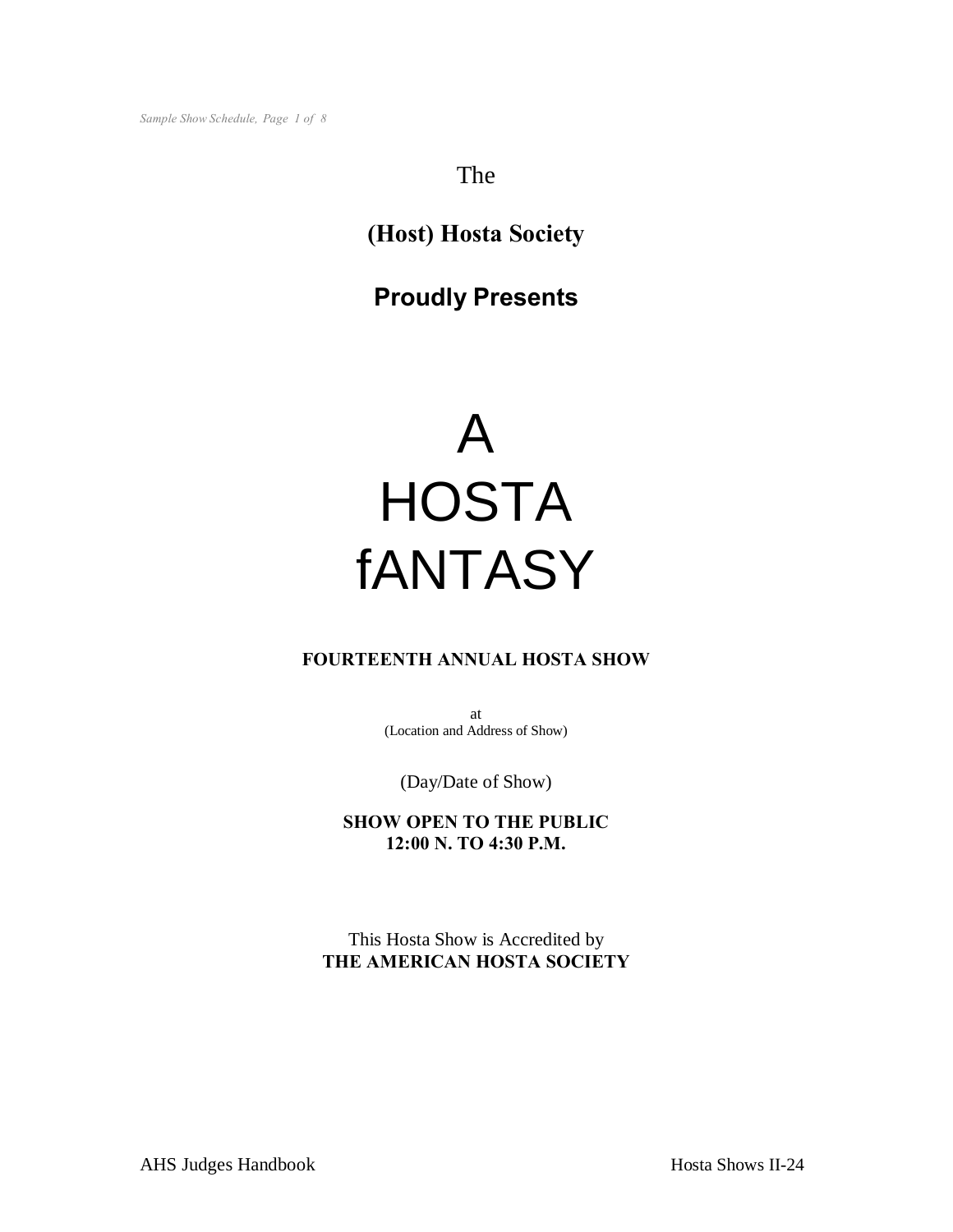*Sample Show Schedule, Page 2 of 8*

# **GENERAL SHOW RULES**

- 1. Anyone who wishes to exhibit may do so. However, Section and higher awards are limited to AHS members. Any exhibitor who is not an AHS member and wins a section or higher award will be asked to become an AHS member. If the winner refuses membership, the Show Chair may either present the award to the next qualified entry or leave the award vacant.
- 2. Entries will be received from 3:00 P.M. to 7:00 P.M. on Friday (Date) and from 7:30 A.M. to 9:30 A.M. on Saturday, (Date). Entries received after 9:30 A.M. will be placed in a non-competitive exhibit area without exception. Judging will begin at 10:00 A.M. All entries must remain in place until 4:30 P.M. Entries must be removed by 5:00 P.M. Entries remaining after 5:00 P.M. will be disposed of by the Staging Committee. Entry tags, ribbons, and awards may also be claimed from 4:30 P.M. to 5:00 P.M.
- 3. Entry tags must be properly completed by the exhibitor. Incorrect entry tag information will be corrected by the Classification Committee and entries may be disqualified at the discretion of the Classification Committee.
- 4. During the time of judging, only the Show Chair, Show Co-Chair, AHS Judges Chair, Judges, and Clerks are permitted in the immediate judging areas.
- 5. Divisions I-Horticulture, II-Container Grown Hosta, III-Trough/Container Gardens Arranged For Effect and IV-Educational Displays will be judged by panels of three to four American Hosta Society show judges including one master judge per panel. The American Hosta Society Point Scoring System will be used to break a tie in judging major awards. Each panel of judges will be the final authority of each class it judges.
- 6. Division VI-Artistic Design will be judged by National Council of Flower Show Judges.
- 7. All decisions of the judges are final.
- 8. Care will be taken, but no responsibility shall be incurred by any person, group, or organization for any accidents, damages, injuries, thefts, or omissions or commissions of any kind or nature from this show.
- 9. All entries designated as registered cultivars and species shall either be listed in the current yeargs AHS Hosta Show Classification List or shall have had registration data recorded in an official publication of The American Hosta Society by the date of the show in order to be considered registered for show purposes.
- 10. For all show divisions, provided entries score the minimum points, each sub-class (or class if there are no subclasses or section if there are no classes) is allowed the awarding of only one blue, one red, one yellow, and one white ribbon. In Division I, Sections I-V and Section XI, each registered cultivar or species constitutes a separate name sub-class. Each seedling or sport entry in Sections VI-X is a separate sub-class and is eligible for any ribbon. For Section XII, each unregistered named cultivar constitutes a separate name sub-class within each alphabetical letter class.

#### 11. **Division I – Horticulture (Cutleaf) Rules**

Containers will be provided by the (host) Hosta Society.

Bloom scapes are not permitted in this division.

Sections I 6 V (Registered Cultivars and Species), XI (Youth Exhibits) and XII (Unregistered Named Cultivars) require ONE leaf per entry. Sections VI 6 X require TWO leaves per entry. Sports shall be indicated on the entry tag as  $\delta$ Sport of (Name of Cultivar) $\delta$ . Seedlings shall be indicated on the entry tag as  $\delta$ Seedling (Hybridizer $\delta$  Identification Number)ö.

An exhibitor may enter more than one horticultural specimen in a single class provided each entry is of a different variety**. Multiple entries of the same cultivar are not permitted.** All entries must have been grown by the exhibitor.

Persons placing entries in Section XI-Youth Exhibits must be 18 years of age or younger as of the date of the show.

All leaves entered should be representative of the plant as a whole and should be taken from plants approaching maturity.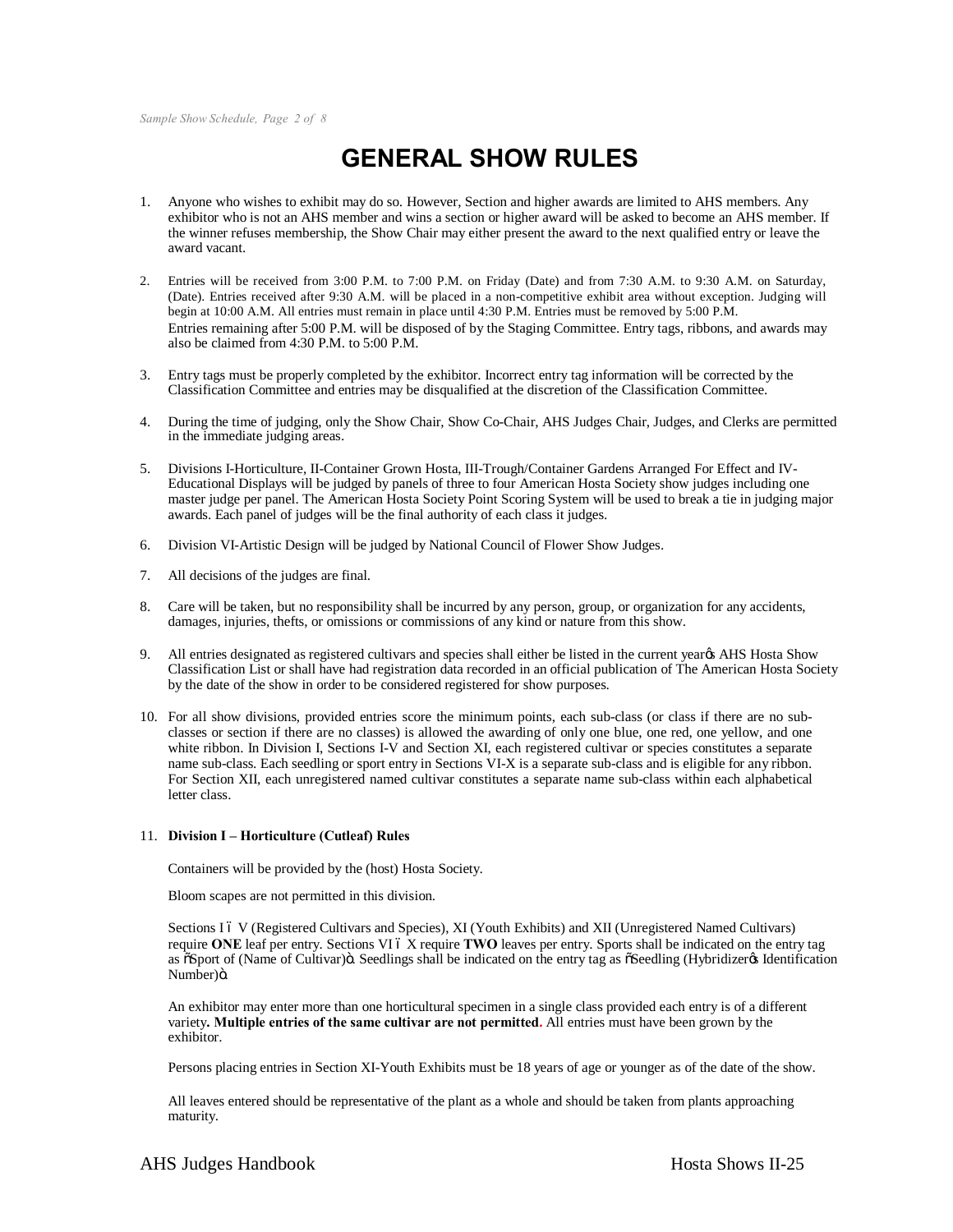*Sample Show Schedule, Page 3 of 8*

#### 12. **Division II – Container Grown Hosta Rules**

Container-grown hostas must have been grown by the exhibitor and must be established in the containers in which they are grown**. Only registered cultivars or hosta species may be exhibited in this division and only one hosta may be grown in each container.** Container and plant must be clean. The plant should be centered in the container. Inner containers or container liners are allowed but must not be visible. Only one type of ground cover material is allowed per exhibit. Ground covers may be any natural nonliving material such as bark chips or stones, or an indigenous moss of one variety only.

#### 13**. Division III – Trough/Container Gardens Arranged for Effect Rules**

Self 6 contained trough or container gardens of any size may be entered for judging as an arrangement.

Multiple varieties of hosta and other plant material may be used. **Hostas must be a strong focal point of the entry.** No artificial plant material is allowed. Plants and container must be clean. Accessories are permitted.

Individual plants need not be identified. However, if the exhibitor would like to identify the material, an identification ledger card to the side of the exhibit is acceptable.

#### 14. **Division IV – Educational Displays Rules**

Educational displays must pertain to Hosta.

#### 15. **Division V – Non-Competitive Exhibits Rules**

Entries in this division are not judged. The exhibit may be a single cut leaf, a hosta bloom scape, a container grown plant, or any other display deemed to be of interest to the show observers. However, the plant material must be hosta predominant, the exhibit must be tastefully presented, and the material must be in good condition. The Show Chair may refuse placement of any exhibit that does not meet these requirements.

#### 16. **Division VI – Artistic Design Rules**

Hosta leaves must be the predominant foliage in the design. Some dried and/or treated plant materials and hosta blooms are permitted. No artificial flowers, fruit, or foliage may be used. Contrived flowers made from hosta leaves are permitted.

An exhibitor may enter one entry per class. Plant material need not be grown by the exhibitor but the design work must be the work of the exhibitor.

Staging for all classes will be skirted tables that are 30ö deep by 30ö wide and covered with white tablecloths. Back-ground is beige-colored walls. Overlays and accessories are permitted but should not exceed dimensions set in the class rules. The Artistic Design committee reserves the right to move an entry to improve spacing if the exhibitor is unavailable to do so.

Pre-registration is required. Exhibitors are requested to register their entries in advance with (name, address, e-mail address, telephone number of the Design Chair). The Design Chair will provide additional class definitions, rules and requirements, and exhibition instructions upon registration.

In each class, the designer is asked to interpret the class title.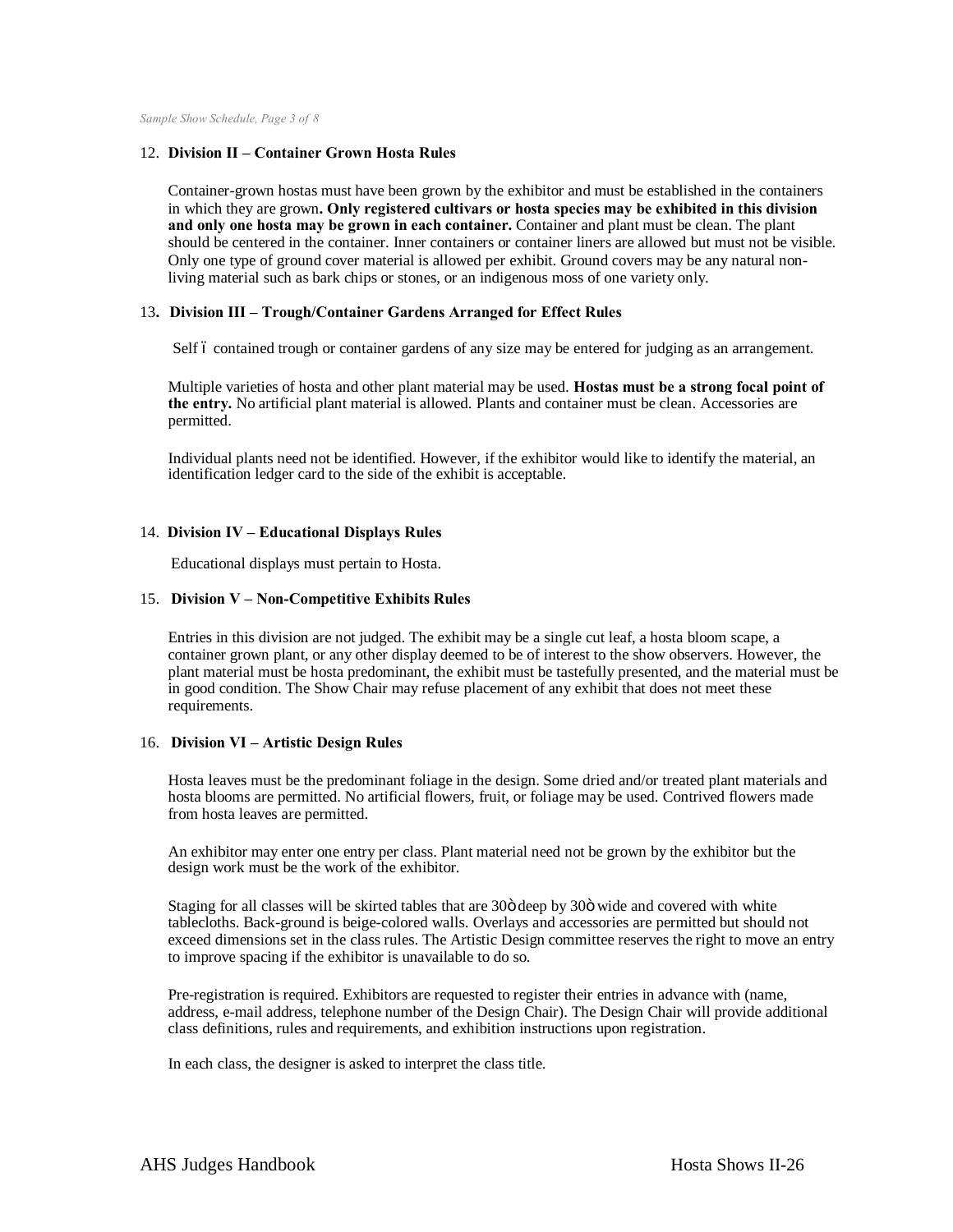*Sample Show Schedule, Page 4 of 8*

#### **17. Division VII – Specialty Division**

Items of Local Interest (Such as Scape/Bloom Entries) and Specialty Show Items Such as Seedlings Grown in Containers.

Division VII may be offered in National Convention shows and general local shows provided the Show Committee specifies the theme for the division in its Show Schedule along with proposed Rules, Awards, and Point Scales for Judging for the Division; and provided the AHS Exhibitions Chair approves Rules, Awards, and Point Scales for Judging for the division.

With approval by the AHS Exhibitions Chair, Division VII may stand alone at AHS accredited Specialty Shows such as First Look as the only offered division provided the theme of the division and associated Rules, Awards, and Point Scales for Judging are specified in the Show Schedule.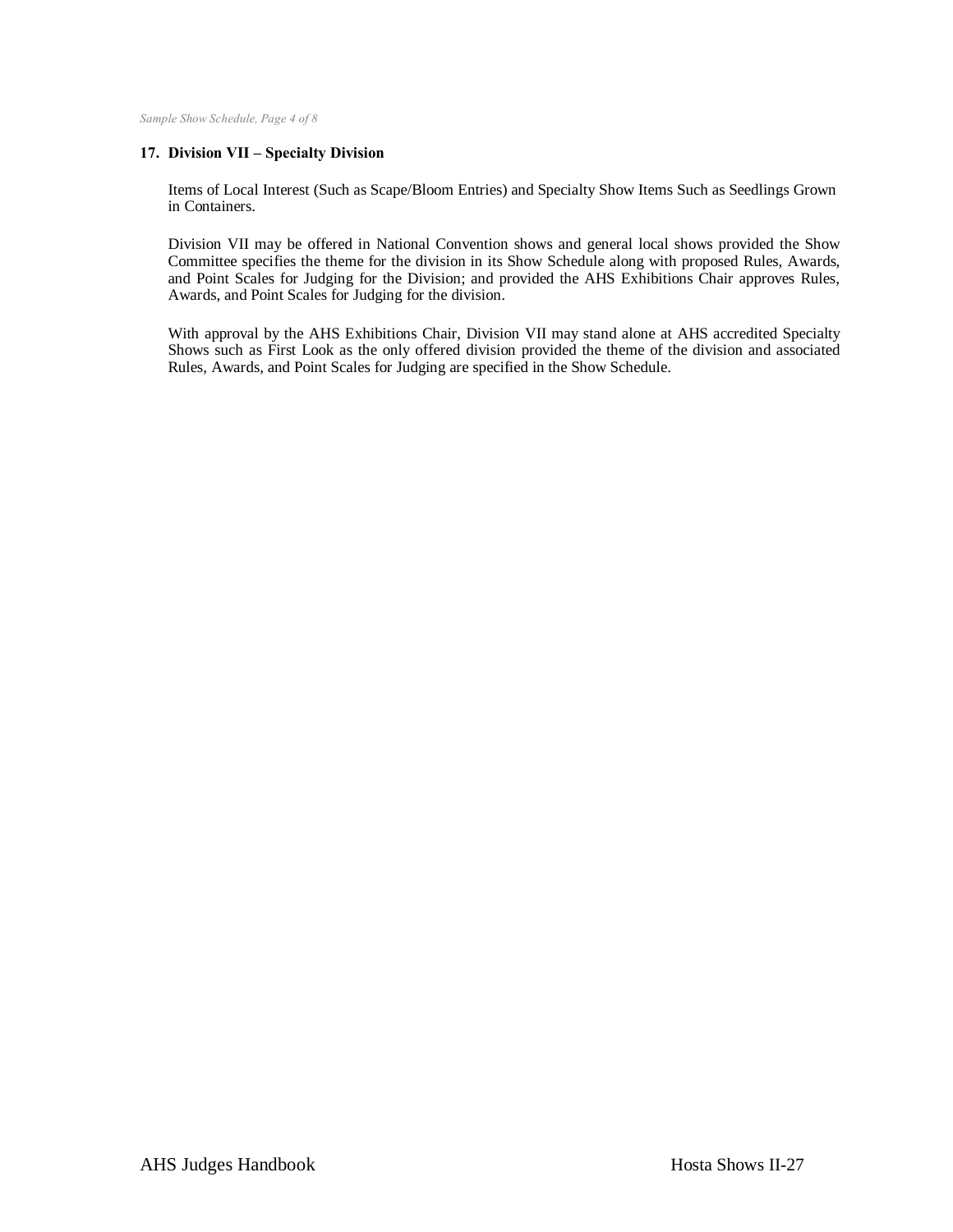*Sample Show Schedule, Page 5 of 8*

### **SHOW DIVISIONS**

#### **DIVISION I – HORTICULTURE (Cutleaf)**

| <b>Section I</b>    | <b>Giant-Leaved Registered Cultivars and Species</b>      |
|---------------------|-----------------------------------------------------------|
| <b>Section II</b>   | <b>Large-Leaved Registered Cultivars and Species</b>      |
| <b>Section III</b>  | <b>Medium-Leaved Registered Cultivars and Species</b>     |
| <b>Section IV</b>   | <b>Small-Leaved Registered Cultivars and Species</b>      |
| <b>Section V</b>    | <b>Miniature-Leaved Registered Cultivars and Species</b>  |
| <b>Section VI</b>   | <b>Giant-Leaved Unregistered Sports and Seedlings</b>     |
| <b>Section VII</b>  | <b>Large-Leaved Unregistered Sports and Seedlings</b>     |
| <b>Section VIII</b> | <b>Medium-Leaved Unregistered Sports and Seedlings</b>    |
| <b>Section IX</b>   | <b>Small-Leaved Unregistered Sports and Seedlings</b>     |
| <b>Section X</b>    | <b>Miniature-Leaved Unregistered Sports and Seedlings</b> |
| <b>Section XI</b>   | <b>Youth Exhibits of Registered Cultivars and Species</b> |
|                     | Displayed in Alphabetical Order                           |
| <b>Section XII</b>  | <b>Unregistered Named Hosta Cultivars</b>                 |
|                     | Displayed in Alphabetical Order                           |

**Entries in Sections I-X are to be displayed using the following Color Classes:**

#### **DIVISION II – CONTAINER GROWN HOSTA**

**Section I Container Displays Not exceeding a Total Height or Width of 18 Inches**

**Section II Container Displays with Height or Width of Greater Than 18 Inches**

#### **DIVISION III – TROUGH/CONTAINER GARDENS ARRANGED FOR EFFECT**

| <b>Section I</b>   | <b>Concrete Composite</b>                            |
|--------------------|------------------------------------------------------|
| <b>Section II</b>  | <b>Ceramic. Terra Cotta. Bronze and Other Metals</b> |
| <b>Section III</b> | <b>Baskets</b>                                       |
| <b>Section IV</b>  | Natural Materials, Stone, Wood, etc.                 |

### **DIVISION IV – EDUCATIONAL DISPLAYS**

#### **DIVISION V – NON-COMPETITIVE EXHIBITS**

#### **DIVISION VI – ARTISTIC DESIGN**

| <b>Class I</b>   | Cinderella's Ball         |
|------------------|---------------------------|
| <b>Class II</b>  | <b>The Crane Princess</b> |
| <b>Class III</b> | Wizard of Oz              |
| <b>Class IV</b>  | Thumbelina                |
| <b>Class V</b>   | Peter Pan                 |

Pre-registration is required for exhibition in this division. Contact the Design Chair for additional class definitions and requirements, and exhibition instructions.

### **DIVISION VII – SPECIALTY DIVISION**

AHS Judges Handbook Hosta Shows II-28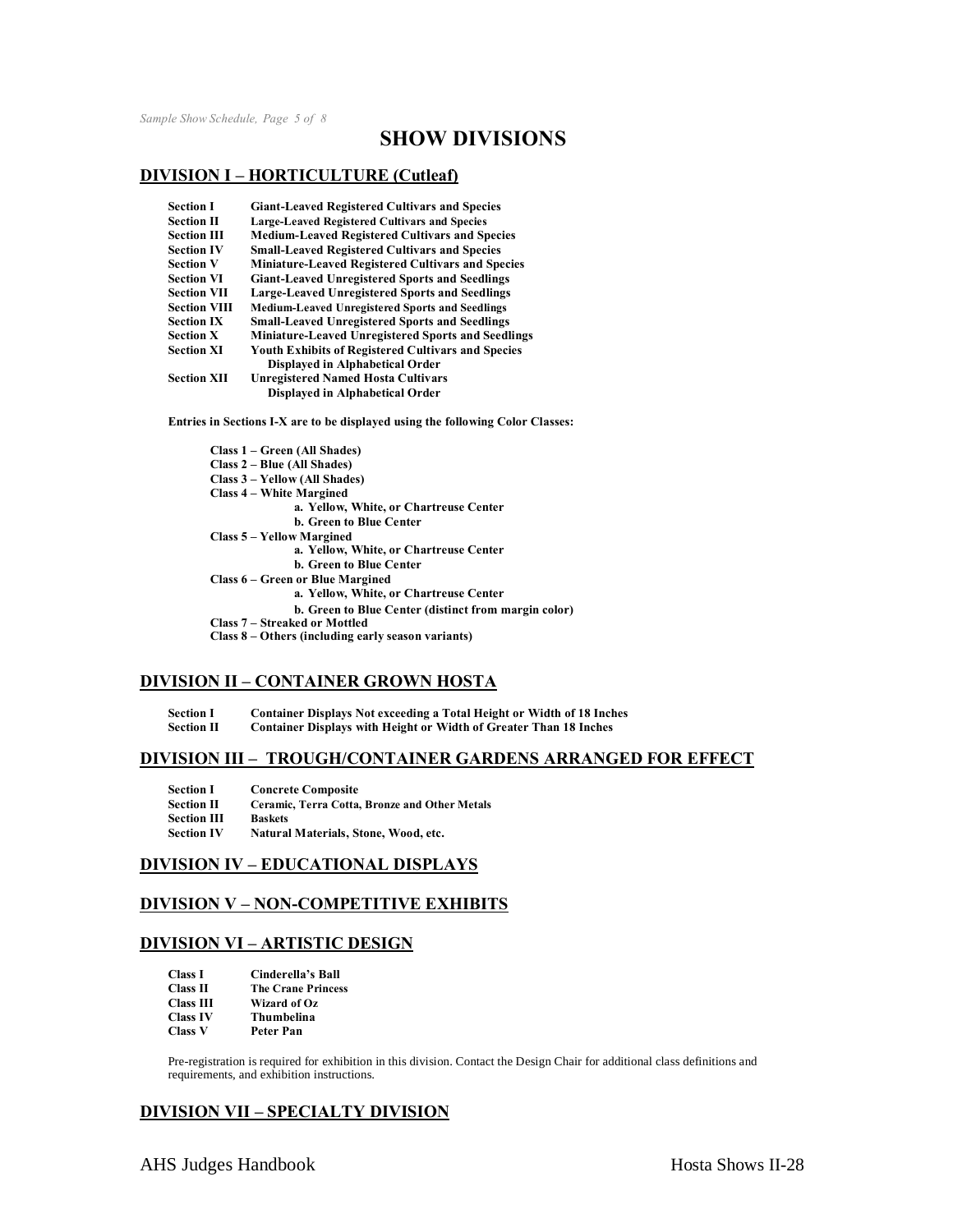### **SHOW AWARDS**

**Best of Show - Horticulture**  $\acute{o}$  Awarded to the best species or registered cultivar entry in Division I 6 Horticulture and is selected from the section winners in Sections I-V and Section XI. (Please note that entries in Section XII 6 Unregistered Named Cultivars are not eligible to receive this award.) This award is a large triple streamer blue and white rosette ribbon and a prize.

**Best Seedling or Sport Award** 6 Awarded to the best seedling or sport entry in Division I 6 Horticulture and is selected from the section winners in Sections VI-X. This award is a large triple streamer green and white rosette ribbon and prize.

**Best Artistic Design Award –** Awarded to the best entry in Division VI-Artistic Design. This award is chosen from the Best of Class winners in the division. The award is a large triple streamer blue and white rosette ribbon and prize.

**Sweepstakes Award** 6 Awarded to the exhibitor who wins the largest number of blue ribbons in Division I ó Horticulture. (In case of a tie, count red ribbons, then yellow ribbons if necessary to break the tie.) This award is a certificate, and a medium triple streamer blue rosette ribbon and prize.

**Grand Awards** 6 Awarded to the best entries in Division II 6 Container Grown Hosta, Division III 6 Trough/Container Gardens Arranged for Effect, Division IV 6 Educational Displays, and Division VI 6 Artistic Design. In order to win, entries must have scored 95 points. For Divisions II and III, Grand Awards will be chosen from the Section Award winners. These awards are medium triple streamer purple rosette ribbons and prizes.

**Section Awards** 6 Awarded to the Best of Section winners in divisions containing sections. All section award winners must have scored at least 95 points. These awards are medium single streamer purple ribbons.

**Class Awards**  $\acute{o}$  Awarded to Best of Class winners in divisions containing classes. All class award winners must have scored at least 95 points. These awards are single streamer green ribbons.

The following ribbon awards are awarded in accordance with rules set forth by AHS:

**First Place Blue Ribbons**  $\acute{o}$  Entries must score 90 or more points to receive this award.

**Second Place Red Ribbons**  $\acute{o}$  Entries must score 85 or more points to receive this award.

Third Place Yellow Ribbons  $6$  Entries must score 80 or more points to receive this award.

**Fourth Place White Ribbons** - Entries must score 75 or more points to receive this award.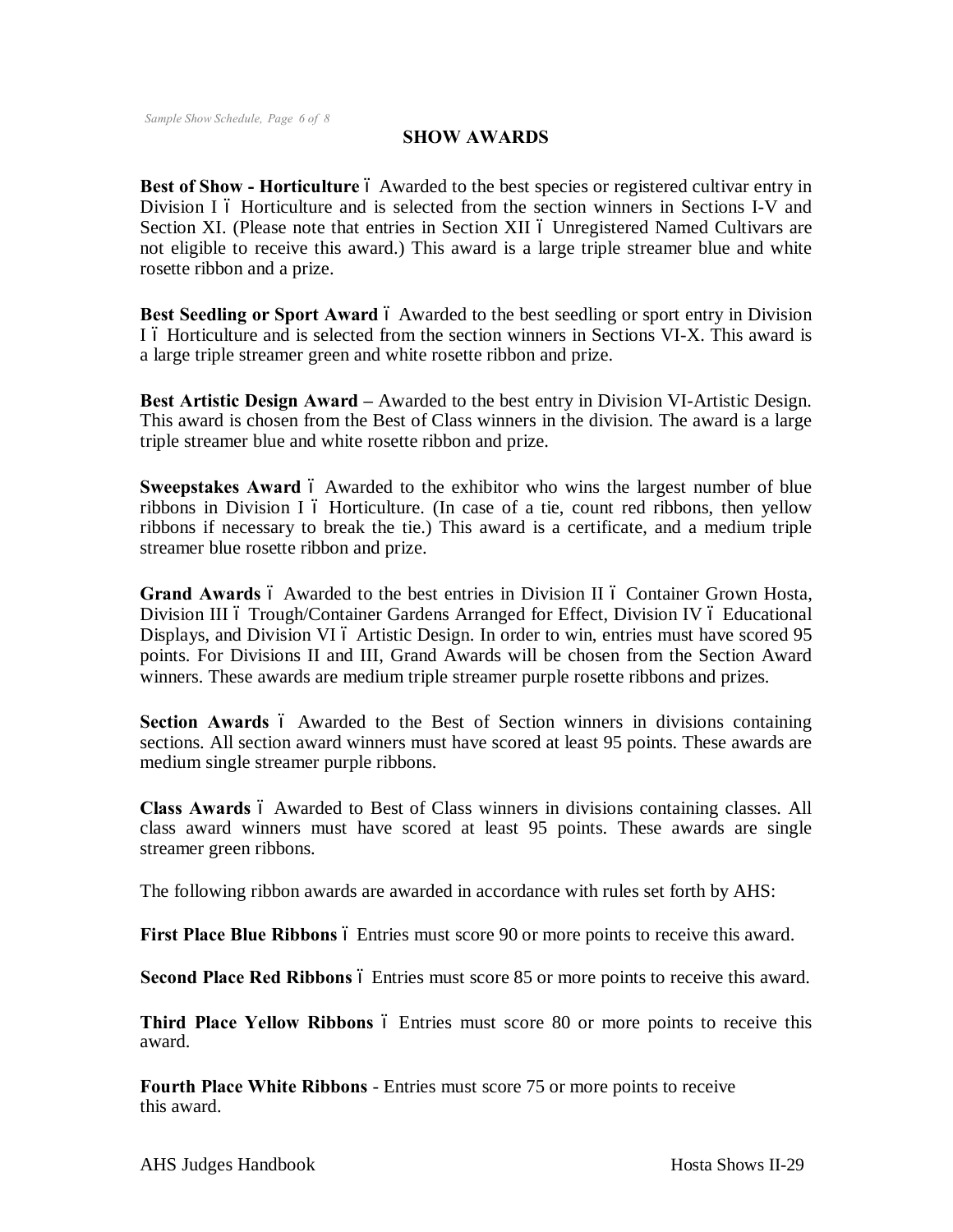# **THE AMERICAN HOSTA SOCIETY POINT SCALES FOR JUDGING HOSTA**

#### **REGISTERED CULTIVARS AND SPECIES DIVISION I, SECTIONS I – V and SECTION XI**

| Form                                   | 15        |
|----------------------------------------|-----------|
| Size                                   | 15        |
| Color and Pattern                      | 25        |
| Texture                                | 15        |
| Substance                              | 15        |
| Condition and Grooming<br>TOTAL POINTS | 15<br>100 |
|                                        |           |

#### **UNREGISTERED NAMED HOSTA CULITVARS DIVISION I, SECTION XII**

| Form                     | 15  |
|--------------------------|-----|
| Size                     | 15  |
| <b>Color and Pattern</b> | 25  |
| Texture                  | 15  |
| Substance                | 15  |
| Condition and Grooming   | 15  |
| TOTAL POINTS             | 100 |

#### **UNREGISTERED SEEDLINGS AND SPORTS DIVISION I, SECTIONS VI – X**

| <b>Distinction</b>       | 50  |
|--------------------------|-----|
| Form and Size            | 10  |
| <b>Color and Pattern</b> | 10  |
| Texture                  | 10  |
| Substance                | 10  |
| Condition and Grooming   | 10  |
| <b>TOTAL POINTS</b>      | 100 |

#### **CONTAINER GROWN HOSTA DIVISION II**

| Form                          | 15  |
|-------------------------------|-----|
| Size                          | 15  |
| <b>Color and Pattern</b>      | 25  |
| Texture                       | 10  |
| Substance                     | 10  |
| <b>Condition and Grooming</b> | 15  |
| Container                     | 10  |
| <b>TOTAL POINTS</b>           | 100 |

#### **TROUGH/CONTAINER GARDENS ARRANGED FOR EFFECT - DIVISION III**

| Variety                           | 20  |
|-----------------------------------|-----|
| Condition                         | 30  |
| Arrangement                       | 30  |
| Container Relative to Arrangement | 20  |
| TOTAL POINTS                      | 100 |
|                                   |     |

#### **EDUCATIONAL DISPLAYS DIVISION IV**

| <b>Educational Value</b>              |     |
|---------------------------------------|-----|
| Theme, Originality, Materials Used    |     |
| Staging                               | 50  |
| Arrangement, Attractiveness, Neatness |     |
| <b>TOTAL POINTS</b>                   | 100 |

#### **NON-COMPETITIVE EXHIBITS DIVISION V**

Not Judged 6 No Scale of Points

#### **ARTISTIC DESIGN DIVISION VI**

| Distinction                    | 16       |
|--------------------------------|----------|
| Artistic Concept<br>Expression | 12<br>10 |
| Design                         | 42       |
| Conformance                    | 20       |

#### **SPECIALTY DIVISION DIVISION VII**

Theme and point scales determined by show committee and approved by AHS Show Chair.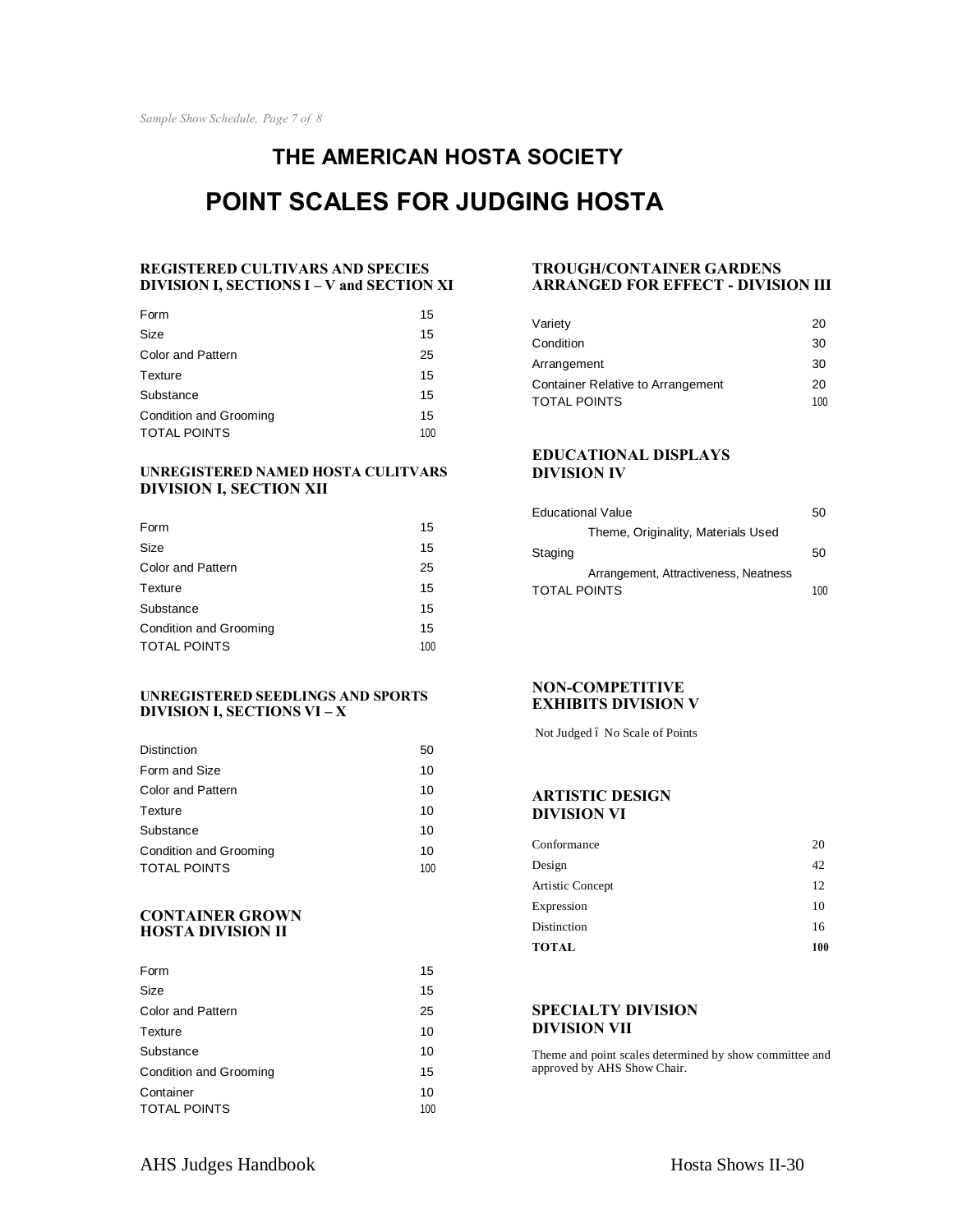### **SHOW COMMITTEE**

Show Chair (Name of Chair) Show Co-Chair Classification Chair Clerks Chair Design Chair Hospitality and Membership Chair Judges Chair Placement Chair Publicity Chair Registration-Exhibitor Assistance Chair Schedule Chair Staging and Dismantling Chair Tabulation Chair

### **MEMBERSHIP INFORMATION**

### **THE AMERICAN HOSTA SOCIETY**

Membership in The American Hosta Society offers participation in all national activities including a National Convention; three issues of The Hosta Journal, each with nearly 100 pages, many interesting and informative articles, and dozens of color and black-and-white pictures which detail all national, regional, and local hosta society activities. Dues are \$30 individual and \$34 family membership per year (U.S.). Membership is on a calendar year basis. Send inquiries regarding membership to:

> (Name) ó AHS Membership Secretary (Address of Membership Secretary) AHS Website 6 www.hosta.org

### **REGION** (Region Number and Name) **HOSTA SOCIETY**

Members of The American Hosta Society in (Name States) constituting Region (Number) of the American Hosta Society are automatically members of the (RegionName) Hosta Society. It distributes an annual newsletter and it offers an annual meeting which includes judges clinics, educational seminars, and plant sales. For additional information, please contact:

> (Regional Director $\alpha$  Name) ó Region (Number) Director (Regional Directors contact information)

### **(Host) HOSTA SOCIETY**

The (Host) Hosta Society is affiliated with The American Hosta Society. It publishes four newsletters each year and meets four times a year at places announced in the newsletter. It sponsors this Hosta Show and garden tours each year. All memberships are on a calendar year basis. Individual dues are \$15 per person per year. Commercial memberships and advertising are also available. Send inquiries regarding membership to:

> (Name) ó Membership Secretary (Membership Secretary & contact Information)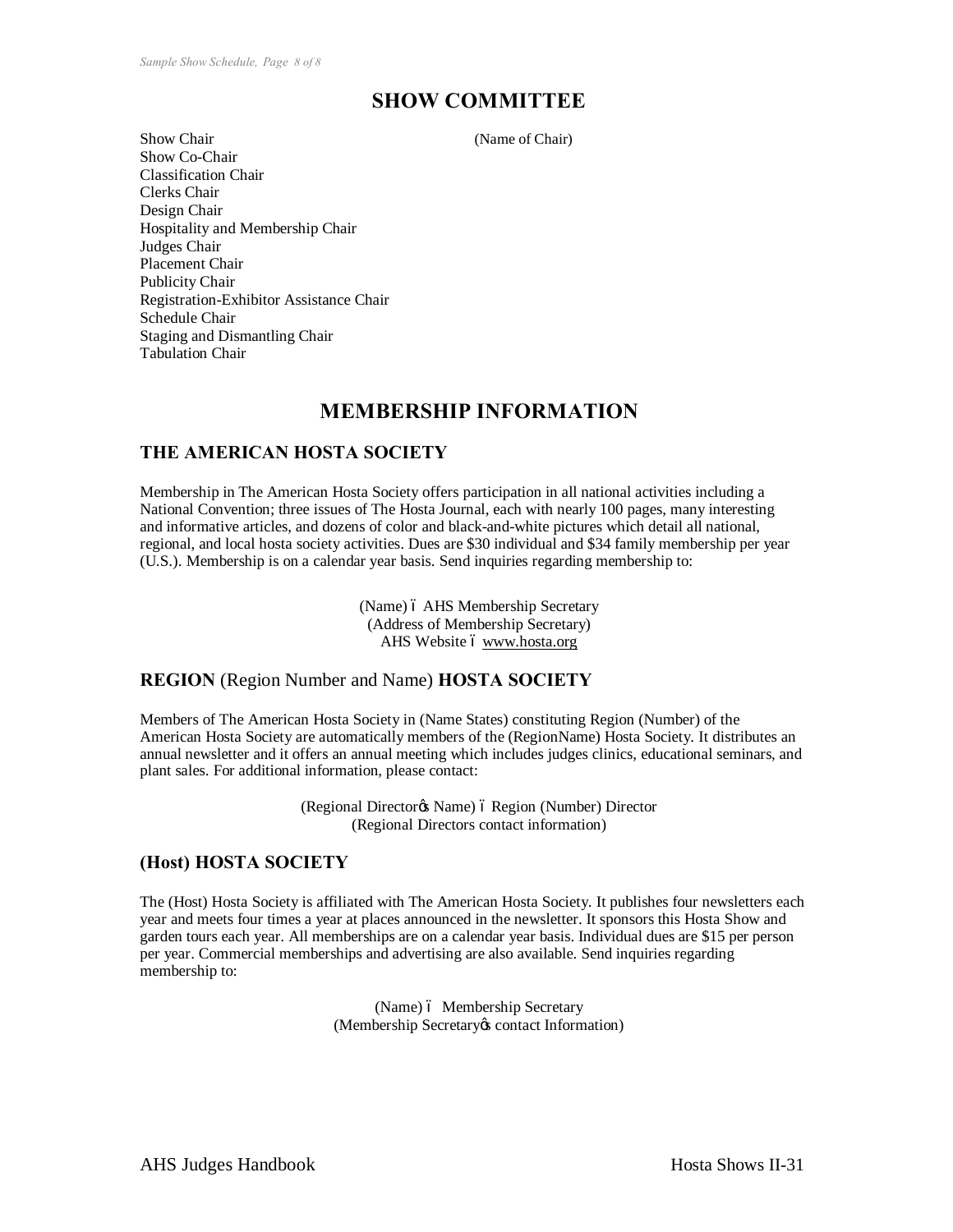### **II-G. PREPARATION OF HOSTA LEAVES FOR SHOW**

### **II-G-1. Knowing which Leaves to Select**

First of all, study the show schedule and the AHS Point Scales for Judging. The Point Scales provide the attributes that the judges will be using to evaluate a leaf or any other exhibit. By being familiar with the Point Scales, the exhibitor is better prepared to select exhibits that will score well in the show. The schedule will provide specific rules that may apply to any given division. If a leaf or other exhibit does not meet the requirements of the division or if the exhibit has significant flaws based on the point scale attributes, then it is best not to select that particular specimen.

### **II-G-2. Cutting and Grooming Entries**

All cutleaf specimens should be cut in early morning or late afternoon. Evaluate the leaves as best as can be done prior to cutting and select the most outstanding leaf. Leaves may be selected several days prior to the show. The petiole should be cut as long as possible. Clippers or a sharp knife should be used to cut the petiole on a slant. This helps for rapid moisture intake. After cutting, hold the leaf up to the light to further inspect for major holes, damage or other large flaws that may have been missed prior to cutting. If significant flaws are found, select another leaf.

Cut specimens should be placed in cool water in a dark, cool, draft-free place for several hours or overnight.

Specimen cleanliness is the first attribute that a judge notices. Take care to properly clean leaves on all exhibits prior to the show. An entry should have not dirt or other debris, insects, or spider webs anywhere on the leaf surface or petiole. Pay particular attention to the point where the leaf meets the petiole where trash often becomes lodged. Carefully wash the leaf in water but do not scrub. A very mild detergent solution may be used to help dislodge dirt from the leaf surface. If detergent is used, be sure to rinse the leaf after washing to remove detergent residue. Use cotton balls for light washing and Q-tips or tiny soft brushes to clean the valleys and creases. Be very careful not to damage the delicate blue coat or bloom on the leaf when cleaning blue leaves.

After drying, inspect the leaves once more. Any remaining dirt may be removed with a Qtip or soft brush.

NEVER alter leaves in any way that changes the natural appearance. This includes the use of leaf shine products, magic marker or paint to hide blemishes, appliqués to hide holes, or toothpicks or tape to repair broken leaves. Such alterations, if discovered by the show committee or judges, will result in disqualification of the entry.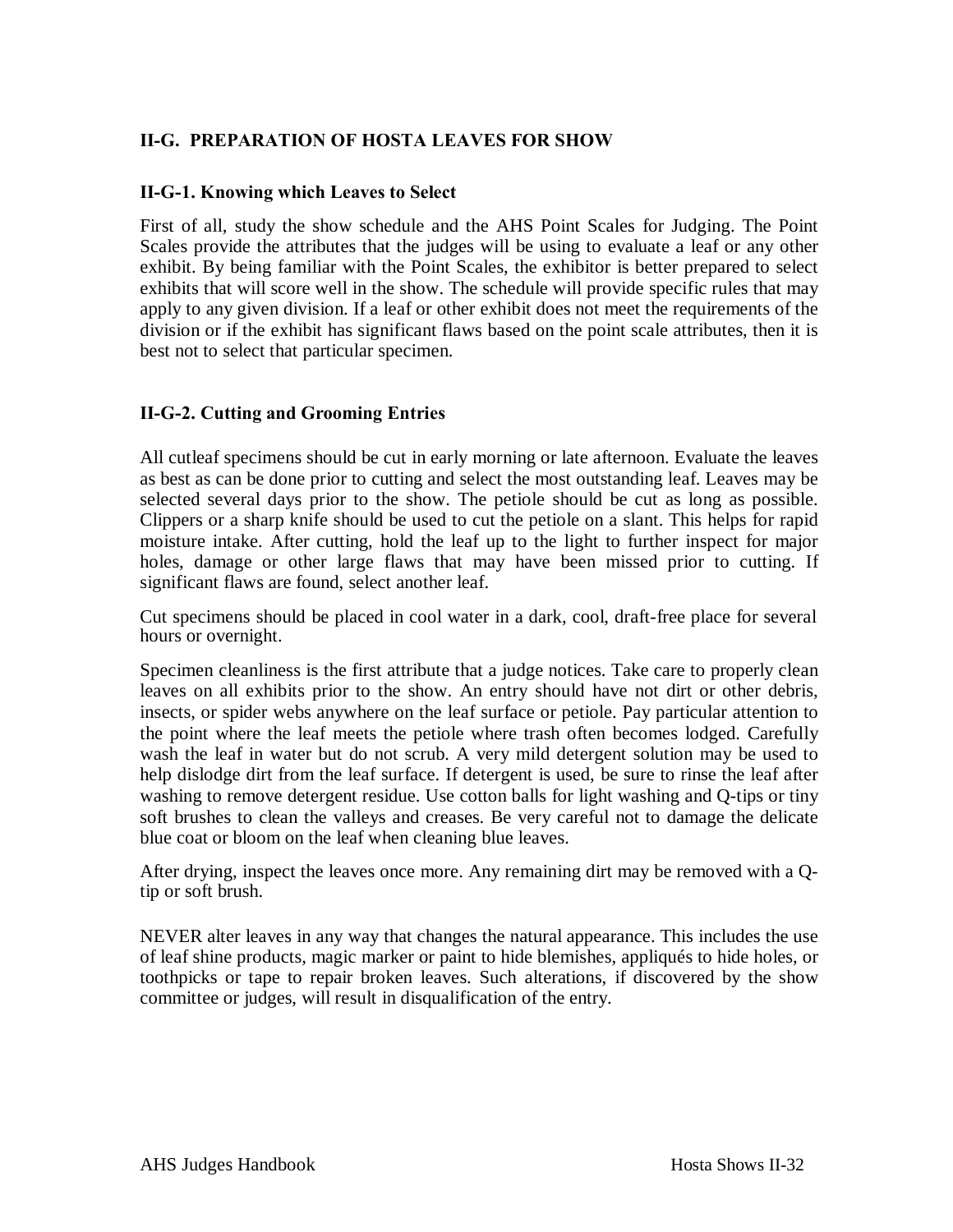### **II-G-3. Entering Specimens**

The exhibitor should arrive in ample time to stage his entries. He should bring all needed supplies and should not rely on borrowing from other exhibitors. Bring extra plant material in case of damage in transit. Upon arrival at the preparation area, the exhibitor should immediately sign the Exhibitor Registration Form and secure an exhibitor number.

Each leaf should be placed in an appropriate sized container. Containers are usually provided. Read the schedule to make sure the containers are supplied by the Show Committee. The Show Committee supplies containers at the AHS National Convention.

Take time to stage the leaf in the container for best presentation. This includes selection of the best petiole length and the best leaf angle. Cotton may be used to pose the leaf and keep it from flopping around in the container.

Once the entry is ready, the exhibitor should prepare and attach the entry tag to the exhibit. To save time and frustration, it is wise to start preparing entry tags prior to the show. Entry tags, including the bottom portion, should be properly and fully completed. It is very important for tabulation purposes that both the top portion and the bottom stub contain all the necessary information including the exhibitor number, exhibitor name, and the name of the cultivar. Do not fold the bottom stub prior to placing the entry on the classification table. The Classification Committee members will fold the tag after all entry tag information has been checked.

One of the most often seen errors on entry tags is the improper selection of Division, Section, and Class information. To prevent this error, first study the show schedule carefully and then verify the entry the registration in the AHS Show Classification List. This list is available on the AHS Web site and copies should be available in the show preparation area. The list provides the show classification data, including the proper section and color class for registered cultivars. If in doubt, dong guess. Ask for assistance from another Registration Committee member or other show officials. If a named hosta is not listed in the Classification List, it is most likely not a registered cultivar and must be exhibited in Division I 6 Section XII Unregistered Named Cultivars.

After preparing and entering leaves, please clean up the preparation area and remove any personal items and trash so that the area will be ready for use by other exhibitors.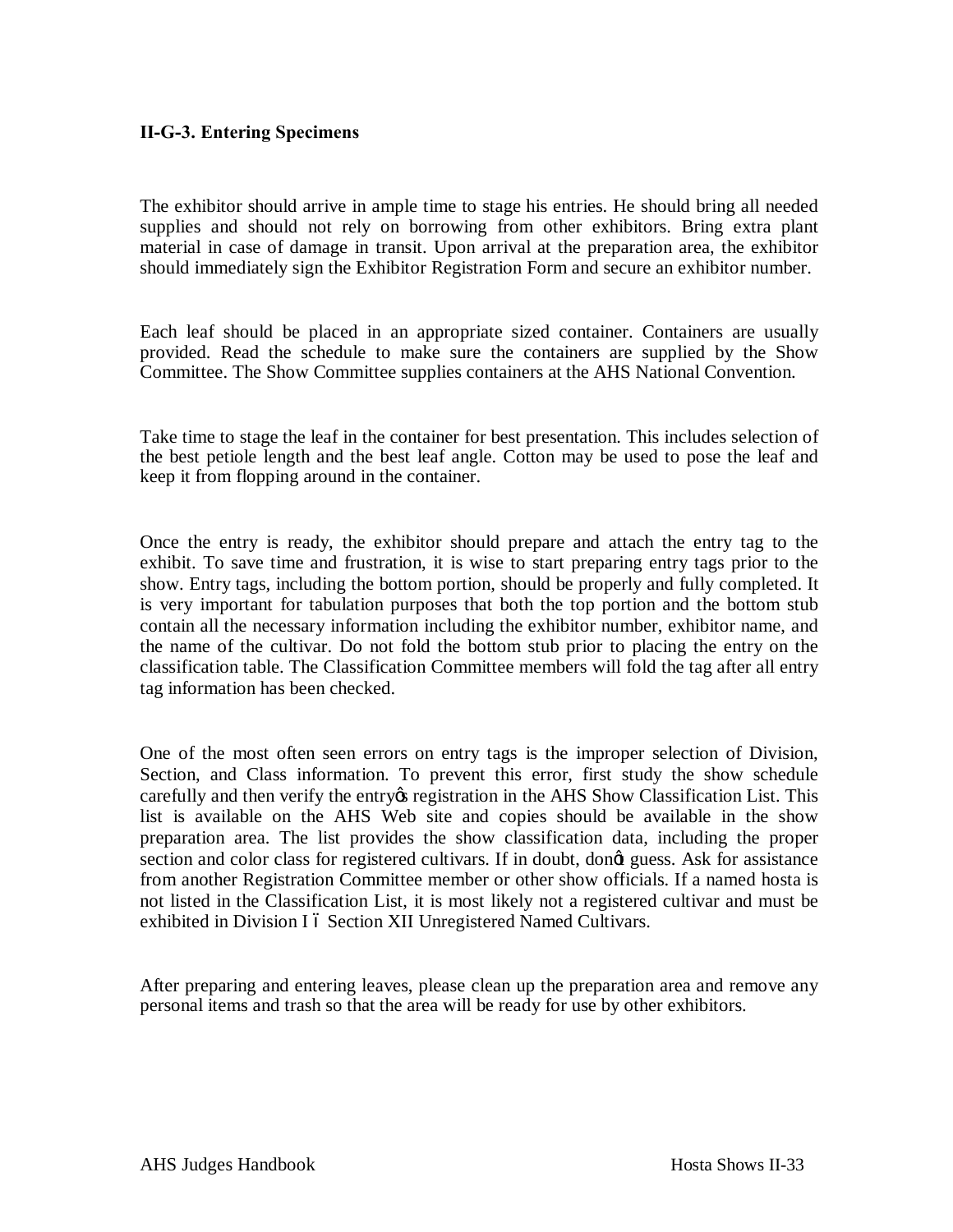### **II-H. TABLE OF LEAF SIZES**

### **Used in AHS Hosta Shows Sanctioned**

### **By The American Hosta Society**

The following table of hosta leaf sizes, established by The American Hosta Society in 1987 and amended in 2004, was developed for the purpose of standardizing leaf sizes for hosta shows sanctioned by the society.

The Leaf Section in which a hosta is to be displayed is determined by the total square inches of the leaf as measured by multiplying the **length** of the leaf, from leaf tip to intersection with the petiole, by the **width** of the leaf at its widest point.

For Registered Cultivars and Species, the Leaf Section as well as the Color Class, if applicable, is based on the registered data for the particular cultivar and can be easily determined by referring to The **AHS Hosta Show Classification List** which provides classification data for all registered cultivars and species. This List is updated annually to include newly registered cultivars. It may be obtained by from the AHS Classification and Nomenclature Chair or may be downloaded directly from The AHS Web site, www.hosta.org.

For Seedlings and Sports, use this table to determine the appropriate section for an entry in Division I ó Horticulture.

| <b>Leaf Section</b> | <b>Square Inches</b> |
|---------------------|----------------------|
| 1. Giant Leaved     | 120 or greater       |
| 2. Large Leaved     | $64 \text{ to } 120$ |
| 3. Medium Leaved    | 30 to $\leq 64$      |
| 4. Small Leaved     | 6 to $<$ 30          |
| 5. Miniature Leaved | <6                   |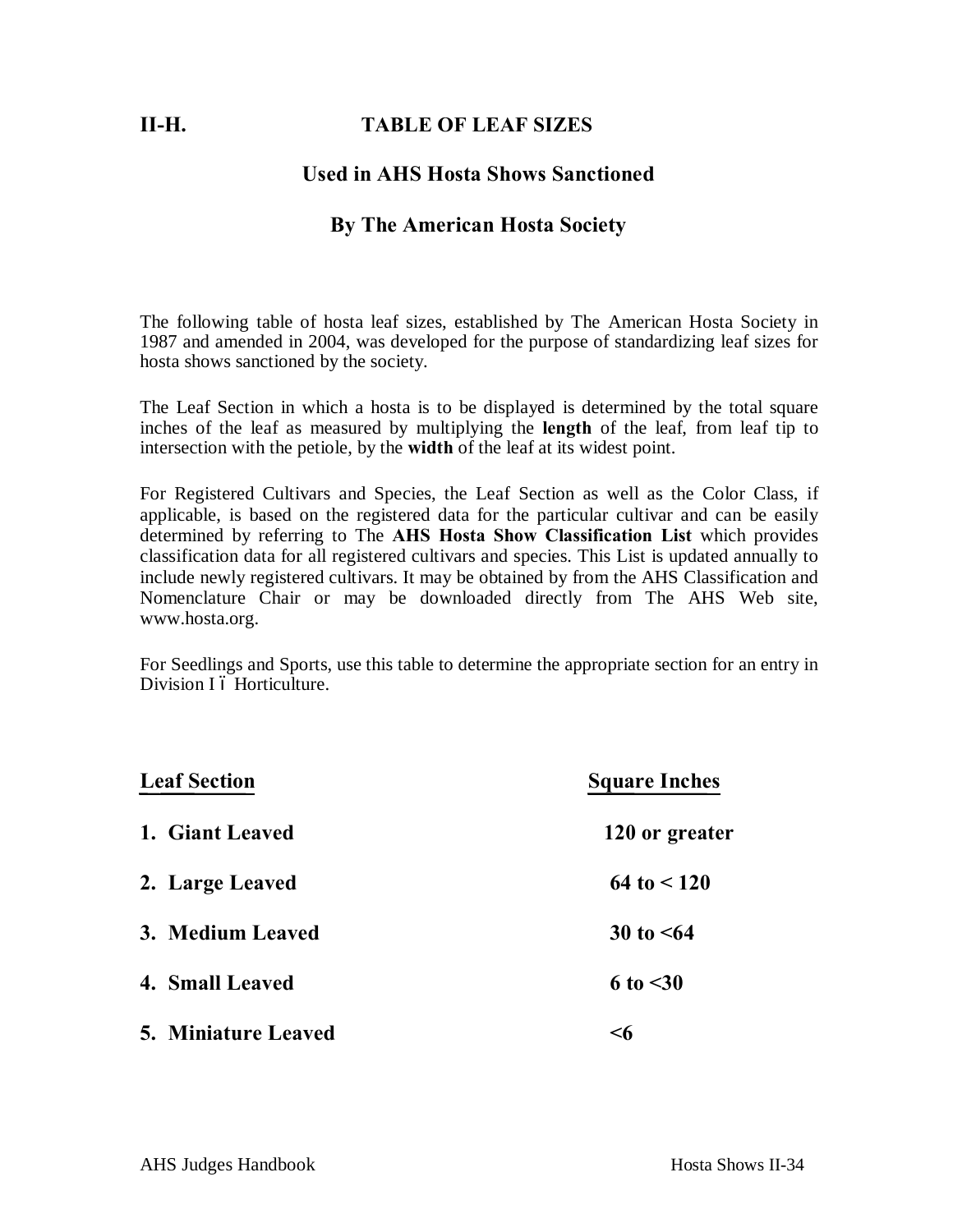# **II-I. HOSTA SHOW FORMS**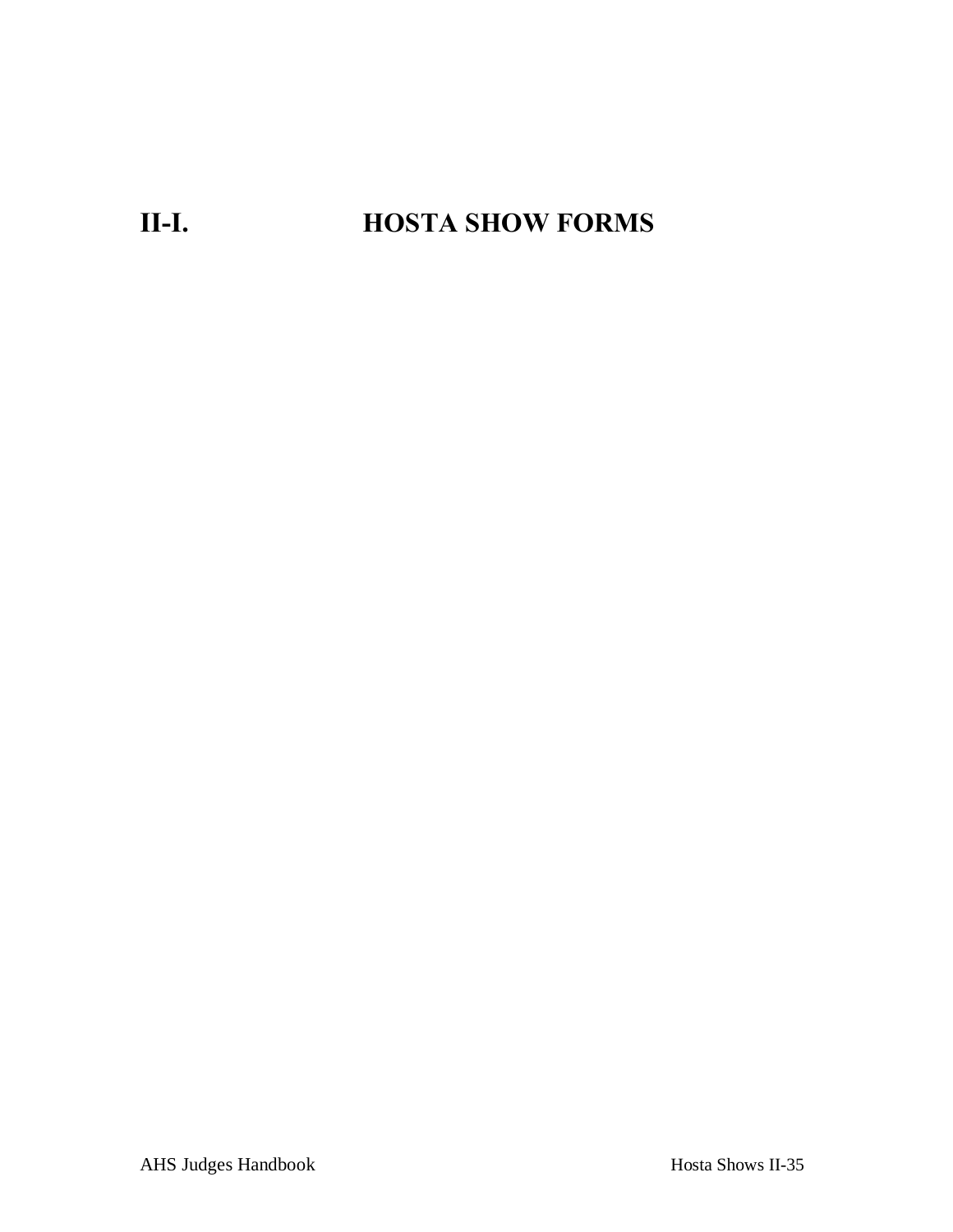#### $II-I-a.$ The American Hosta Society **Hosta Show Registration Form**

This report is due at least three months before the show time and before the final printing of the show schedule. Send one copy to the Exhibition Chair of the American Hosta Society, and keep one copy for your files.

| Show Location<br>Place                 | City & State                                                                                                          |  |
|----------------------------------------|-----------------------------------------------------------------------------------------------------------------------|--|
|                                        |                                                                                                                       |  |
|                                        | Address                                                                                                               |  |
|                                        |                                                                                                                       |  |
|                                        |                                                                                                                       |  |
| Horticulture Judges                    |                                                                                                                       |  |
|                                        | <u> 1989 - Johann John Stone, markin sanadi amerikan bahasa dalam kemasana dalam kemasana dalam kemasana dalam k</u>  |  |
|                                        |                                                                                                                       |  |
|                                        |                                                                                                                       |  |
|                                        |                                                                                                                       |  |
|                                        |                                                                                                                       |  |
|                                        |                                                                                                                       |  |
|                                        | <u> 1989 - Johann Harry Harry Harry Harry Harry Harry Harry Harry Harry Harry Harry Harry Harry Harry Harry Harry</u> |  |
|                                        |                                                                                                                       |  |
|                                        |                                                                                                                       |  |
|                                        |                                                                                                                       |  |
|                                        |                                                                                                                       |  |
|                                        |                                                                                                                       |  |
| Attach copy of tentative show schedule |                                                                                                                       |  |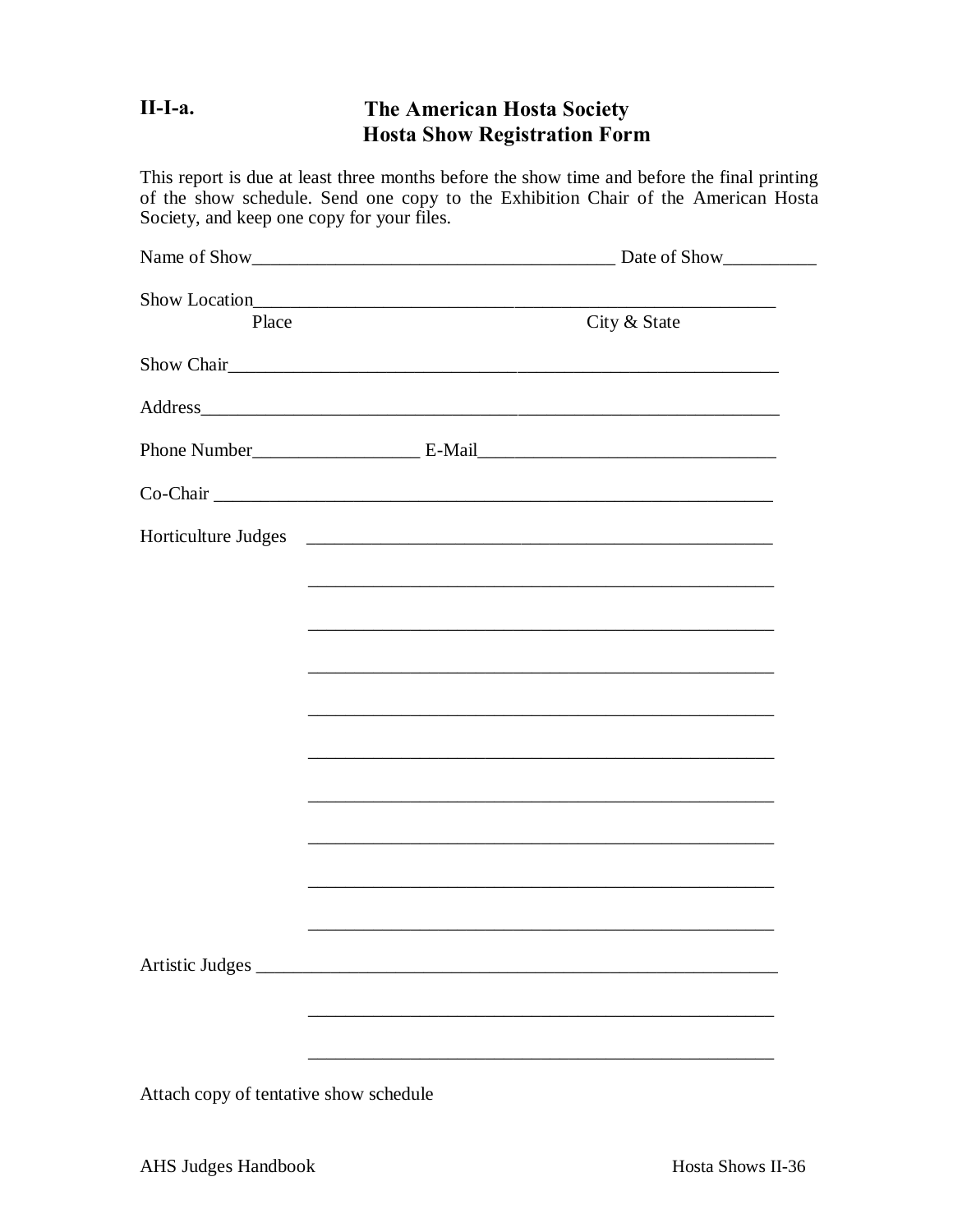### *II-I-b.* **AHS HOSTA SHOW**

## *EXHIBITOR REGISTRATION FORM*

### *AHS - American Hosta Society Member – Yes or No*

| Exhibitor<br>No. | Name | Address | ${\sf AHS}$ |
|------------------|------|---------|-------------|
| $\mathbf{1}$     |      |         |             |
| $\overline{2}$   |      |         |             |
| $\mathfrak{Z}$   |      |         |             |
| $\overline{4}$   |      |         |             |
| 5                |      |         |             |
| $\sqrt{6}$       |      |         |             |
| $\overline{7}$   |      |         |             |
| $8\,$            |      |         |             |
| 9                |      |         |             |
| $10\,$           |      |         |             |
| $11\,$           |      |         |             |
| 12               |      |         |             |
| 13               |      |         |             |
| 14               |      |         |             |
| 15               |      |         |             |
| $16\,$           |      |         |             |
| $17\,$           |      |         |             |
| 18               |      |         |             |
| 19               |      |         |             |
| $20\,$           |      |         |             |
| 21               |      |         |             |
| $22\,$           |      |         |             |
| 23               |      |         |             |
| $24\,$           |      |         |             |
| 25               |      |         |             |

AHS Judges Handbook Hosta Shows II-37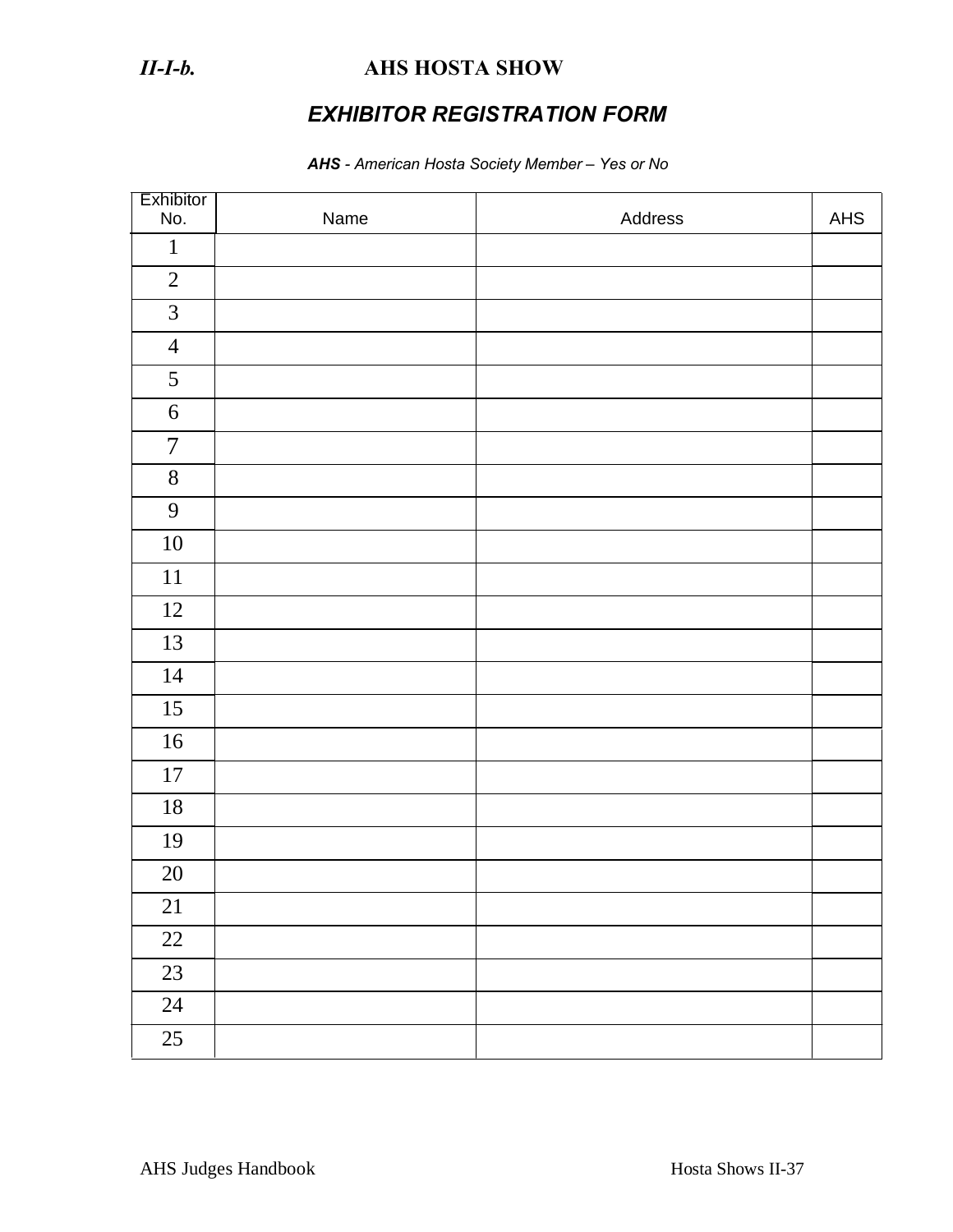Updated May 2012 **II-I-c.** 

**AHS HOSTA SHOW** 

### **INDIVIDUAL TALLY SHEET**

Name **Mame**Mame
Channe
Mame
Channe
Mame
Channe
Channe
Mame
Channe
Channe
Channe
Channe
Channe
Channe
Channe
Channe
Channe
Channe
Channe
Channe
Channe
Channe
Channe
Channe
Channe
Channe
Channe
Channe
Channe
Channe
Channe
C

|                           | Div | Variety | 1 <sup>st</sup><br>$\, {\bf B}$ | 2 <sup>nd</sup><br>${\bf R}$ | 3 <sup>rd</sup><br>Y | 4 <sup>th</sup><br>$\mathbf W$ | BOC<br>${\bf G}$ | <b>BOS</b><br>$\, {\bf P}$ | Special |          |
|---------------------------|-----|---------|---------------------------------|------------------------------|----------------------|--------------------------------|------------------|----------------------------|---------|----------|
| $\overline{1}$ .          |     |         |                                 |                              |                      |                                |                  |                            |         |          |
| $\overline{2}$ .          |     |         |                                 |                              |                      |                                |                  |                            |         |          |
| $\overline{3}$ .          |     |         |                                 |                              |                      |                                |                  |                            |         |          |
| $\overline{4}$ .          |     |         |                                 |                              |                      |                                |                  |                            |         |          |
| s5.                       |     |         |                                 |                              |                      |                                |                  |                            |         |          |
| $\overline{6}$ .          |     |         |                                 |                              |                      |                                |                  |                            |         |          |
| $\overline{7}$ .          |     |         |                                 |                              |                      |                                |                  |                            |         |          |
| $\overline{\mathbf{8}}$ . |     |         |                                 |                              |                      |                                |                  |                            |         |          |
| $\overline{9}$ .          |     |         |                                 |                              |                      |                                |                  |                            |         |          |
| 10.                       |     |         |                                 |                              |                      |                                |                  |                            |         | $\kappa$ |
| $\overline{11}$ .         |     |         |                                 |                              |                      |                                |                  |                            |         |          |
| $\overline{12}$ .         |     |         |                                 |                              |                      |                                |                  |                            |         |          |
| $\overline{13}$ .         |     |         |                                 |                              |                      |                                |                  |                            |         |          |
| $\overline{14}$ .         |     |         |                                 |                              |                      |                                |                  |                            |         |          |
| $\overline{15}$ .         |     |         |                                 |                              |                      |                                |                  |                            |         |          |
| $\overline{16}$ .         |     |         |                                 |                              |                      |                                |                  |                            |         |          |
| $\overline{17}$ .         |     |         |                                 |                              |                      |                                |                  |                            |         |          |
| $\overline{18}$ .         |     |         |                                 |                              |                      |                                |                  |                            |         |          |
| $\overline{19}$ .         |     |         |                                 |                              |                      |                                |                  |                            |         |          |
| $\overline{20}$ .         |     |         |                                 |                              |                      |                                |                  |                            |         |          |
| $\overline{21}$ .         |     |         |                                 |                              |                      |                                |                  |                            |         |          |
| $\overline{22}$ .         |     |         |                                 |                              |                      |                                |                  |                            |         |          |
| 23.                       |     |         |                                 |                              |                      |                                |                  |                            |         |          |
| $\overline{24}$ .         |     |         |                                 |                              |                      |                                |                  |                            |         |          |
| $\overline{25}$ .         |     |         |                                 |                              |                      |                                |                  |                            |         |          |
| <b>TOTALS</b>             |     |         |                                 |                              |                      |                                |                  |                            |         |          |

| Special Awards: Circle those applicable |                                       |                           |  |  |  |  |
|-----------------------------------------|---------------------------------------|---------------------------|--|--|--|--|
| Best of Show (Div I, Sec I-V & XI)      | Best Seedling/Sport (Div I, Sec VI-X) |                           |  |  |  |  |
| Best Container Grown (Div II)           | Best Container/Trough (Div III)       | Best Educational (Div IV) |  |  |  |  |
| Sweepstakes                             |                                       |                           |  |  |  |  |

AHS Judges Handbook Hosta Shows II-38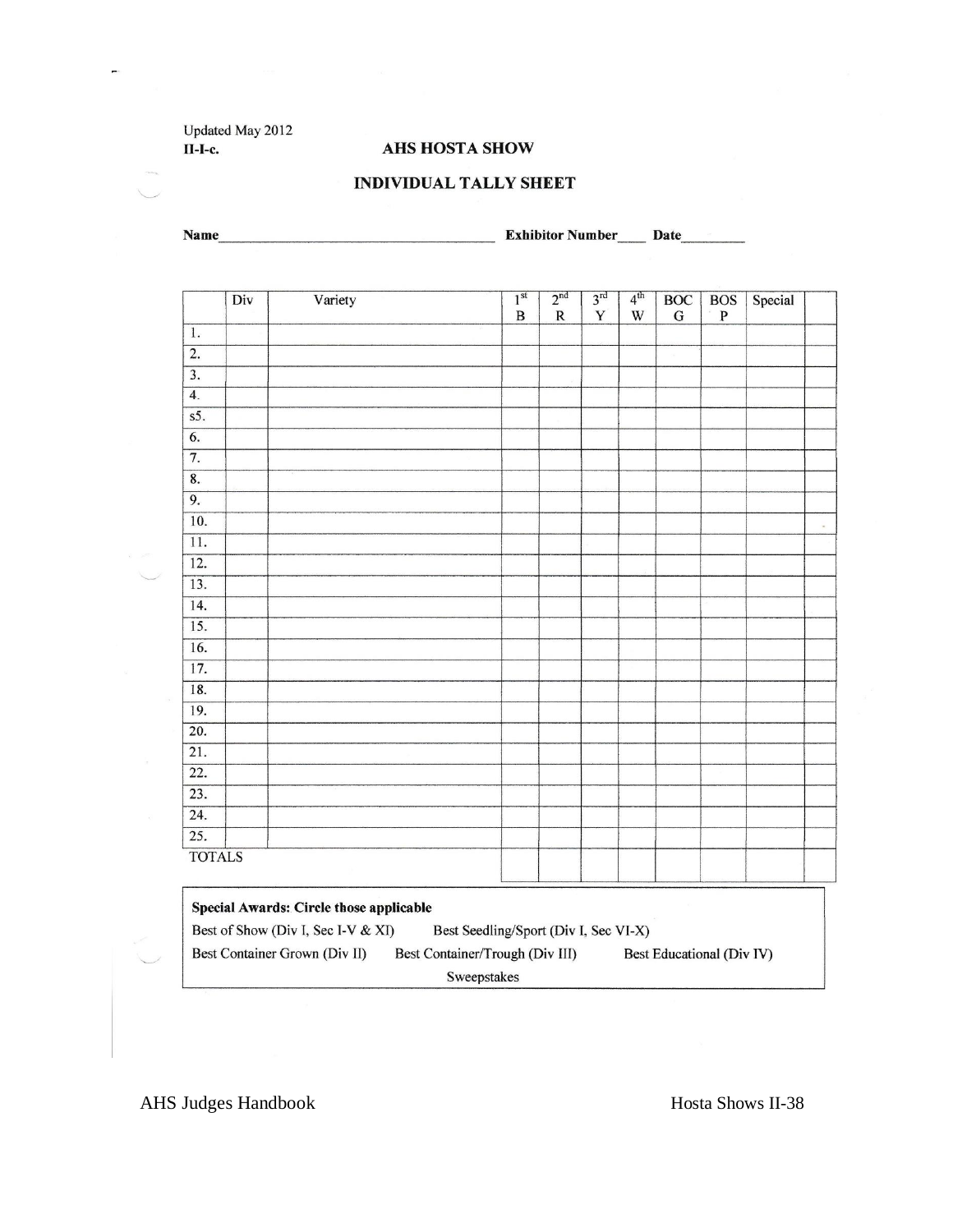### **II-I-d. AMERICAN HOSTA SOCIETY**

### **Final Show Report for Accredited Hosta Shows - Page 1 of 3**

(Please Type or Print All Information Legibly)

| Name of Show                                                                                                                                                                                                                                            |                                                                                                                                                                                                                                |                                                                                                                                                                                                                                                                                                                                                                                                                                                                                                                                                                                                                                             |
|---------------------------------------------------------------------------------------------------------------------------------------------------------------------------------------------------------------------------------------------------------|--------------------------------------------------------------------------------------------------------------------------------------------------------------------------------------------------------------------------------|---------------------------------------------------------------------------------------------------------------------------------------------------------------------------------------------------------------------------------------------------------------------------------------------------------------------------------------------------------------------------------------------------------------------------------------------------------------------------------------------------------------------------------------------------------------------------------------------------------------------------------------------|
|                                                                                                                                                                                                                                                         |                                                                                                                                                                                                                                |                                                                                                                                                                                                                                                                                                                                                                                                                                                                                                                                                                                                                                             |
|                                                                                                                                                                                                                                                         |                                                                                                                                                                                                                                |                                                                                                                                                                                                                                                                                                                                                                                                                                                                                                                                                                                                                                             |
|                                                                                                                                                                                                                                                         |                                                                                                                                                                                                                                |                                                                                                                                                                                                                                                                                                                                                                                                                                                                                                                                                                                                                                             |
|                                                                                                                                                                                                                                                         |                                                                                                                                                                                                                                |                                                                                                                                                                                                                                                                                                                                                                                                                                                                                                                                                                                                                                             |
| Show Chair                                                                                                                                                                                                                                              |                                                                                                                                                                                                                                |                                                                                                                                                                                                                                                                                                                                                                                                                                                                                                                                                                                                                                             |
| Show Co-Chair<br><u>Show Co-Chair</u>                                                                                                                                                                                                                   |                                                                                                                                                                                                                                |                                                                                                                                                                                                                                                                                                                                                                                                                                                                                                                                                                                                                                             |
|                                                                                                                                                                                                                                                         |                                                                                                                                                                                                                                |                                                                                                                                                                                                                                                                                                                                                                                                                                                                                                                                                                                                                                             |
|                                                                                                                                                                                                                                                         |                                                                                                                                                                                                                                |                                                                                                                                                                                                                                                                                                                                                                                                                                                                                                                                                                                                                                             |
| Placement Chair                                                                                                                                                                                                                                         |                                                                                                                                                                                                                                |                                                                                                                                                                                                                                                                                                                                                                                                                                                                                                                                                                                                                                             |
|                                                                                                                                                                                                                                                         |                                                                                                                                                                                                                                |                                                                                                                                                                                                                                                                                                                                                                                                                                                                                                                                                                                                                                             |
| Number of Exhibitors_____________ Approximate Number of Show Attendance__________                                                                                                                                                                       |                                                                                                                                                                                                                                |                                                                                                                                                                                                                                                                                                                                                                                                                                                                                                                                                                                                                                             |
| Number of Entries:                                                                                                                                                                                                                                      |                                                                                                                                                                                                                                |                                                                                                                                                                                                                                                                                                                                                                                                                                                                                                                                                                                                                                             |
| Division I ó Horticulture                                                                                                                                                                                                                               | Section I<br><b>Section II</b><br><b>Section III</b><br>Section IV<br>Section V<br><b>Section VI</b><br><b>Section VII</b><br><b>Section VIII</b><br><b>Section IX</b><br>Section X<br><b>Section XI</b><br><b>Section XII</b> | $\overline{\phantom{a}}$<br>$\overline{\phantom{a}}$<br>$\overline{\phantom{a}}$<br>$\overline{\phantom{a}}$<br>$\overline{\phantom{a}}$<br>$\overline{\phantom{a}}$<br>$\overline{\phantom{a}}$<br>$\label{eq:2} \begin{split} \frac{1}{\sqrt{2}}\left(\frac{1}{\sqrt{2}}\right)^{2} &\frac{1}{\sqrt{2}}\left(\frac{1}{\sqrt{2}}\right)^{2} &\frac{1}{\sqrt{2}}\left(\frac{1}{\sqrt{2}}\right)^{2} &\frac{1}{\sqrt{2}}\left(\frac{1}{\sqrt{2}}\right)^{2} &\frac{1}{\sqrt{2}}\left(\frac{1}{\sqrt{2}}\right)^{2} &\frac{1}{\sqrt{2}}\left(\frac{1}{\sqrt{2}}\right)^{2} &\frac{1}{\sqrt{2}}\left(\frac{1}{\sqrt{2}}\right)^{2} &\frac{1}{$ |
| Division II ó Container Grown Hosta<br>Division III ó Trough/Container Gardens Arranged For Effect<br>Division IV - Educational Displays<br>Division V ó Non-Competitive Exhibits<br>Division VI ó Artistic Design<br>Division VII ó Specialty Division |                                                                                                                                                                                                                                | $\overline{\phantom{a}}$<br>$\overline{\phantom{a}}$                                                                                                                                                                                                                                                                                                                                                                                                                                                                                                                                                                                        |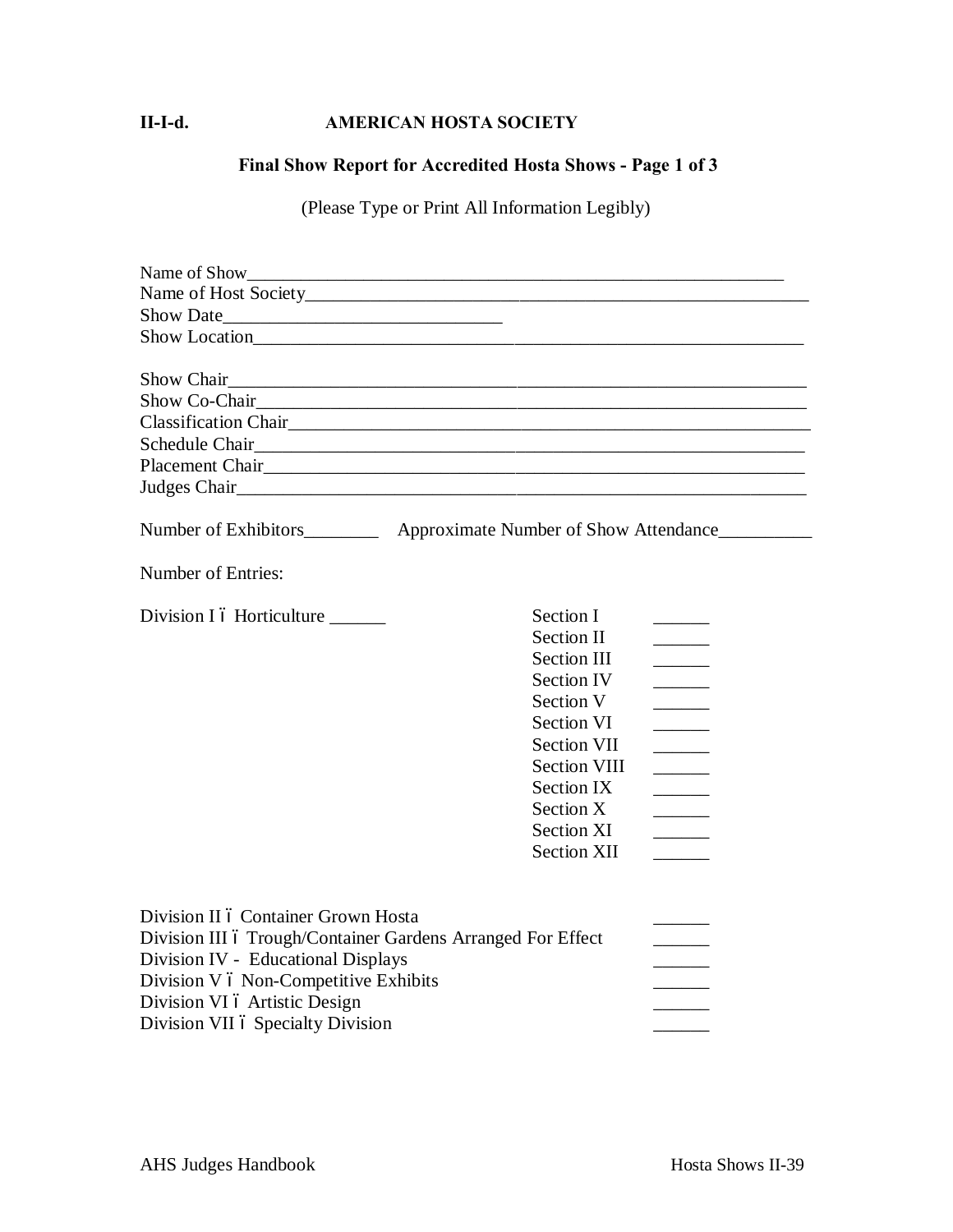$II-I-d.$ 

### Final Show Report - Page 2 of 3 **Final List of All Judges**

| Name                                   | Address (City and State)                          |
|----------------------------------------|---------------------------------------------------|
|                                        |                                                   |
|                                        |                                                   |
|                                        |                                                   |
|                                        |                                                   |
|                                        |                                                   |
|                                        |                                                   |
|                                        |                                                   |
|                                        |                                                   |
|                                        |                                                   |
|                                        | (Attach Separate Sheet to List Additional Judges) |
| Artistic Design Judges for Division VI |                                                   |
| Name                                   | Address (City and State)                          |
|                                        |                                                   |
|                                        |                                                   |
|                                        |                                                   |
|                                        |                                                   |
|                                        | (Attach Separate Sheet to List Additional Judges) |

Hosta Show Judges for Divisions I, II, III, VI, V and VII

AHS Judges Handbook

Hosta Shows II-40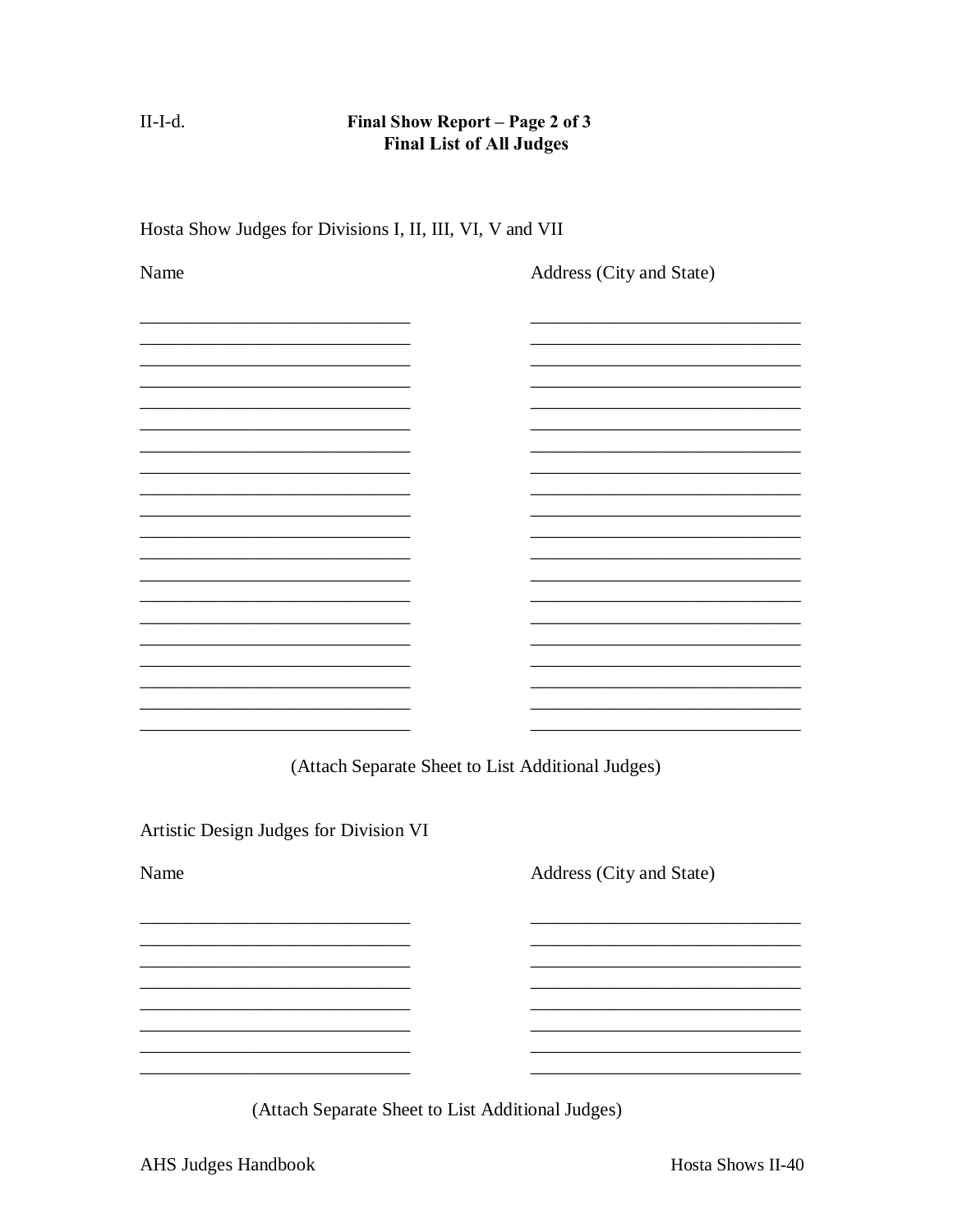### II-I-d. **Final Show Report – Page 3 of 3 Hosta Show Awards Presented**

### **DIVISION I – Horticulture**

| <b>Hosta Name or Seedling ID</b>                                                      | <b>Exhibitor</b>                                                                                                                                                                                                                                                                                                                                                                                              |
|---------------------------------------------------------------------------------------|---------------------------------------------------------------------------------------------------------------------------------------------------------------------------------------------------------------------------------------------------------------------------------------------------------------------------------------------------------------------------------------------------------------|
| <b>Best of Show</b>                                                                   |                                                                                                                                                                                                                                                                                                                                                                                                               |
|                                                                                       |                                                                                                                                                                                                                                                                                                                                                                                                               |
| Sweepstakes                                                                           |                                                                                                                                                                                                                                                                                                                                                                                                               |
|                                                                                       |                                                                                                                                                                                                                                                                                                                                                                                                               |
|                                                                                       |                                                                                                                                                                                                                                                                                                                                                                                                               |
|                                                                                       |                                                                                                                                                                                                                                                                                                                                                                                                               |
| Section IV                                                                            |                                                                                                                                                                                                                                                                                                                                                                                                               |
|                                                                                       | the control of the control of the control of the control of the control of the control of                                                                                                                                                                                                                                                                                                                     |
|                                                                                       |                                                                                                                                                                                                                                                                                                                                                                                                               |
|                                                                                       |                                                                                                                                                                                                                                                                                                                                                                                                               |
|                                                                                       |                                                                                                                                                                                                                                                                                                                                                                                                               |
|                                                                                       |                                                                                                                                                                                                                                                                                                                                                                                                               |
| Section X                                                                             |                                                                                                                                                                                                                                                                                                                                                                                                               |
|                                                                                       |                                                                                                                                                                                                                                                                                                                                                                                                               |
|                                                                                       |                                                                                                                                                                                                                                                                                                                                                                                                               |
| <b>DIVISION II – Container Grown Hosta</b>                                            |                                                                                                                                                                                                                                                                                                                                                                                                               |
|                                                                                       |                                                                                                                                                                                                                                                                                                                                                                                                               |
| <b>DIVISION III - Trough/Container Gardens Arranged for Effect</b>                    |                                                                                                                                                                                                                                                                                                                                                                                                               |
|                                                                                       |                                                                                                                                                                                                                                                                                                                                                                                                               |
| <b>DIVISION IV – Educational Exhibits</b>                                             |                                                                                                                                                                                                                                                                                                                                                                                                               |
|                                                                                       |                                                                                                                                                                                                                                                                                                                                                                                                               |
| <b>DIVISION V - Non-Competitive Exhibits</b> (No Award ó This Division is not Judged) |                                                                                                                                                                                                                                                                                                                                                                                                               |
| <b>DIVISION VI – Artistic Design</b>                                                  |                                                                                                                                                                                                                                                                                                                                                                                                               |
| <b>DIVISION VII - Specialty Division</b>                                              | Theme $\frac{1}{\sqrt{1-\frac{1}{2}}\sqrt{1-\frac{1}{2}}\sqrt{1-\frac{1}{2}}\sqrt{1-\frac{1}{2}}\sqrt{1-\frac{1}{2}}\sqrt{1-\frac{1}{2}}\sqrt{1-\frac{1}{2}}\sqrt{1-\frac{1}{2}}\sqrt{1-\frac{1}{2}}\sqrt{1-\frac{1}{2}}\sqrt{1-\frac{1}{2}}\sqrt{1-\frac{1}{2}}\sqrt{1-\frac{1}{2}}\sqrt{1-\frac{1}{2}}\sqrt{1-\frac{1}{2}}\sqrt{1-\frac{1}{2}}\sqrt{1-\frac{1}{2}}\sqrt{1-\frac{1}{2}}\sqrt{1-\frac{1}{2}}$ |
| <b>Grand Award</b>                                                                    |                                                                                                                                                                                                                                                                                                                                                                                                               |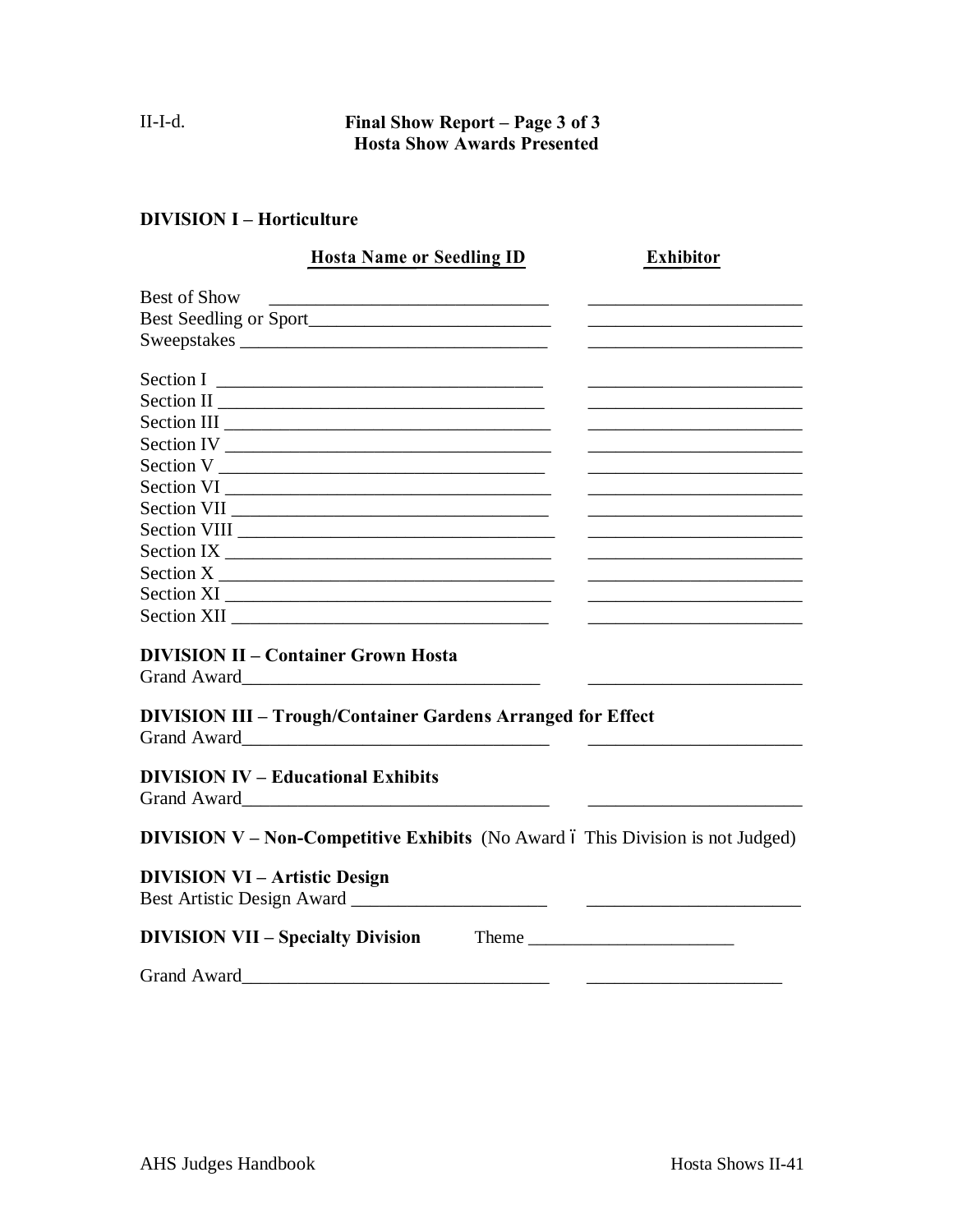# **II-I-e. BEST OF SHOW BALLOT**

*Indicate points DEDUCTED from each entry in each section. Total points deducted from any entry should not exceed five. Then total the points deducted at the bottom of the page for each entry.*

|                   | Section | Section      | Section | Section | Section   | Section |
|-------------------|---------|--------------|---------|---------|-----------|---------|
|                   | I       | $\mathbf{I}$ | III     | IV      | V         | XI      |
|                   | Giant   | Large        | Medium  | Small   | Miniature | Youth   |
|                   | Leaf    | Leaf         | Leaf    | Leaf    | Leaf      | Entries |
|                   |         |              |         |         |           |         |
| <b>FORM</b>       |         |              |         |         |           |         |
| 15 Points         |         |              |         |         |           |         |
|                   |         |              |         |         |           |         |
| <b>SIZE</b>       |         |              |         |         |           |         |
| 15 Points         |         |              |         |         |           |         |
|                   |         |              |         |         |           |         |
| <b>COLOR</b> and  |         |              |         |         |           |         |
| <b>PATTERN</b>    |         |              |         |         |           |         |
| 25 Points         |         |              |         |         |           |         |
|                   |         |              |         |         |           |         |
| <b>TEXTURE</b>    |         |              |         |         |           |         |
| 15 Points         |         |              |         |         |           |         |
|                   |         |              |         |         |           |         |
| <b>SUBSTANCE</b>  |         |              |         |         |           |         |
| 15 Points         |         |              |         |         |           |         |
| <b>CONDITION</b>  |         |              |         |         |           |         |
| and               |         |              |         |         |           |         |
| <b>GROOMING</b>   |         |              |         |         |           |         |
| 15 Points         |         |              |         |         |           |         |
|                   |         |              |         |         |           |         |
| <b>TOTAL</b>      |         |              |         |         |           |         |
| <b>POINTS</b>     |         |              |         |         |           |         |
| <b>DEDUCTED</b>   |         |              |         |         |           |         |
| (Maximum 5 points |         |              |         |         |           |         |
| per entry)        |         |              |         |         |           |         |